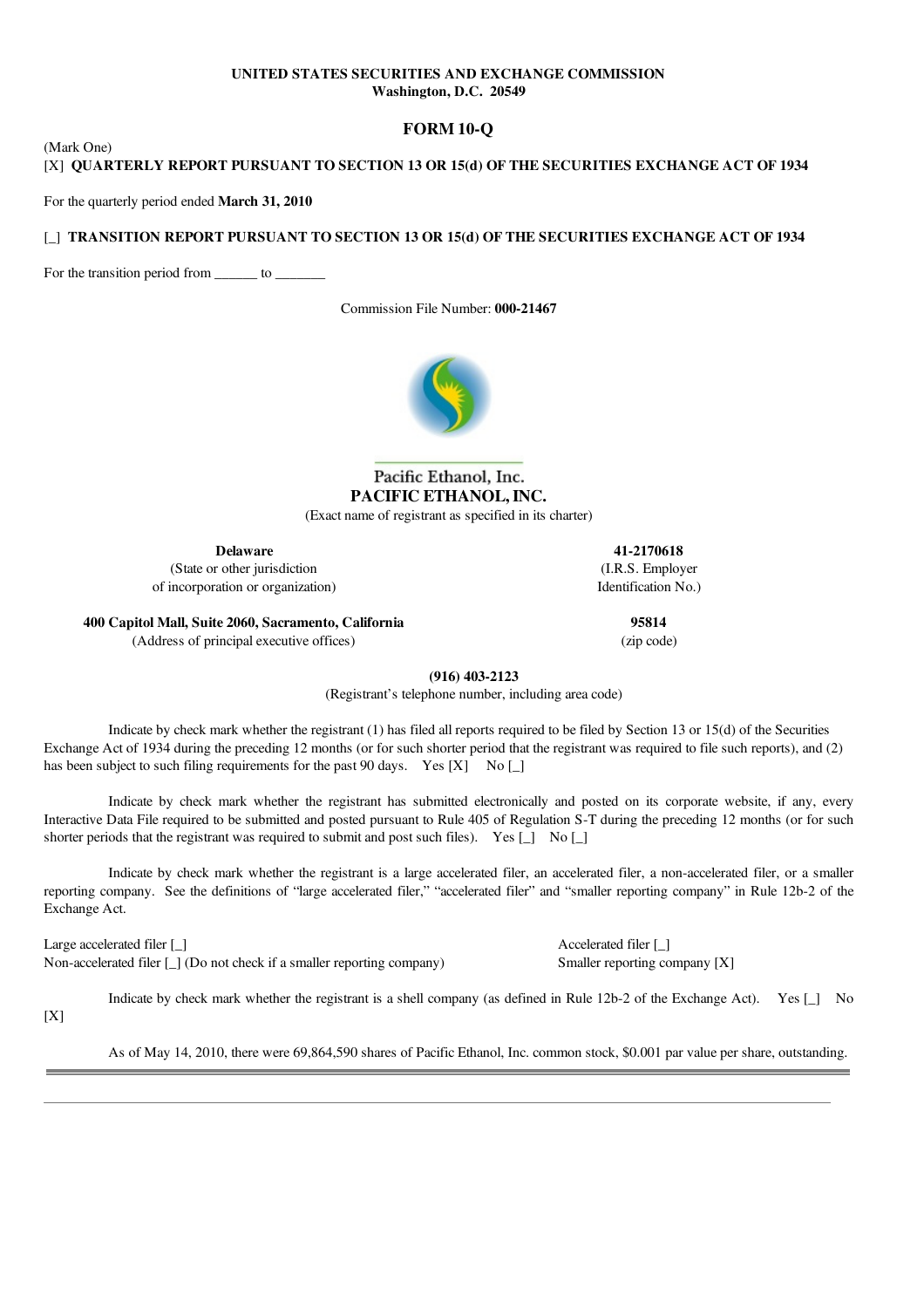## PART I FINANCIAL INFORMATION

| Item 1.    | Financial Statements.                                                                                | Page       |
|------------|------------------------------------------------------------------------------------------------------|------------|
|            | Consolidated Balance Sheets as of March 31, 2010 (unaudited) and December 31, 2009                   | $F-1$      |
|            | Consolidated Statements of Operations for the Three Months Ended March 31, 2010 and 2009 (unaudited) | $F-3$      |
|            | Consolidated Statements of Cash Flows for the Three Months Ended March 31, 2010 and 2009 (unaudited) | $F-4$      |
|            | Notes to Consolidated Financial Statements (unaudited)                                               | $F-5$      |
| Item 2.    | Management's Discussion and Analysis of Financial Condition and Results of Operations                | $\sqrt{2}$ |
| Item 3.    | Quantitative and Qualitative Disclosures About Market Risk                                           | 12         |
| Item 4.    | Controls and Procedures.                                                                             | 12         |
| Item 4T.   | Controls and Procedures                                                                              | 12         |
|            | <b>PART II</b><br><b>OTHER INFORMATION</b>                                                           |            |
| Item 1.    | Legal Proceedings.                                                                                   | 13         |
| Item 1A.   | <b>Risk Factors</b>                                                                                  | 15         |
| Item 2.    | Unregistered Sales of Equity Securities and Use of Proceeds.                                         | 15         |
| Item 3.    | Defaults Upon Senior Securities.                                                                     | 15         |
| Item 4.    | (Removed and Reserved).                                                                              | 16         |
| Item 5.    | Other Information.                                                                                   | 16         |
| Item 6.    | Exhibits.                                                                                            | 16         |
| Signatures |                                                                                                      | 17         |
|            | Exhibits Filed with this Report                                                                      |            |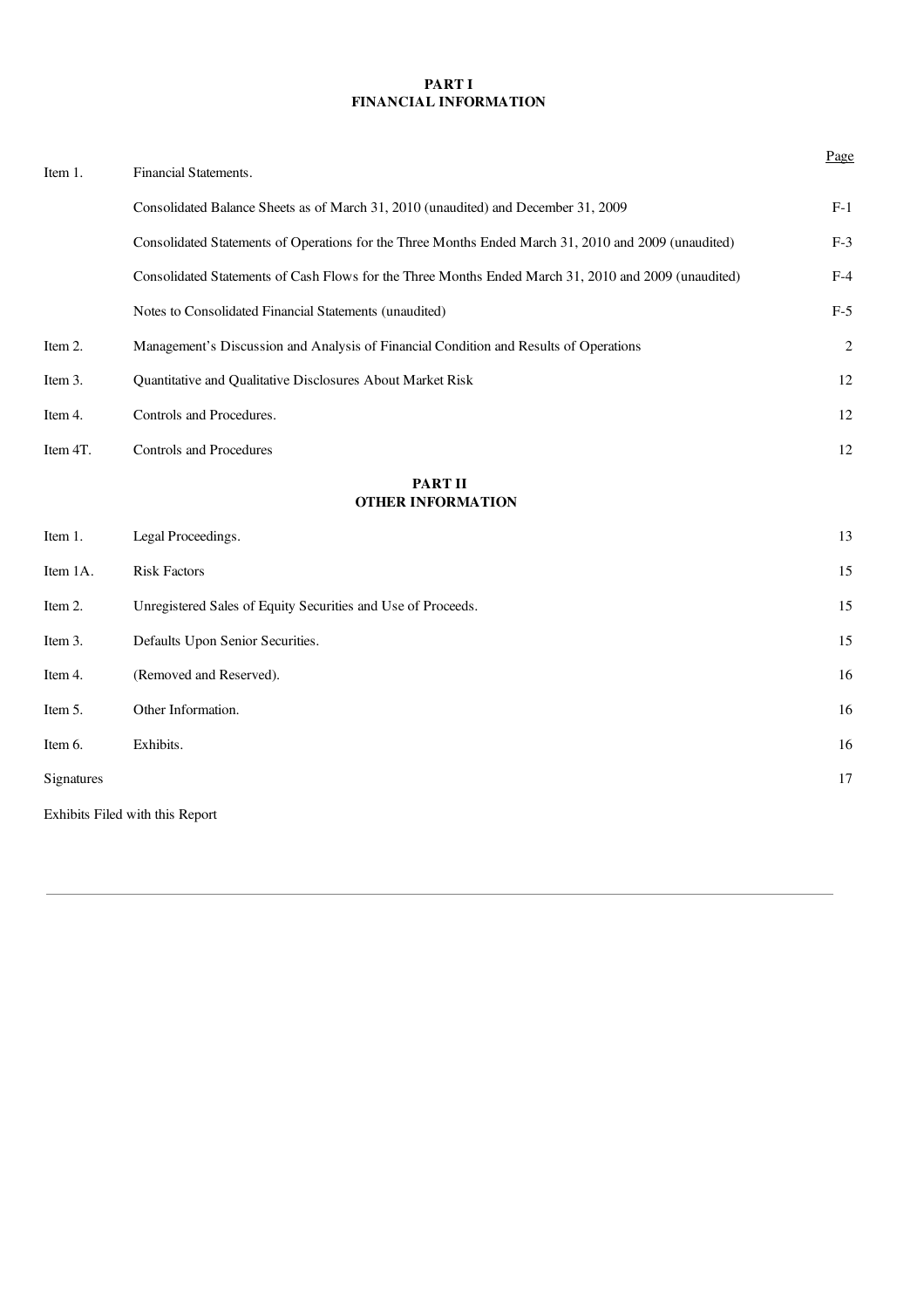## PART I - FINANCIAL INFORMATION

## ITEM 1. FINANCIAL STATEMENTS.

## PACIFIC ETHANOL, INC. CONSOLIDATED BALANCE SHEETS (in thousands)

| <b>ASSETS</b>                                                                                        | March 31,<br>2010 |               | December 31,<br>2009 |
|------------------------------------------------------------------------------------------------------|-------------------|---------------|----------------------|
|                                                                                                      | (unaudited)       |               | *                    |
| <b>Current Assets:</b>                                                                               |                   |               |                      |
| Cash and cash equivalents                                                                            | \$<br>2,923       | <sup>\$</sup> | 17,545               |
| Investments in marketable securities                                                                 |                   |               | 101                  |
| Accounts receivable, net (net of allowance for doubtful accounts of \$604 and \$1,016, respectively) | 12,413            |               | 12,765               |
| Restricted cash                                                                                      |                   |               | 205                  |
| Inventories                                                                                          | 9,698             |               | 12,131               |
| Prepaid expenses                                                                                     | 887               |               | 1,507                |
| Prepaid inventory                                                                                    | 2,850             |               | 3,192                |
| Other current assets                                                                                 | 1,598             |               | 1,330                |
| Total current assets                                                                                 | 30,369            |               | 48,776               |
|                                                                                                      |                   |               |                      |
| Property and equipment, net                                                                          | 164,055           |               | 243,733              |
|                                                                                                      |                   |               |                      |
| <b>Other Assets:</b>                                                                                 |                   |               |                      |
| Intangible assets, net                                                                               | 5,038             |               | 5,156                |
| <b>Investment in Front Range</b>                                                                     | 31,580            |               |                      |
| Other assets                                                                                         | 851               |               | 1,154                |
| Total other assets                                                                                   | 37,469            |               | 6,310                |
| <b>Total Assets</b>                                                                                  | 231,893           |               | 298,819              |

\* Amounts derived from the audited financial statements for the year ended December 31, 2009.

See accompanying notes to consolidated financial statements.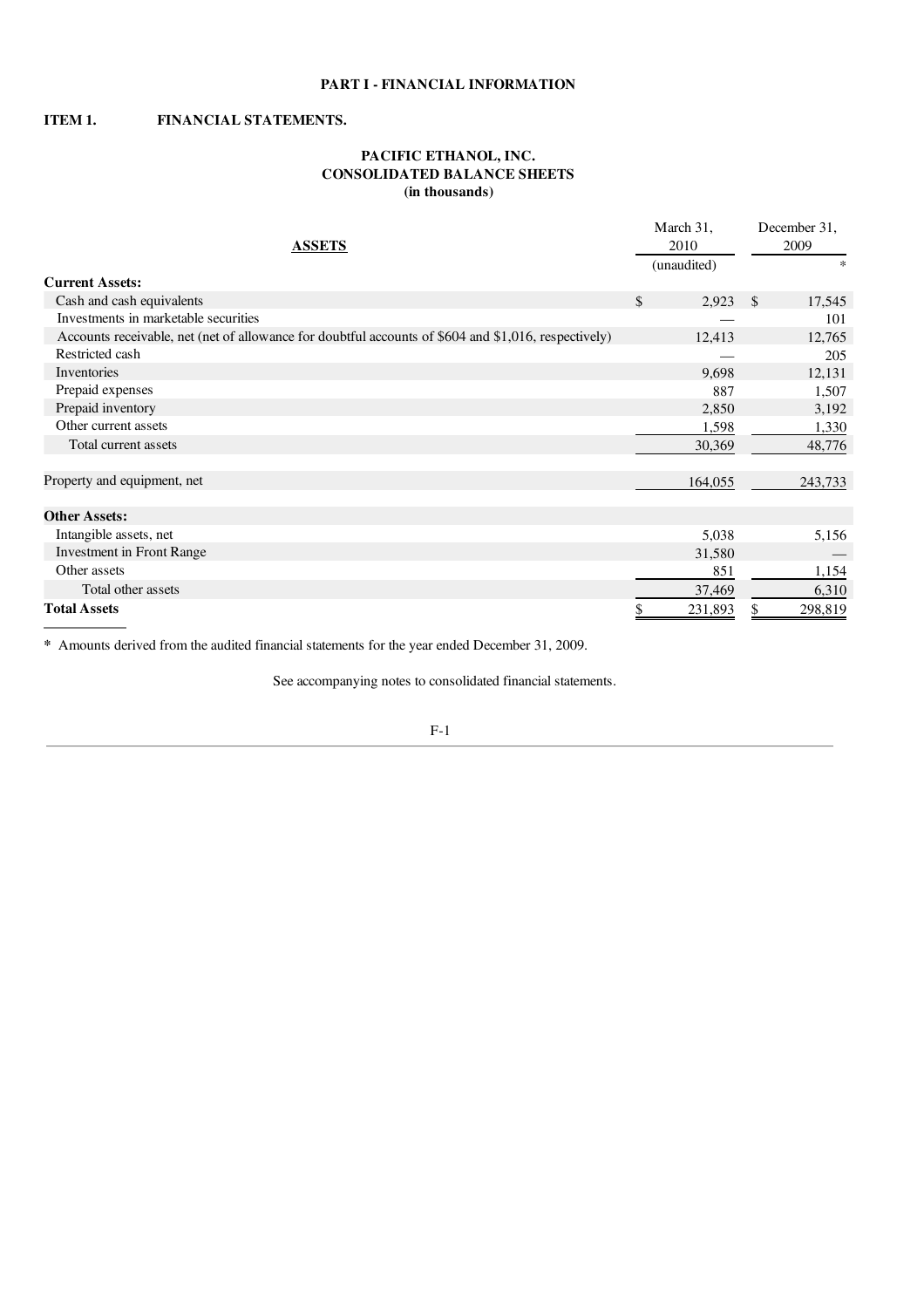## PACIFIC ETHANOL, INC. CONSOLIDATED BALANCE SHEETS (CONTINUED) (in thousands, except par value and shares)

| <b>LIABILITIES AND STOCKHOLDERS' DEFICIT</b>                                                    | March 31,<br>2010 | December 31,<br>2009   |
|-------------------------------------------------------------------------------------------------|-------------------|------------------------|
|                                                                                                 | (unaudited)       | $\ast$                 |
| <b>Current Liabilities:</b>                                                                     |                   |                        |
| Accounts payable – trade                                                                        | \$<br>9,847       | $\mathcal{S}$<br>8,182 |
| <b>Accrued liabilities</b>                                                                      | 3,905             | 5,891                  |
| Other liabilities – related parties                                                             | 7,716             | 7,224                  |
| Current portion – long-term notes payable (including \$23,500 and \$33,500, respectively due to |                   |                        |
| related parties)                                                                                | 71,072            | 77,365                 |
| Derivative instruments                                                                          |                   | 971                    |
| Total current liabilities                                                                       | 92,540            | 99,633                 |
|                                                                                                 |                   |                        |
| Notes payable, net of current portion                                                           |                   | 12,739                 |
| Other liabilities                                                                               | 1,763             | 1,828                  |
| Liabilities subject to compromise                                                               | 239,093           | 242,417                |
| <b>Total Liabilities</b>                                                                        | 333,396           | 356,617                |
| Commitments and Contingencies (Notes 1, 5 and 7)                                                |                   |                        |
| <b>Stockholders' Deficit:</b>                                                                   |                   |                        |
| Pacific Ethanol, Inc. Stockholders' Deficit:                                                    |                   |                        |
| Preferred stock, \$0.001 par value; 10,000,000 shares authorized; Series A: 1,684,375 shares    |                   |                        |
| authorized; 0 shares issued and outstanding as of March 31, 2010 and December 31, 2009; Series  |                   |                        |
| $B: 3,000,000$ shares authorized; 2,346,152 shares issued and outstanding as of March 31, 2010  |                   |                        |
| and December 31, 2009; liquidation preference of \$49,742 as of March 31, 2010                  | $\overline{2}$    | $\overline{c}$         |
| Common stock, \$0.001 par value; 100,000,000 shares authorized; 66,119,797 and 57,469,598       |                   |                        |
| shares issued and outstanding as of March 31, 2010 and December 31, 2009, respectively          | 66                | 57                     |
| Additional paid-in capital                                                                      | 492,952           | 480,948                |
| Accumulated deficit                                                                             | (594, 523)        | (581,076)              |
| Total Pacific Ethanol, Inc. Stockholders' Deficit                                               | (101, 503)        | (100,069)              |
| Noncontrolling interest in variable interest entity                                             |                   | 42,271                 |
| Total Stockholders' Deficit                                                                     | (101, 503)        | (57, 798)              |
| <b>Total Liabilities and Stockholders' Deficit</b>                                              | 231,893<br>\$     | 298,819<br>\$          |

\* Amounts derived from the audited financial statements for the year ended December 31, 2009.

See accompanying notes to consolidated financial statements.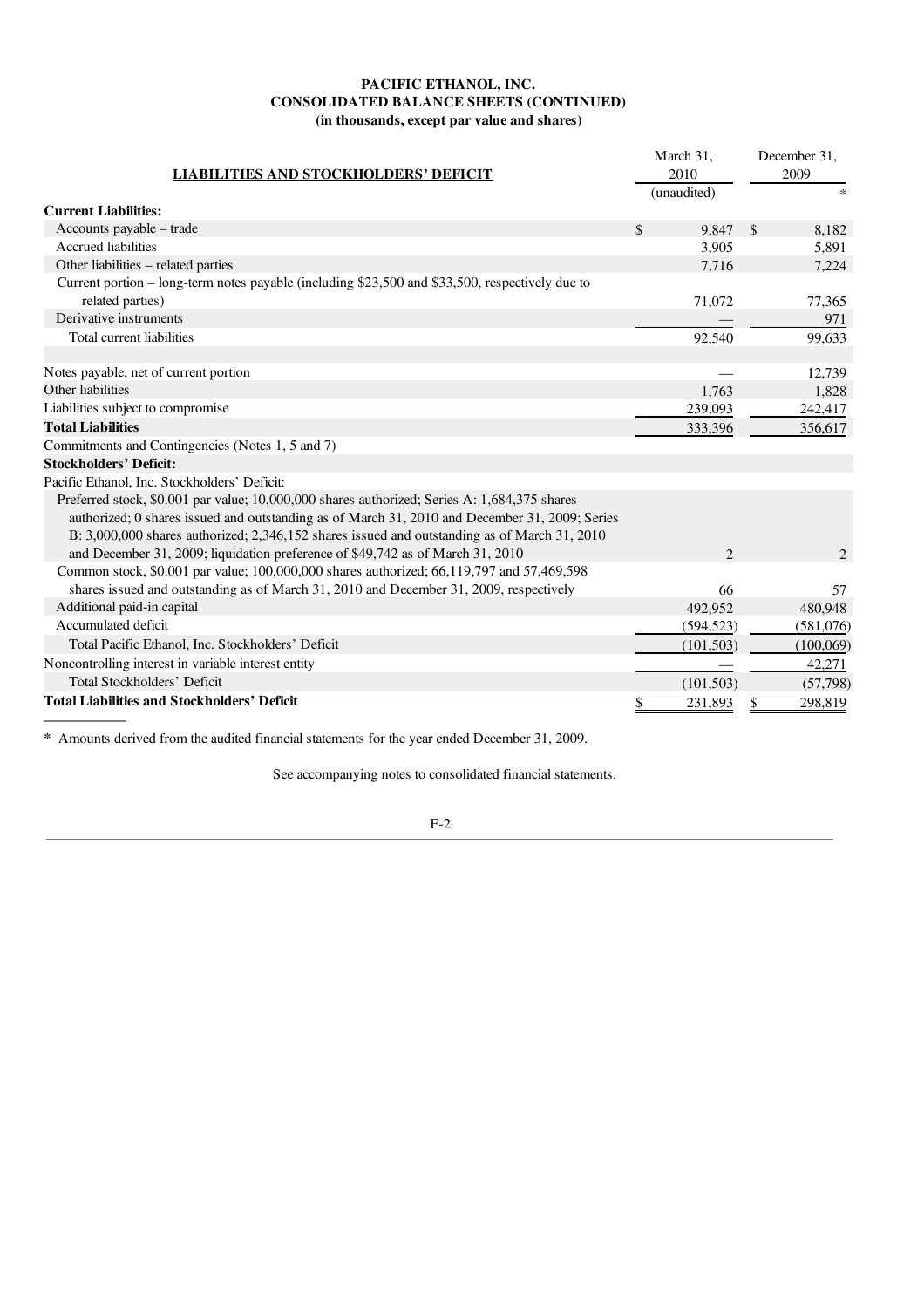## PACIFIC ETHANOL, INC. CONSOLIDATED STATEMENTS OF OPERATIONS (unaudited, in thousands, except per share data)

|                                                                            |      | Three Months Ended |           |  |
|----------------------------------------------------------------------------|------|--------------------|-----------|--|
|                                                                            |      | March 31,          |           |  |
|                                                                            | 2010 |                    | 2009      |  |
| Net sales                                                                  | S.   | 71,290<br>\$       | 86,682    |  |
| Cost of goods sold                                                         |      | 74,338             | 97,768    |  |
| Gross loss                                                                 |      | (3,048)            | (11,086)  |  |
| Selling, general and administrative expenses                               |      | 3,156              | 7,674     |  |
| Loss from operations                                                       |      | (6,204)            | (18,760)  |  |
| Loss on extinguishment of debt                                             |      | 1,616              |           |  |
| Other expense                                                              |      | 1,637              | 6,971     |  |
| Loss before reorganization costs and provision for income taxes            |      | (9, 457)           | (25, 731) |  |
| Reorganization costs                                                       |      | 1,439              |           |  |
| Provision for income taxes                                                 |      |                    |           |  |
| Net loss and comprehensive loss                                            |      | (10, 896)          | (25, 731) |  |
| Net loss attributed to noncontrolling interest in variable interest entity |      |                    | 1,783     |  |
| Net loss attributed to Pacific Ethanol, Inc.                               |      | (10, 896)          | (23,948)  |  |
| Preferred stock dividends                                                  |      | (790)              | (790)     |  |
| Loss available to common stockholders                                      |      | (11,686)           | (24, 738) |  |
| Net loss per share, basic and diluted                                      |      | (0.20)             | (0.43)    |  |
| Weighted-average shares outstanding, basic and diluted                     |      | 57,877             | 56,999    |  |
|                                                                            |      |                    |           |  |

See accompanying notes to consolidated financial statements.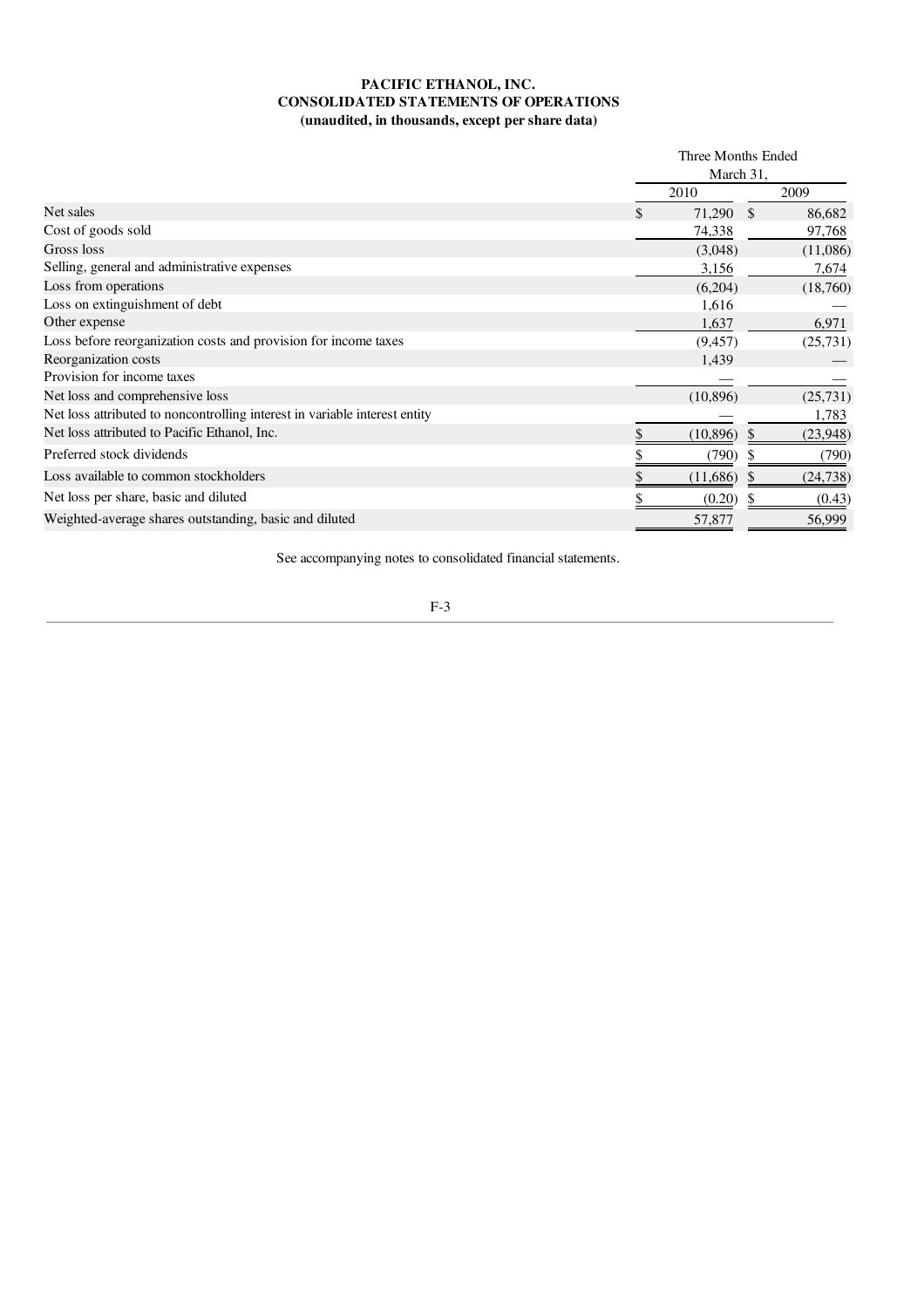## PACIFIC ETHANOL, INC. CONSOLIDATED STATEMENTS OF CASH FLOWS (unaudited, in thousands)

|                                                                                       | Three Months Ended<br>March 31. |           |               |           |
|---------------------------------------------------------------------------------------|---------------------------------|-----------|---------------|-----------|
|                                                                                       |                                 | 2010      |               | 2009      |
| <b>Operating Activities:</b>                                                          |                                 |           |               |           |
| Net loss                                                                              | \$                              | (10, 896) | - \$          | (25, 731) |
| Adjustments to reconcile net loss to cash provided by (used in) operating activities: |                                 |           |               |           |
| Loss on extinguishment of debt                                                        |                                 | 1,616     |               |           |
| Depreciation and amortization of intangibles                                          |                                 | 2,861     |               | 8,719     |
| Inventory valuation                                                                   |                                 | 136       |               | 424       |
| Amortization of deferred financing fees                                               |                                 | 134       |               | 612       |
| Non-cash compensation and consulting expense                                          |                                 | 397       |               | 551       |
| Gain on derivatives                                                                   |                                 | (531)     |               | (1, 592)  |
| Bad debt expense                                                                      |                                 | (40)      |               | 101       |
| Equity earnings in Front Range                                                        |                                 | (35)      |               |           |
| Changes in operating assets and liabilities:                                          |                                 |           |               |           |
| Accounts receivable                                                                   |                                 | (2,399)   |               | 12,700    |
| Restricted cash                                                                       |                                 |           |               | 2,411     |
| Inventories                                                                           |                                 | (1,024)   |               | 7,985     |
| Prepaid expenses and other assets                                                     |                                 | 194       |               | 2,578     |
| Prepaid inventory                                                                     |                                 | 342       |               | 537       |
| Accounts payable and accrued expenses                                                 |                                 | 2,174     |               | (9,176)   |
| Accounts payable, and accrued expenses-related party                                  |                                 | 221       |               | 97        |
| Net cash (used in) provided by operating activities                                   |                                 | (6, 850)  |               | 216       |
| <b>Investing Activities:</b>                                                          |                                 |           |               |           |
| Net cash impact of deconsolidation of Front Range                                     |                                 | (10, 486) |               |           |
| Additions to property and equipment                                                   |                                 | (12)      |               | (1,340)   |
| Proceeds from sales of available-for-sale investments                                 |                                 |           |               | 3,605     |
| Net cash (used in) provided by investing activities                                   |                                 | (10, 498) |               | 2,265     |
| <b>Financing Activities:</b>                                                          |                                 |           |               |           |
| Proceeds from borrowings under DIP Financing                                          |                                 | 2,740     |               |           |
| Principal payments paid on borrowings                                                 |                                 | (14)      |               | (7,582)   |
| Proceeds from borrowing                                                               |                                 |           |               | 2,000     |
| Net cash provided by (used in) financing activities                                   |                                 | 2,726     |               | (5,582)   |
| Net decrease in cash and cash equivalents                                             |                                 | (14, 622) |               | (3,101)   |
| Cash and cash equivalents at beginning of period                                      |                                 | 17,545    |               | 11,466    |
| Cash and cash equivalents at end of period                                            | \$                              | 2,923     | \$            | 8,365     |
|                                                                                       |                                 |           |               |           |
| <b>Supplemental Information:</b>                                                      |                                 |           |               |           |
| Interest paid                                                                         | <u>\$</u>                       | 1,033     | $\frac{1}{2}$ | 658       |
| Non-cash financing and investing activities:                                          |                                 |           |               |           |
| Preferred stock dividend declared                                                     | \$                              | 790       |               | 790       |
| Value of common stock issued in debt extinguishment                                   | \$                              | 11,616    | \$            |           |

See accompanying notes to consolidated financial statements.

| ٠ |
|---|
|---|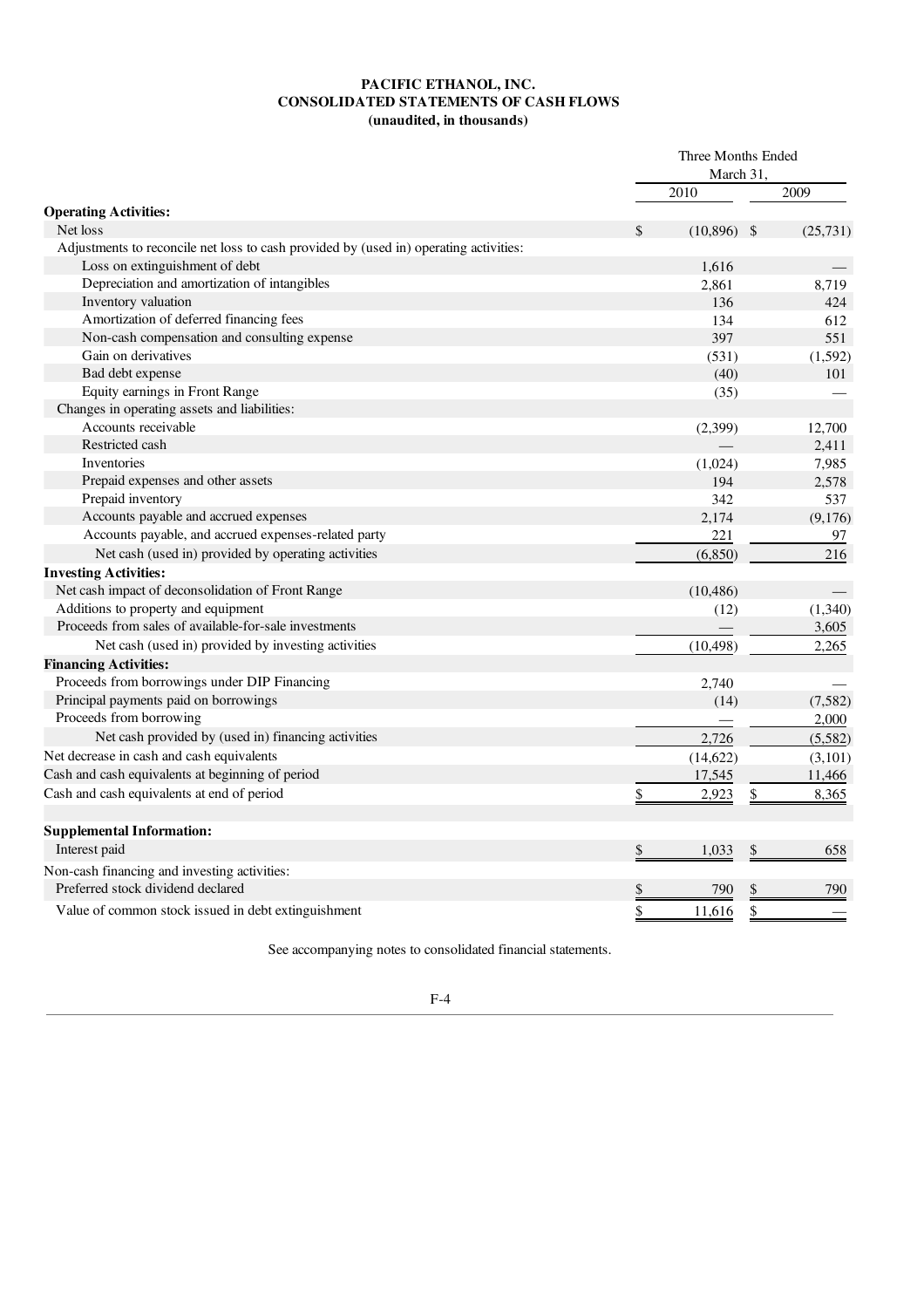### 1. ORGANIZATION AND BASIS OF PRESENTATION.

*Organization and Business* – The consolidated financial statements include the accounts of Pacific Ethanol, Inc., a Delaware corporation, and all of its wholly-owned subsidiaries, including Pacific Ethanol California, Inc., a California corporation, Kinergy Marketing LLC, an Oregon limited liability company ("Kinergy"), and through December 31, 2009, the consolidated financial statements of Front Range Energy, LLC, a Colorado limited liability company ("Front Range"), a variable interest entity of which Pacific Ethanol, Inc. owns 42% (collectively, the "Company"). Effective January 1, 2010, the Company has not consolidated the consolidated financial statements of Front Range, as the Company is no longer the primary beneficiary. (See Note 2.)

The Company produces and sells ethanol and its co-products, including wet distillers grain ("WDG"), and provides transportation, storage and delivery of ethanol through third-party service providers in the Western United States, primarily in California, Nevada, Arizona, Oregon, Colorado, Idaho and Washington. The Company sells ethanol to gasoline refining and distribution companies and WDG to dairy operators and animal feed distributors.

The Company's four ethanol facilities, which produce its ethanol and co-products, are as follows:

|                      |                          | <b>Estimated Annual</b><br><b>Production Capacity</b> |                                 |
|----------------------|--------------------------|-------------------------------------------------------|---------------------------------|
| <b>Facility Name</b> | <b>Facility Location</b> | (gallons)                                             | <b>Current Operating Status</b> |
|                      |                          |                                                       |                                 |
| Magic Valley         | Burley, ID               | 60,000,000                                            | Operating                       |
| Columbia             | Boardman, OR             | 40,000,000                                            | Operating                       |
| Stockton             | Stockton, CA             | 60,000,000                                            | Idled                           |
| Madera               | Madera, CA               | 40,000,000                                            | Idled                           |

In addition, the Company owns a 42% interest in Front Range, which owns a plant located in Windsor, Colorado, with annual production capacity of up to 50 million gallons.

*Chapter 11 Filings* – On May 17, 2009, five indirect wholly-owned subsidiaries of Pacific Ethanol, Inc., namely, Pacific Ethanol Holding Co. LLC, Pacific Ethanol Madera LLC, Pacific Ethanol Columbia, LLC, Pacific Ethanol Stockton, LLC and Pacific Ethanol Magic Valley, LLC (collectively, the "Bankrupt Debtors") each commenced a case by filing voluntary petitions for relief under chapter 11 of Title 11 of the United States Code (the "Bankruptcy Code") in the United States Bankruptcy Court for the District of Delaware (the "Bankruptcy Court") in an effort to restructure their indebtedness ("Chapter 11 Filings").

Neither Pacific Ethanol, as the parent company, nor any of its other direct or indirect subsidiaries, including Kinergy and Pacific Ag. Products, LLC ("PAP"), have filed petitions for relief under the Bankruptcy Code. The Bankrupt Debtors may not be able to confirm a plan of reorganization, and the Company may not be able to restructure its debt and raise sufficient capital in a timely manner, and therefore may need to seek further protection under the Bankruptcy Code, including at the parent company level. See "Liquidity" immediately below.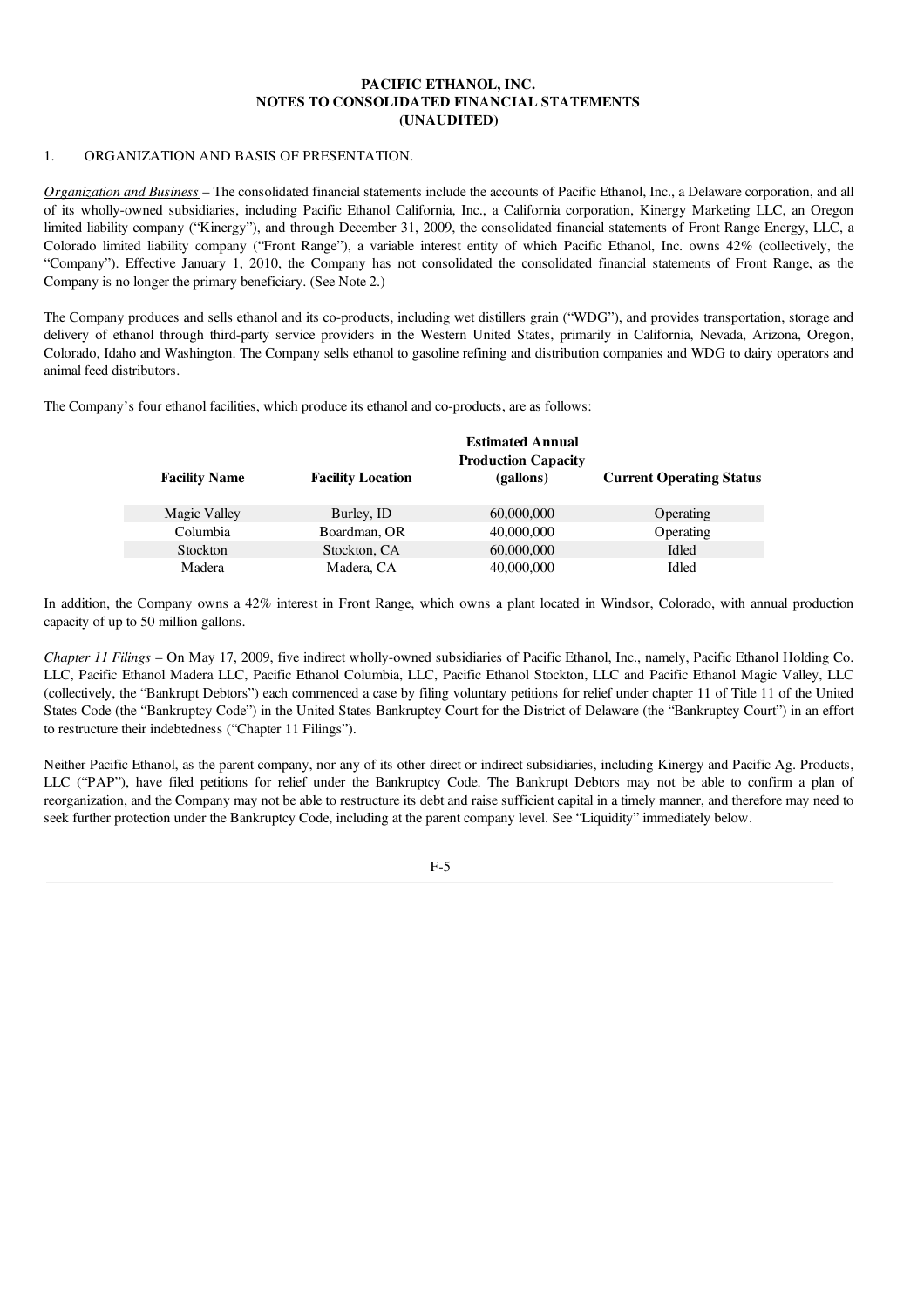On April 16, 2010, the Bankrupt Debtors filed an amended joint plan of reorganization with the Bankruptcy Court, which was structured in cooperation with certain of the Bankrupt Debtors' secured lenders. The amended plan contemplates that ownership of the Bankrupt Debtors would be transferred to a new entity, which would be wholly-owned by the Bankrupt Debtors' secured lenders. Under the proposed plan, the Bankrupt Debtors' existing prepetition and postpetition secured indebtedness would be restructured to consist of approximately \$50,000,000 in three-year term loans and a new three-year revolving credit facility of up to \$35,000,000 to fund working capital requirements (the revolver is initially capped at \$15,000,000 but may be increased to up to \$35,000,000 if more than two of the Bankrupt Debtors' ethanol production facilities cease operations). Further, the amended plan includes terms under which the lenders may grant the Company an option to purchase up to 25% of the total ownership in the new entity for up to \$30,000,000 in cash. The option would be exercisable until 90 days following the Court's confirmation of the amended plan. The Court has set June 8, 2010 as the plan confirmation hearing date.

The Company continues to manage the Bankrupt Debtors pursuant to asset management agreements and Kinergy and PAP continue to market and sell their ethanol and feed production pursuant to existing marketing agreements. The Bankrupt Debtors continue to operate their businesses as "debtors-in-possession" under jurisdiction of the Bankruptcy Court and in accordance with applicable provisions of the Bankruptcy Code and order of the Bankruptcy Court.

*Liquidity* – The Company's financial statements have been prepared on a going concern basis, which contemplates the realization of assets and the satisfaction of liabilities in the normal course of business. As a result of ethanol industry conditions that have negatively affected the Company's business and ongoing financial difficulties, the Company believes it has sufficient liquidity to meet its anticipated working capital, debt service and other liquidity needs until either June 30, 2010, if the Company is unable to timely close a prospective \$5,000,000 credit facility, or through December 31, 2010, if the Company is able to timely close the credit facility and either pay or further defer a \$1,500,000 payable owed to a judgment creditor on June 30, 2010. These expectations concerning the Company's available liquidity until June 30, 2010 or through December 31, 2010 presume that a creditor does not pursue any action against the Company due to the Company's default on an aggregate of \$17,500,000 of remaining principal, plus accrued interest and fees, and that the Company maintains its current levels of borrowing availability under Kinergy's line of credit. Accordingly, there continues to be substantial doubt as to the Company's ability to continue as a going concern. The Company is seeking a confirmed plan of reorganization in connection with the Chapter 11 Filings and is seeking to raise additional debt or equity financing, or both, but there can be no assurance that the Company will be successful. If the Company cannot confirm a plan of reorganization in connection with the Chapter 11 Filings and raise sufficient capital in a timely manner, the Company may need to seek further protection under the Bankruptcy Code, including at the parent company level.

The consolidated financial statements do not include any other adjustments that might result from the outcome of these matters.

*Basis of Presentation*–*Interim Financial Statements* – The accompanying unaudited consolidated financial statements and related notes have been prepared in accordance with accounting principles generally accepted in the United States for interim financial information and the instructions to Form 10-Q and Rule 10-01 of Regulation S-X. Results for interim periods should not be considered indicative of results for a full year. These interim consolidated financial statements should be read in conjunction with the consolidated financial statements and related notes contained in the Company's Annual Report on Form 10-K for the year ended December 31, 2009. Except as disclosed in Note 2 below, the accounting policies used in preparing these consolidated financial statements are the same as those described in Note 1 to the consolidated financial statements in the Company's Annual Report on Form 10-K for the year ended December 31, 2009. In the opinion of management, all adjustments (consisting of normal recurring adjustments) considered necessary for a fair statement of the results for interim periods have been included. All significant intercompany accounts and transactions have been eliminated in consolidation.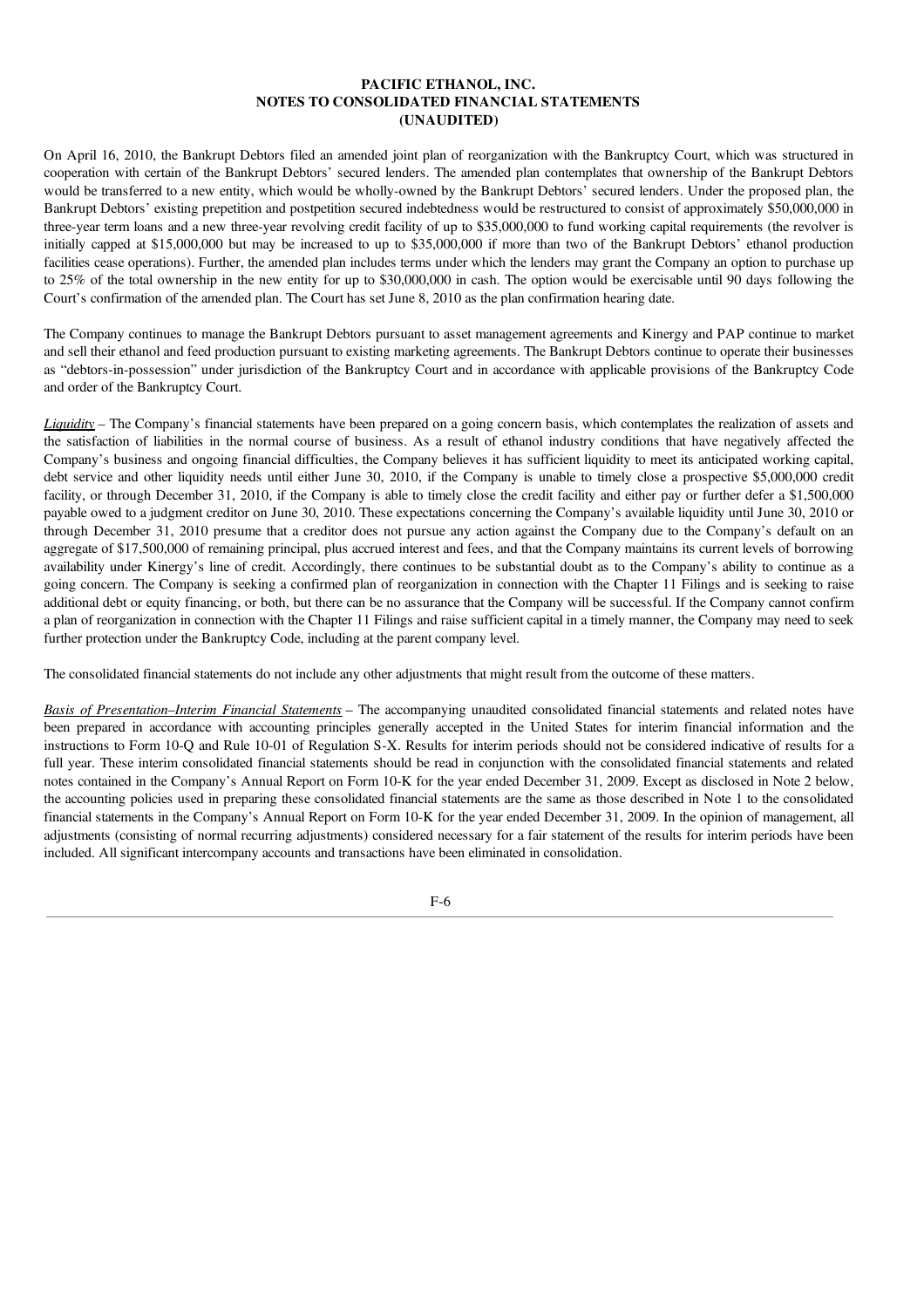The preparation of the consolidated financial statements in conformity with accounting principles generally accepted in the United States requires management to make estimates and assumptions that affect the reported amounts of assets and liabilities and disclosure of contingent assets and liabilities at the date of the financial statements and the reported amounts of revenues and expenses during the reporting period. Significant estimates are required as part of determining allowance for doubtful accounts, estimated lives of property and equipment and intangibles, long-lived asset impairments, valuation allowances on deferred income taxes, and the potential outcome of future tax consequences of events recognized in the Company's financial statements or tax returns. Actual results and outcomes may materially differ from management's estimates and assumptions.

Reclassifications of prior year's data have been made to conform to 2010 classifications. Such classifications had no effect on net loss reported in the consolidated statements of operations.

## 2. NEW ACCOUNTING STANDARDS.

On October 17, 2006, the Company entered into a Membership Interest Purchase Agreement with Eagle Energy to acquire Eagle Energy's 42% interest in Front Range. Front Range was formed on July 29, 2004 to construct and operate a 50 million gallon dry mill ethanol facility in Windsor, Colorado. Front Range began producing ethanol in June 2006. Upon initial acquisition of these membership interests in Front Range, the Company determined that it was the primary beneficiary and from that point, consolidated the results of Front Range. Except for the marketing agreement discussed below, certain contracts and arrangements have since terminated between the Company and Front Range.

The Company entered into a marketing agreement with Front Range on August 19, 2005 that provided the Company with the exclusive right to act as an agent to market and sell all of Front Range's ethanol production. The marketing agreement was amended on August 9, 2006 to extend the Company's relationship with Front Range to allow the Company to act as a merchant under the agreement. The marketing agreement was amended again on October 17, 2006 to provide for a term of six and a half years with provisions for annual automatic renewal thereafter.

On June 12, 2009, the Financial Accounting Standards Board ("FASB") amended its guidance to FASB Accounting Standards Codification ("ASC") 810, *Consolidations*, surrounding a company's analysis to determine whether any of its variable interest entities constitute controlling financial interests in a variable interest entity. This analysis identifies the primary beneficiary of a variable interest entity as the enterprise that has both of the following characteristics: (a) the power to direct the activities of a variable interest entity that most significantly impact the entity's economic performance, and (b) the obligation to absorb losses of the entity that could potentially be significant to the variable interest entity. Additionally, an enterprise is required to assess whether it has an implicit financial responsibility to ensure that a variable interest entity operates as designed when determining whether it has the power to direct the activities of the variable interest entity that most significantly impact the entity's economic performance. The new guidance also requires ongoing reassessments of whether an enterprise is the primary beneficiary of a variable interest entity. The guidance is effective for the first annual reporting period that begins after November 15, 2009, for interim periods within that first annual reporting period and for interim and annual reporting periods thereafter.

Effective January 1, 2010, the Company adopted these provisions, which resulted in the Company reassessing that, under the guidance, the Company is no longer the primary beneficiary and, effective January 1, 2010, has prospectively adopted the guidance resulting in a deconsolidation of the financial results of Front Range. In making this reassessment, the Company determined that Front Range continues to be a variable interest entity; however, the Company does not have the power to direct most of the activities that most significantly impact the entity's economic performance. Some of these activities include efficient management and operation of the facility, procurement of feedstock, sale of co-products and effectiveness of risk management strategies. Further, the Company's maximum exposure is limited to its investment in Front Range. Upon deconsolidation, the Company removed \$62,617,000 of assets and \$12,739,000 of liabilities from its consolidated balance sheet and recorded a cumulative debit adjustment to retained earnings of \$1,763,000. The periods presented in this report prior to the effective date of the deconsolidation continue to include related balances associated with Front Range. Effective January 1, 2010, the Company will account for its investment in Front Range under the equity method, with equity earnings recorded in other income (expense) in the consolidated statements of operations.

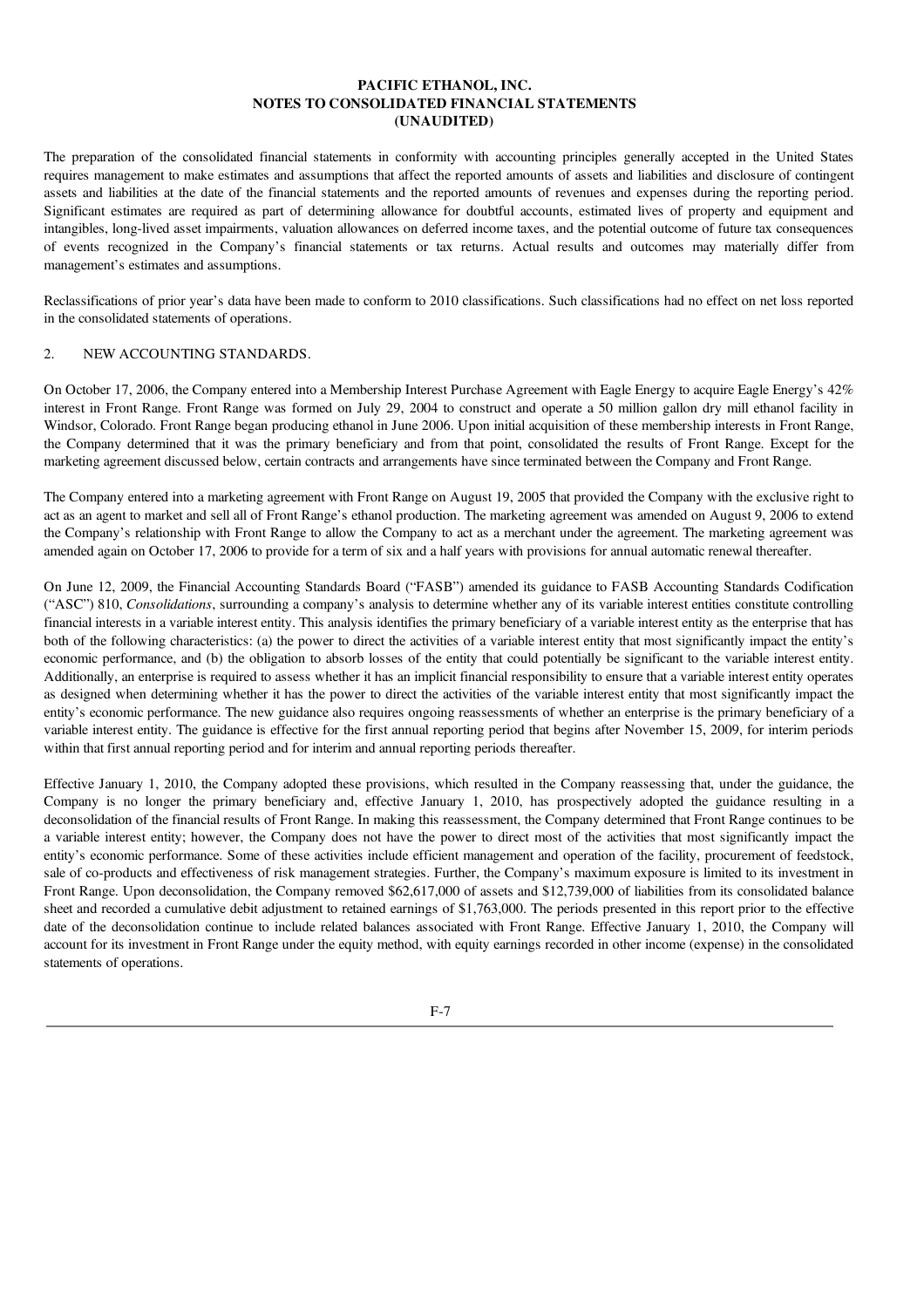### 3. REORGANIZATION COSTS.

The Bankrupt Debtors' reorganization costs for the three months ended March 31, 2010 consist of the following (in thousands):

| Professional fees | .382 |
|-------------------|------|
| Trustee fees      | 57   |
| Total             | 420  |

#### 4. INVENTORIES.

Inventories consisted primarily of bulk ethanol, unleaded fuel and corn, and are valued at the lower-of-cost-or-market, with cost determined on a first-in, first-out basis. Inventory balances consisted of the following (in thousands):

|                  |                | December 31,           |
|------------------|----------------|------------------------|
|                  | March 31, 2010 | 2009                   |
| Raw materials    | 2,508          | 5,957<br><sup>\$</sup> |
| Work in progress | 1,794          | 2,230                  |
| Finished goods   | 4,501          | 2,483                  |
| Other            | 895            | 1,461                  |
| Total            | 9,698          | 12,131                 |

### 5. DEBT.

Long-term borrowings are summarized in the table below (in thousands):

|                                        |     |                |    | December 31, |
|----------------------------------------|-----|----------------|----|--------------|
|                                        |     | March 31, 2010 |    | 2009         |
| Notes payable to related party         | \$. | 21,500         | -S | 31,500       |
| DIP Financing and rollup               |     | 45,134         |    | 39,654       |
| Notes payable to related parties       |     | 2,000          |    | 2,000        |
| Kinergy operating line of credit       |     | 2,438          |    | 2,452        |
| Swap note                              |     |                |    | 13,495       |
| Water rights capital lease obligations |     |                |    | 1,003        |
|                                        |     | 71,072         |    | 90,104       |
| Less short-term portion                |     | (71,072)       |    | (77,365)     |
| Long-term debt                         |     |                |    | 12,739       |

*Notes Payable to Related Party* – The Company is a party to certain agreements designed to satisfy the Company's outstanding debt to Lyles United, LLC and Lyles Mechanical Co. (collectively, "Lyles"). In March 2010, Socius CG II, Ltd. ("Socius") entered into purchase agreements with Lyles pursuant to which Socius would purchase claims in respect of the Company's indebtedness in up to \$5,000,000 tranches which claims Socius may then settle in exchange for shares of the Company's common stock. Each tranche is to be settled in exchange for the Company's common stock valued at a 20 percent discount to the volume weighted average price ("VWAP") of the Company's common stock over the 5-day trading period immediately following the date on which the shares are first issued to Socius.

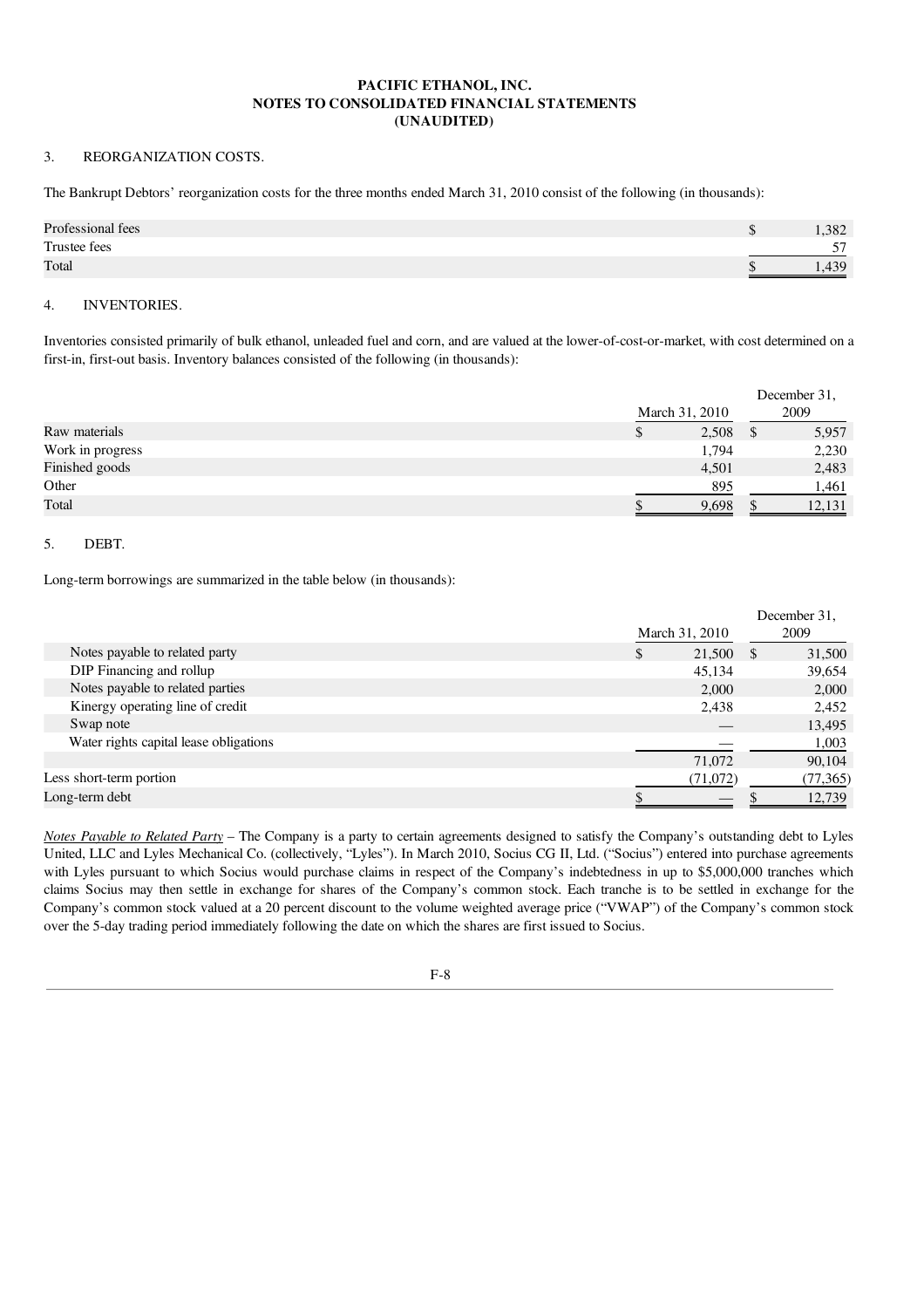These agreements contain certain conditions that (1) in no event shall the aggregate number of shares of common stock issued to Socius in connection with any settlement exceed 9.99% of the total number of shares of the Company's common then outstanding; and (2) in no event will the aggregate number of shares of the Company's common stock issued to Socius in connection with the settlement of the Claim, aggregated with any other shares of the Company's common stock issued to Socius, at any time exceed 19.99% of the total number of shares of the Company's common stock outstanding immediately preceding the date of the first original purchase agreement unless the Company has obtained either (a) stockholder approval of the issuance of more than such number of shares of common stock pursuant to NASDAQ Listing Rule 5635(d), or (b) a waiver from NASDAQ of the Company's compliance with Rule 5635(d).

In March 2010, the Company issued shares to Socius which settled outstanding debt previously owed to Lyles in two successive transactions. Under these transactions, the Company issued an aggregate of 7,862,000 shares with an aggregate fair value of \$11,616,000 in exchange for \$10,000,000 in debt extinguishment, resulting in an aggregate loss of \$1,616,000 for the three months ended March 31, 2010. The Company determined fair value based on the closing price of its shares at the end of the applicable 5-day trading period, the date the net shares to be issued were determinable by the Company.

In April 2010, the Company issued an additional 3,750,000 shares to Socius to extinguish \$4,000,000 of additional debt. These shares combined with the previous shares issued have reached the 19.99% threshold and as such, the Company will not issue any additional shares without obtaining stockholder approval or a waiver from NASDAO. Based upon the 5-day trading period VWAP, the Company, upon stockholder approval or a waiver from NASDAQ, is obligated to issue an additional 498,000 shares to fully extinguish the \$4,000,000 tranche. The Company is currently seeking stockholder approval to complete this tranche and to extinguish the remaining outstanding balances it owes to Lyles.

## 6. LIABILITIES SUBJECT TO COMPROMISE.

Liabilities subject to compromise refers to prepetition obligations which may be impacted by the Chapter 11 Filings. These amounts represent the Company's current estimate of known or potential prepetition obligations to be resolved in connection with the Chapter 11 Filings.

Differences between liabilities estimated and the claims filed, or to be filed, will be investigated and resolved in connection with the claims resolution process. The Company will continue to evaluate these liabilities during the Chapter 11 Filings and adjust amounts as necessary.

Liabilities subject to compromise are as follows (in thousands):

|                                              | March 31, 2010 | December 31,<br>2009 |
|----------------------------------------------|----------------|----------------------|
| Term loans                                   | 207,323        | 209,750              |
| Working capital lines of credit              | 16.592         | 16,906               |
| Accounts payable trade and accrued expenses  | 12,866         | 12,886               |
| Derivative instruments – interest rate swaps | 2,312          | 2,875                |
| Total liabilities subject to compromise      | 239,093        | 242,417              |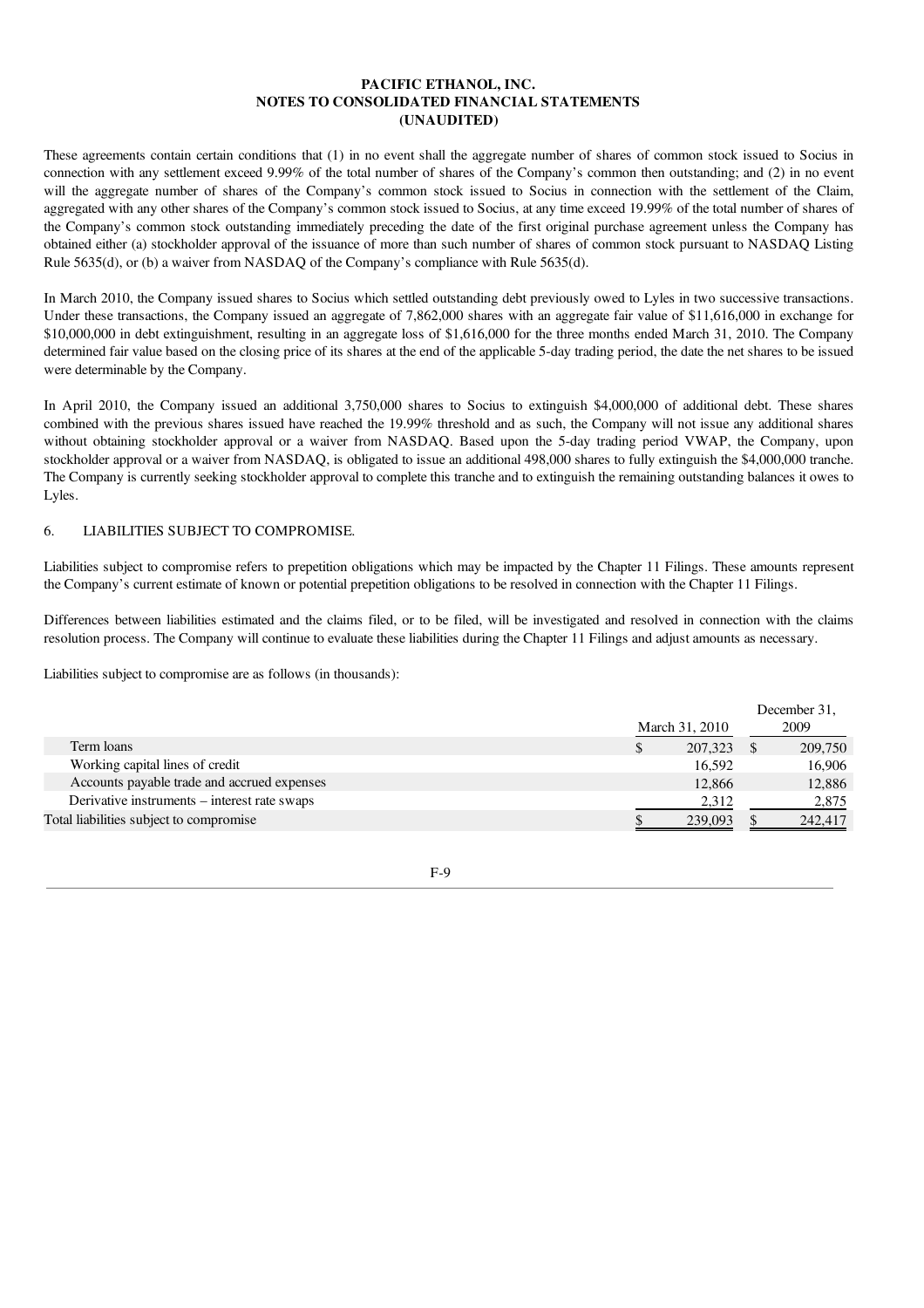*Term Loans & Working Capital Lines of Credit* – Contractual interest expense represents amounts due under the contractual terms of outstanding debt, including liabilities subject to compromise for which interest expense is not recognized in accordance with the provisions of FASB ASC 852, *Reorganizations*. The Bankrupt Debtors did not record contractual interest expense on certain unsecured prepetition debt subject to compromise from the date of the Chapter 11 Filings. The Bankrupt Debtors are however, accruing interest on their debtor-inpossession credit agreement ("DIP Financing") and related rollup as these amounts are likely to be paid in full upon confirmation of a plan of reorganization. For the three months ended March 31, 2010, the Bankrupt Debtors recorded interest expense of approximately \$1,102,000. Had the Bankrupt Debtors accrued interest on all of their liabilities subject to compromise for the three months ended March 31, 2010, the Bankrupt Debtors' interest expense would have been approximately \$6,956,000.

### 7. COMMITMENTS AND CONTINGENCIES.

*Purchase Commitments* – At March 31, 2010, the Company had purchase contracts with its suppliers to purchase certain quantities of ethanol. These fixed- and indexed-price commitments will be delivered throughout the remainder of 2010. Outstanding balances on fixed-price contracts for the purchases of materials are indicated below and volumes indicated in the indexed-price portion of the table are additional purchase commitments at publicly-indexed sales prices determined by market prices in effect on their respective transaction dates (in thousands):

|   | Fixed-Price<br>Contracts               |
|---|----------------------------------------|
| S | 3,833                                  |
|   | 3,833                                  |
|   | Indexed-Price<br>Contracts<br>(Volume) |
|   | 2.544                                  |
|   |                                        |

*Sales Commitments* – At March 31, 2010, the Company had entered into sales contracts with its major customers to sell certain quantities of ethanol, WDG and syrup. The volumes indicated in the indexed price contracts table will be sold at publicly-indexed sales prices determined by market prices in effect on their respective transaction dates (in thousands):

|                   | Fixed-Price                |
|-------------------|----------------------------|
|                   | Contracts                  |
| Ethanol           | \$<br>2,705                |
| <b>WDG</b>        | 4,143                      |
| Syrup             | 515                        |
| Total             | \$<br>7,363                |
|                   | Indexed-Price<br>Contracts |
|                   | (Volume)                   |
| Ethanol (gallons) | 55,833                     |
|                   |                            |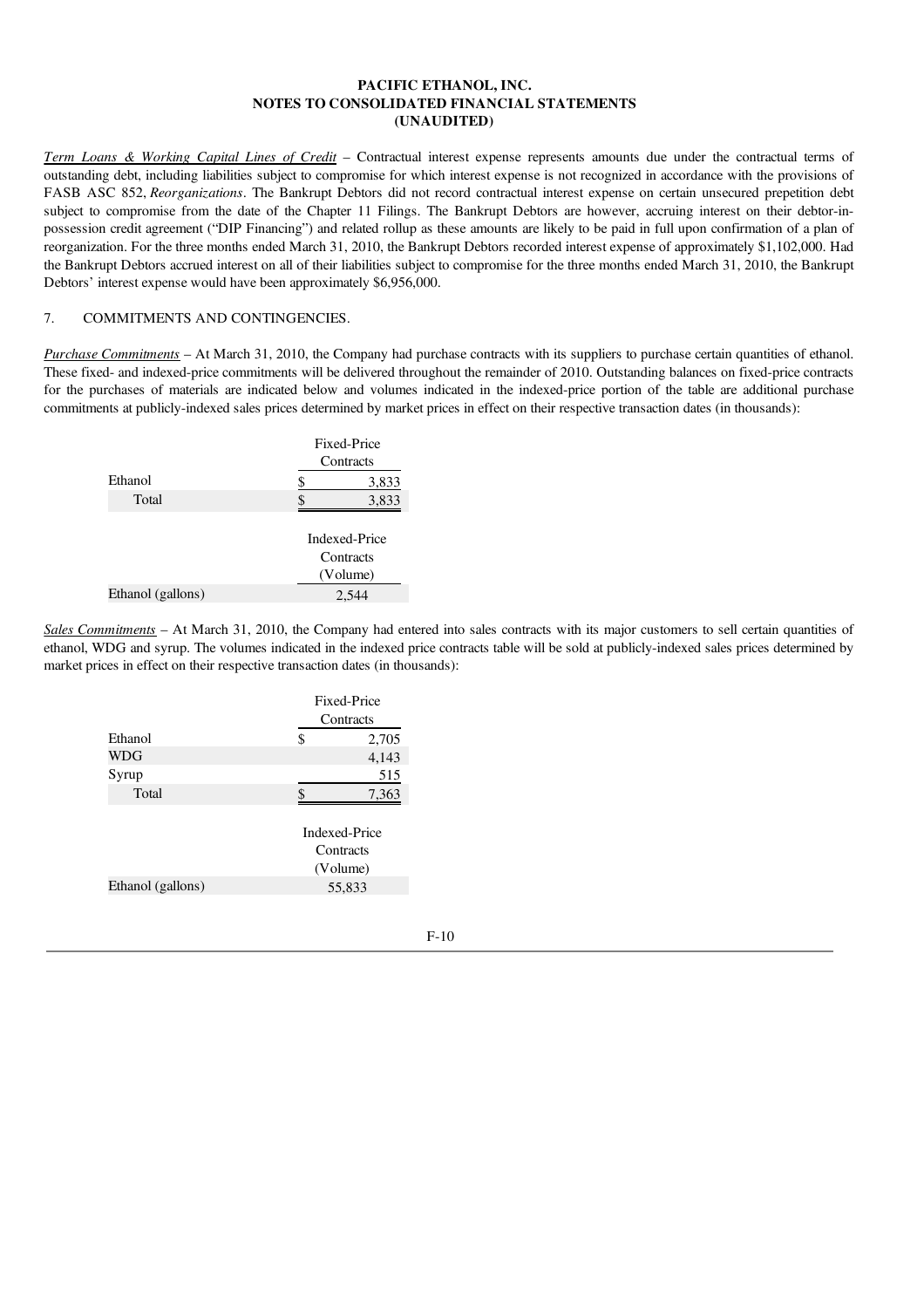*Litigation* – *General* – The Company is subject to legal proceedings, claims and litigation arising in the ordinary course of business. While the amounts claimed may be substantial, the ultimate liability cannot presently be determined because of considerable uncertainties that exist. Therefore, it is possible that the outcome of those legal proceedings, claims and litigation could adversely affect the Company's quarterly or annual operating results or cash flows when resolved in a future period. However, based on facts currently available, management believes that such matters will not adversely affect the Company's financial position, results of operations or cash flows.

*Litigation – Delta-T Corporation* – On August 18, 2008, Delta-T Corporation filed suit in the United States District Court for the Eastern District of Virginia (the "First Virginia Federal Court case"), naming Pacific Ethanol, Inc. as a defendant, along with its subsidiaries Pacific Ethanol Stockton, LLC, Pacific Ethanol Imperial, LLC, Pacific Ethanol Columbia, LLC, Pacific Ethanol Magic Valley, LLC and Pacific Ethanol Madera, LLC. The suit alleged breaches of the parties' Engineering, Procurement and Technology License Agreements, breaches of a subsequent term sheet and letter agreement and breaches of indemnity obligations. The complaint seeks specified contract damages of approximately \$6,500,000, along with other unspecified damages. All of the defendants moved to dismiss the First Virginia Federal Court case for lack of personal jurisdiction and on the ground that all disputes between the parties must be resolved through binding arbitration, and, in the alternative, moved to stay the First Virginia Federal Court case pending arbitration. In January 2009, these motions were granted by the Court, compelling the case to arbitration with the American Arbitration Association ("AAA"). By letter dated June 10, 2009, the AAA notified the parties to the arbitration that the matter was automatically stayed as a result of the Chapter 11 Filings.

On March 18, 2009, Delta-T Corporation filed a cross-complaint against Pacific Ethanol, Inc. and Pacific Ethanol Imperial, LLC in the Superior Court of the State of California in and for the County of Imperial. The cross-complaint arises out of a suit by OneSource Distributors, LLC against Delta-T Corporation. On March 31, 2009, Delta-T Corporation and Bateman Litwin N.V, a foreign corporation, filed a third-party complaint in the United States District Court for the District of Minnesota naming Pacific Ethanol, Inc. and Pacific Ethanol Imperial, LLC as defendants. The third-party complaint arises out of a suit by Campbell-Sevey, Inc. against Delta-T Corporation. On April 6, 2009, Delta-T Corporation filed a cross-complaint against Pacific Ethanol, Inc. and Pacific Ethanol Imperial, LLC in the Superior Court of the State of California in and for the County of Imperial. The cross-complaint arises out of a suit by GEA Westfalia Separator, Inc. against Delta-T Corporation. Each of these actions allegedly relate to the aforementioned Engineering, Procurement and Technology License Agreements and Delta-T Corporation's performance of services thereunder. The third-party suit and the cross-complaints assert many of the factual allegations in the First Virginia Federal Court case and seek unspecified damages.

On June 19, 2009, Delta-T Corporation filed suit in the United States District Court for the Eastern District of Virginia (the "Second Virginia Federal Court case"), naming Pacific Ethanol, Inc. as the sole defendant. The suit alleges breaches of the parties' Engineering, Procurement and Technology License Agreements, breaches of a subsequent term sheet and letter agreement, and breaches of indemnity obligations. The complaint seeks specified contract damages of approximately \$6,500,000, along with other unspecified damages.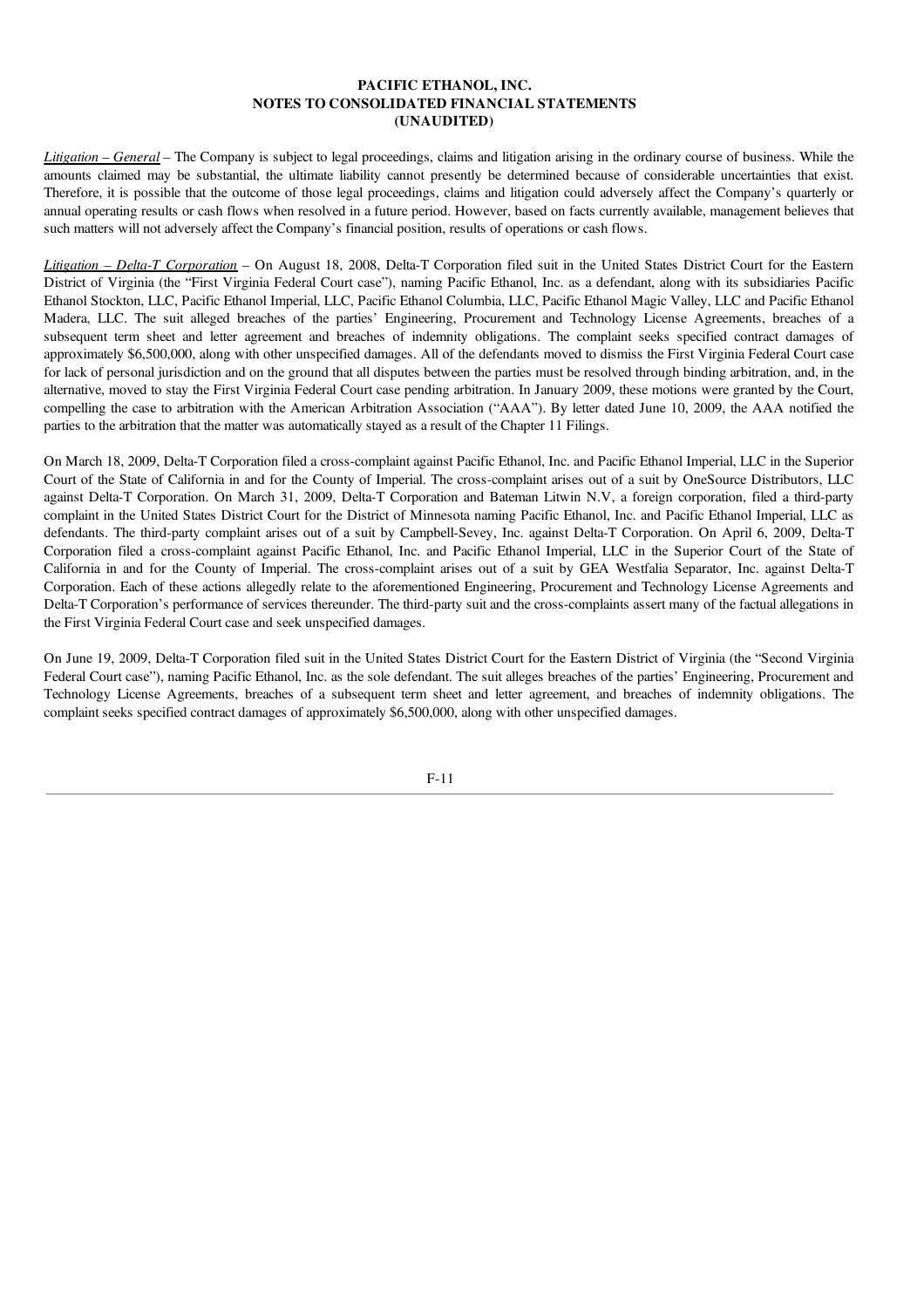In connection with the Chapter 11 Filings, the Bankrupt Debtors moved the United States Bankruptcy Court for the District of Delaware to enter a preliminary injunction in favor of the Bankrupt Debtors and Pacific Ethanol, Inc. staying and enjoining all of the aforementioned litigation and arbitration proceedings commenced by Delta-T Corporation. On August 6, 2009, the Delaware court ordered that the litigation and arbitration proceedings commenced by Delta-T Corporation be stayed and enjoined until September 21, 2009 or further order of the court, and that the Bankrupt Debtors, Pacific Ethanol, Inc. and Delta-T Corporation complete mediation by September 20, 2009 for purposes of settling all disputes between the parties. Following a mediation, the parties reached an agreement pursuant to which a stipulated order was entered in the bankruptcy court on September 21, 2009, providing for a complete mutual release and settlement of any and all claims between Delta-T Corporation and the Bankrupt Debtors, a complete reservation of rights as between Pacific Ethanol, Inc. and Delta-T Corporation, and a stay of all proceedings by Delta-T Corporation against Pacific Ethanol, Inc. until December 31, 2009.

On March 1, 2010, Delta-T Corporation resumed active litigation of the Second Virginia Federal Court case by filing a motion for entry of a default judgment. Also on March 1, 2010, Pacific Ethanol, Inc. filed a motion for extension of time for its first appearance in the Second Virginia Federal Court case and also filed a motion to dismiss Delta-T Corporation's complaint based on the mandatory arbitration clause in the parties' contracts, and alternatively to stay proceedings during the pendency of arbitration. These motions were heard in March 2010. The Court ruled on the motions in May 2010, denying Delta-T's motion for entry of a default judgment, and compelling the case to arbitration with the AAA. The Company intends to continue to vigorously defend against Delta-T Corporation's claims.

### 8. FAIR VALUE MEASUREMENTS.

In accordance with FASB ASC 820, *Fair Value Measurements and Disclosures*, the Company classified its interest rate caps and swaps into the following levels depending on the inputs used to determine their fair values. The fair value of the interest rate caps of \$5,000 at March 31, 2010, is based on quoted prices on similar assets or liabilities in active markets and is designated as Level 2. The fair value of the interest rate swaps of \$2,312,000 at March 31, 2010, is based on a combination of observable inputs and material unobservable inputs and is designated as Level 3.

For fair value measurements using significant unobservable inputs (Level 3), a description of the inputs and the information used to develop the inputs is required along with a reconciliation of Level 3 values from the prior reporting period. The Company has five pay-fixed and receive variable interest rate swaps in liability positions at March 31, 2010. The value of these swaps at March 31, 2010 was materially affected by the Company's credit. A pre-credit fair value of each swap was determined using conventional present value discounting based on the 3-year Euro dollar futures curves and the LIBOR swap curve beyond 3 years, resulting in a liability of approximately \$5,780,000. To reflect the Company's current financial condition and Chapter 11 Filings, a recovery rate of 40% was applied to that value. Management elected the 40% recovery rate in the absence of any other company-specific information. As the recovery rate is a material unobservable input, these swaps are considered Level 3. It is the Company's understanding that 40% reflects the standard market recovery rate provided by Bloomberg in probability of default calculations. The Company applied its interpretation of the 40% recovery rate to the swap liability, reducing the liability by 60% to approximately \$2,312,000 to reflect the credit risk to counterparties. The changes in the Company's fair value of its Level 3 inputs are as follows (in thousands):

|                                          | Level 3 |
|------------------------------------------|---------|
| Beginning balance, December 31, 2009     | (2,875) |
| Adjustments to fair value for the period | 563     |
| Ending balance, March 31, 2010           | (2.312) |

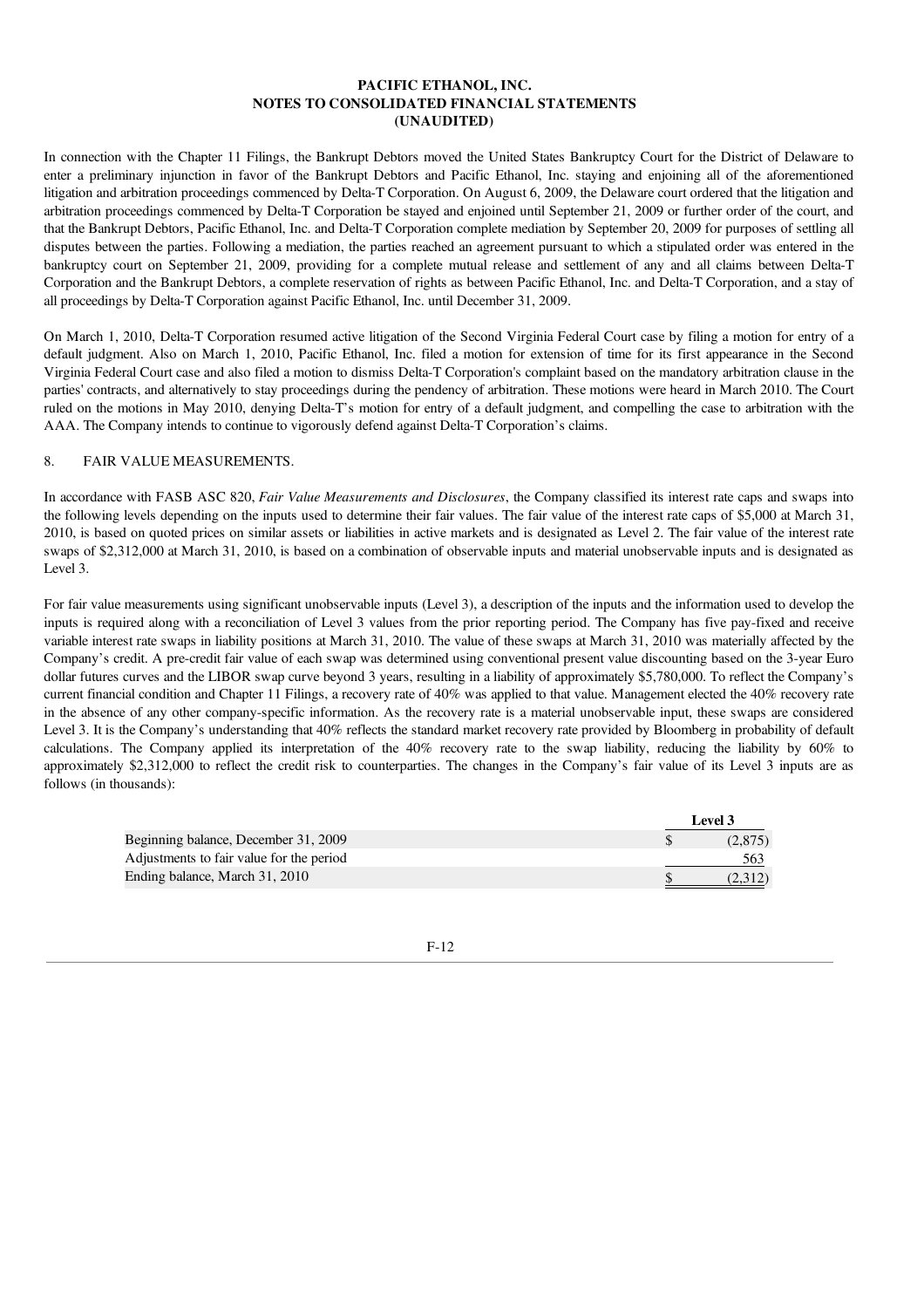The carrying value of cash and cash equivalents, investments in marketable securities, accounts receivable, restricted cash, accounts payable and accrued expenses are reasonable estimates of their fair value because of the short maturity of these items. The aggregate carrying values and fair values of the Company's term loans and working capital lines of credit reflected in liabilities subject to compromise were \$223,915,000 and \$89,566,000 as of March 31, 2010, respectively. As discussed above, the Company applied a 40% standard market recovery rate to its caps and swaps, and accordingly, applied the rate to its related debt carrying value.

## 9. EARNINGS PER SHARE.

The following table computes basic and diluted earnings per share (in thousands, except per share data):

|                                       |   | Three Months Ended March 31, 2010 |                                   |           |  |  |  |
|---------------------------------------|---|-----------------------------------|-----------------------------------|-----------|--|--|--|
|                                       |   | Income                            | <b>Shares</b>                     | Per-Share |  |  |  |
|                                       |   | Numerator                         | Denominator                       | Amount    |  |  |  |
| Net loss                              | S | (10, 896)                         |                                   |           |  |  |  |
| Less: Preferred stock dividends       |   | (790)                             |                                   |           |  |  |  |
| Basic and diluted loss per share:     |   |                                   |                                   |           |  |  |  |
| Loss available to common stockholders |   | (11,686)                          | 57,877                            | (0.20)    |  |  |  |
|                                       |   |                                   |                                   |           |  |  |  |
|                                       |   |                                   | Three Months Ended March 31, 2009 |           |  |  |  |
|                                       |   | Income                            | <b>Shares</b>                     | Per-Share |  |  |  |
|                                       |   | Numerator                         | Denominator                       | Amount    |  |  |  |

|                                       |          | .      | . |        |
|---------------------------------------|----------|--------|---|--------|
| Net loss                              | (23.948) |        |   |        |
| Less: Preferred stock dividends       | (790)    |        |   |        |
| Basic and diluted earnings per share: |          |        |   |        |
| Loss available to common stockholders | (24,738) | 56.999 |   | (0.43) |

There were an aggregate of 7,038,000 potentially dilutive weighted-average shares from convertible securities outstanding as of March 31, 2010 and 2009. These convertible securities were not considered in calculating diluted net loss per share for the three months ended March 31, 2010 and 2009, as their effect would be anti-dilutive.

## 10. RELATED PARTY TRANSACTIONS.

In 2008, the Company issued shares of its Series B Preferred Stock to certain related parties. The Company had outstanding and unpaid preferred dividends of \$3,992,000 and \$3,202,000 as of March 31, 2010 and December 31, 2009, respectively, in respect of its Series B Preferred Stock.

The Company had certain notes payable to Lyles United, LLC and Lyles Mechanical Co. in the aggregate principal amount of \$21,500,000 and \$31,500,000 and accrued and unpaid interest of \$3,435,000 and \$2,731,000 as of March 31, 2010 and December 31, 2009, respectively.

The Company had certain notes payable to its Chairman of the Board and its Chief Executive Officer totaling \$2,000,000 and accrued and unpaid interest of \$160,000 and \$120,000 as of March 31, 2010 and December 31, 2009, respectively.

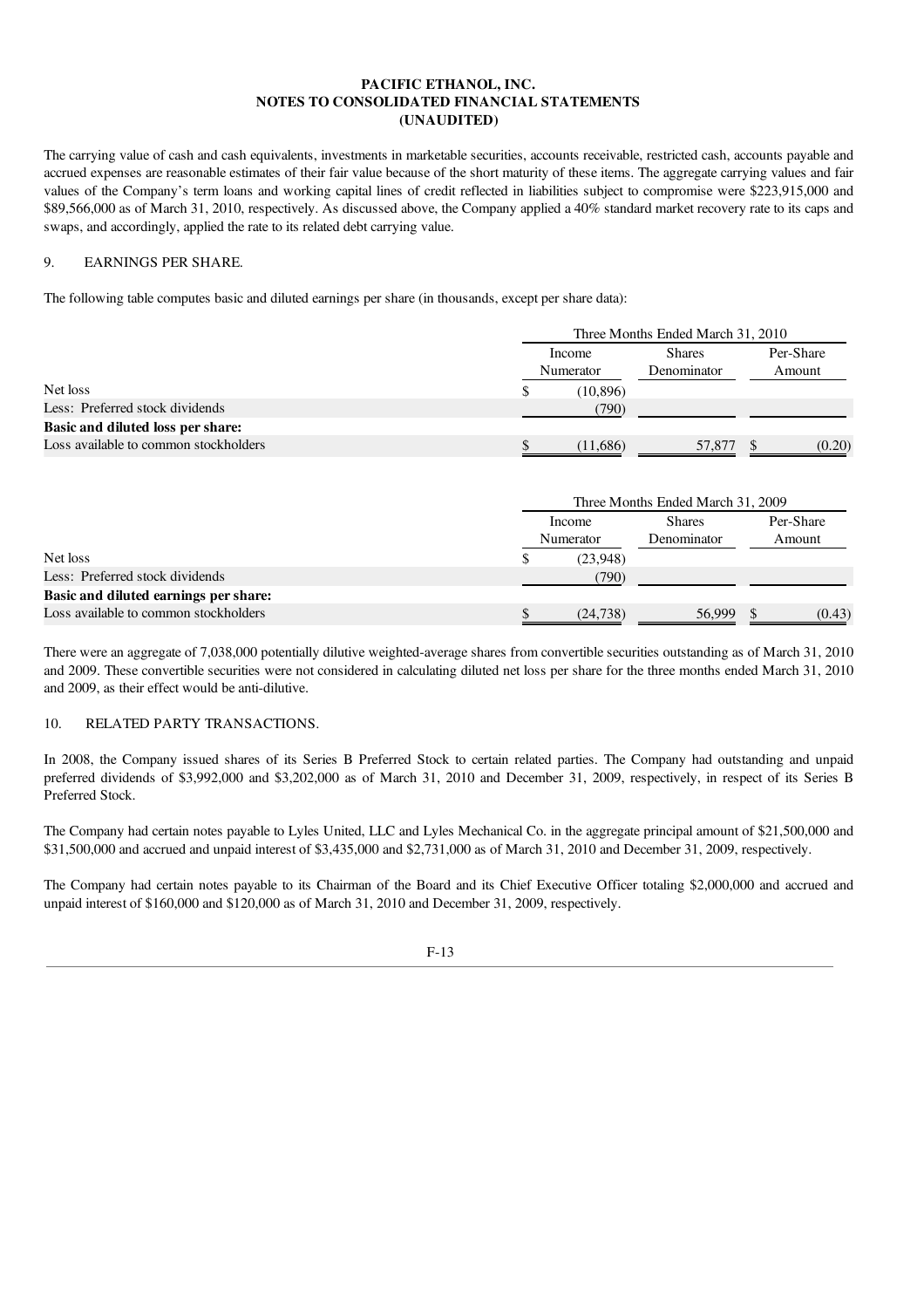## 11. BANKRUPT DEBTORS' CONDENSED COMBINED FINANCIAL STATEMENTS.

Since the consolidated financial statements of the Company include entities other than the Bankrupt Debtors, the following presents the condensed combined financial statements of the Bankrupt Debtors. Pacific Ethanol Holding Co. LLC is the direct parent company of the other Bankrupt Debtors. These condensed combined financial statements have been prepared, in all material respects, on the same basis as the consolidated financial statements of the Company. The condensed combined financial statements of the Bankrupt Debtors are as follows (unaudited, in thousands):

## PACIFIC ETHANOL HOLDING CO. LLC AND SUBSIDIARIES CONDENSED COMBINED BALANCE SHEETS

|                                                                        | March 31, 2010 |           | December 31,<br>2009 |            |
|------------------------------------------------------------------------|----------------|-----------|----------------------|------------|
|                                                                        |                |           |                      |            |
| <b>ASSETS</b><br><b>Current Assets:</b>                                |                |           |                      |            |
| Cash and cash equivalents                                              | \$             | 820       | $\mathbb{S}$         | 3,246      |
| Accounts receivable – trade                                            |                | 1,139     |                      | 716        |
| Accounts receivable - related parties                                  |                | 4,937     |                      | 2,371      |
| Inventories                                                            |                | 7,208     |                      | 7,789      |
| Prepaid expenses                                                       |                | 678       |                      | 1,131      |
| Other current assets                                                   |                | 1,383     |                      | 1,029      |
| Total current assets                                                   |                | 16,165    |                      | 16,282     |
| Property and equipment, net                                            |                | 157,501   |                      | 160,000    |
| Other assets                                                           |                | 816       |                      | 858        |
| <b>Total Assets</b>                                                    |                | 174,482   | \$                   | 177,140    |
| <b>LIABILITIES AND MEMBER'S DEFICIT</b><br><b>Current Liabilities:</b> |                |           |                      |            |
| Accounts payable – trade                                               | \$             | 3,950     | $\mathcal{S}$        | 2,219      |
| Accrued liabilities                                                    |                | 297       |                      | 174        |
| Other liabilities - related parties                                    |                | 336       |                      | 36         |
| DIP Financing and rollup (Note 5)                                      |                | 45,134    |                      | 39,654     |
| Other current liabilities                                              |                | 1,617     |                      | 1,504      |
| Total current liabilities                                              |                | 51,334    |                      | 43,587     |
| Other liabilities                                                      |                | 73        |                      | 61         |
| Liabilities subject to compromise                                      |                | 239,093   |                      | 242,417    |
| <b>Total Liabilities</b>                                               |                | 290,500   |                      | 286,065    |
| <b>Member's Deficit:</b>                                               |                |           |                      |            |
| Member's equity                                                        |                | 257,487   |                      | 257,487    |
| Accumulated deficit                                                    |                | (373,505) |                      | (366, 412) |
| Total Member's Deficit                                                 |                | (116,018) |                      | (108, 925) |
| <b>Total Liabilities and Member's Deficit</b>                          | <u>\$</u>      | 174,482   | \$                   | 177,140    |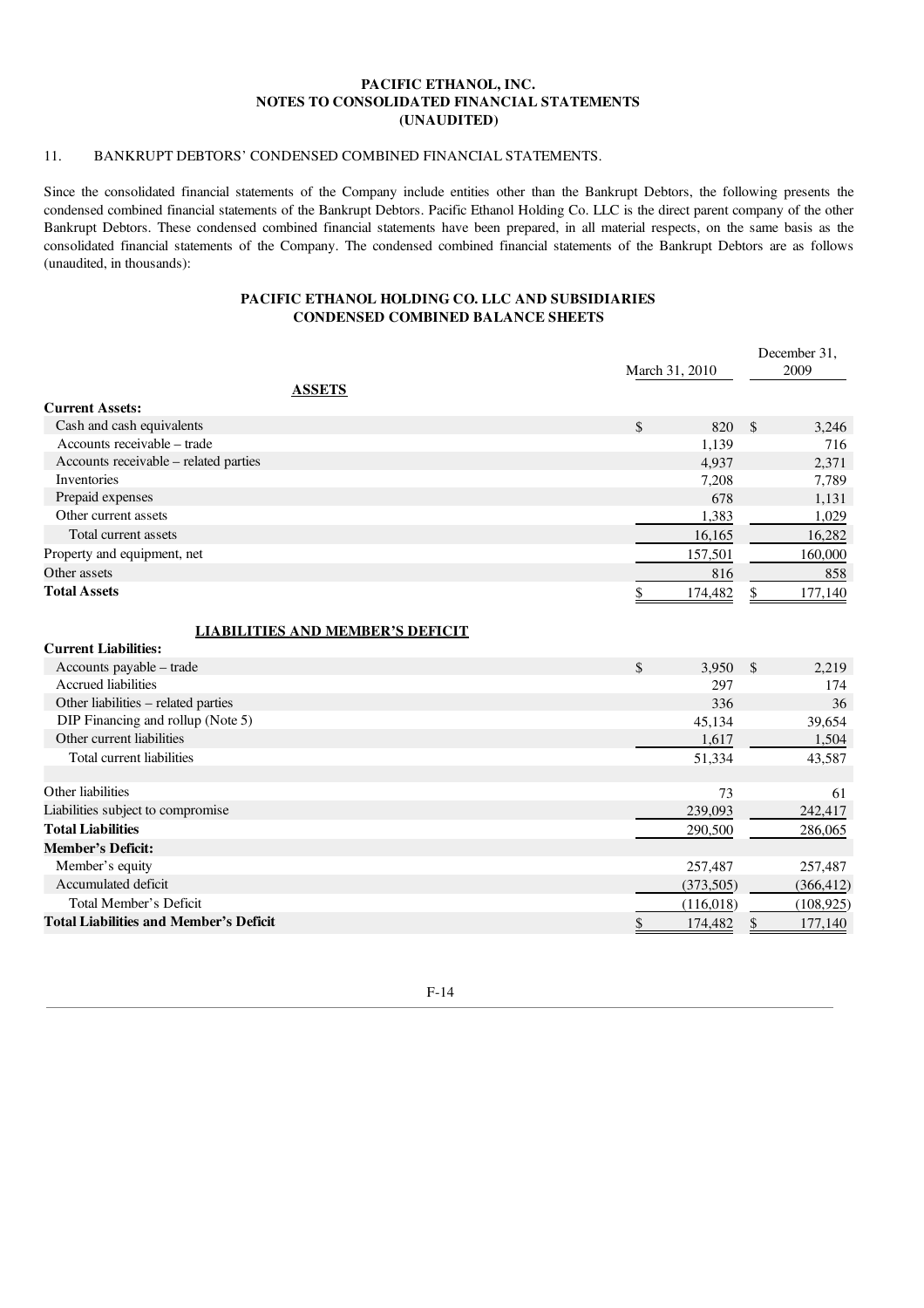## PACIFIC ETHANOL HOLDING CO. LLC AND SUBSIDIARIES CONDENSED COMBINED STATEMENTS OF OPERATIONS Three Months Ended March 31, 2010

| Net sales                                    | S | 42,685  |
|----------------------------------------------|---|---------|
| Cost of goods sold                           |   | 46,729  |
| Gross loss                                   |   | (4,044) |
| Selling, general and administrative expenses |   | 985     |
| Loss from operations                         |   | (5,029) |
| Reorganization costs                         |   | 1,439   |
| Other expense, net                           |   | 625     |
| Net loss                                     |   | (7,093) |

## PACIFIC ETHANOL HOLDING CO. LLC AND SUBSIDIARIES CONDENSED COMBINED STATEMENT OF CASH FLOWS Three Months Ended March 31, 2010

| <b>Operating Activities:</b>                                            |               |
|-------------------------------------------------------------------------|---------------|
| Net loss                                                                | \$<br>(7,093) |
| Adjustments to reconcile net loss to cash used in operating activities: |               |
| Depreciation and amortization                                           | 2,531         |
| Gain on derivative instruments                                          | (531)         |
| Changes in operating assets and liabilities:                            |               |
| Accounts receivable                                                     | (424)         |
| Inventories                                                             | 581           |
| Prepaid expenses and other assets                                       | 126           |
| Accounts payable and accrued expenses                                   | 1,943         |
| Related party receivables and payables                                  | (2,267)       |
| Net cash used in operating activities                                   | (5, 134)      |
| <b>Investing Activities:</b>                                            |               |
| Additions to property and equipment                                     | (32)          |
| Net cash used in investing activities                                   | (32)          |
| <b>Financing Activities:</b>                                            |               |
| Proceeds from borrowings under DIP Financing                            | \$<br>2,740   |
| Net cash provided by financing activities                               | 2,740         |
| Net decrease in cash and cash equivalents                               | (2, 426)      |
| Cash and cash equivalents at beginning of period                        | 3,246         |
| Cash and cash equivalents at end of period                              | 820           |

12. SUBSEQUENT EVENTS.

In April 2010, the Company issued 3,750,000 shares to Socius to extinguish \$4,000,000 of indebtedness. (See Note 5.)

The Company performed an evaluation of subsequent events through the date of filing this Form 10-Q and has determined that there are no other subsequent events that require disclosure.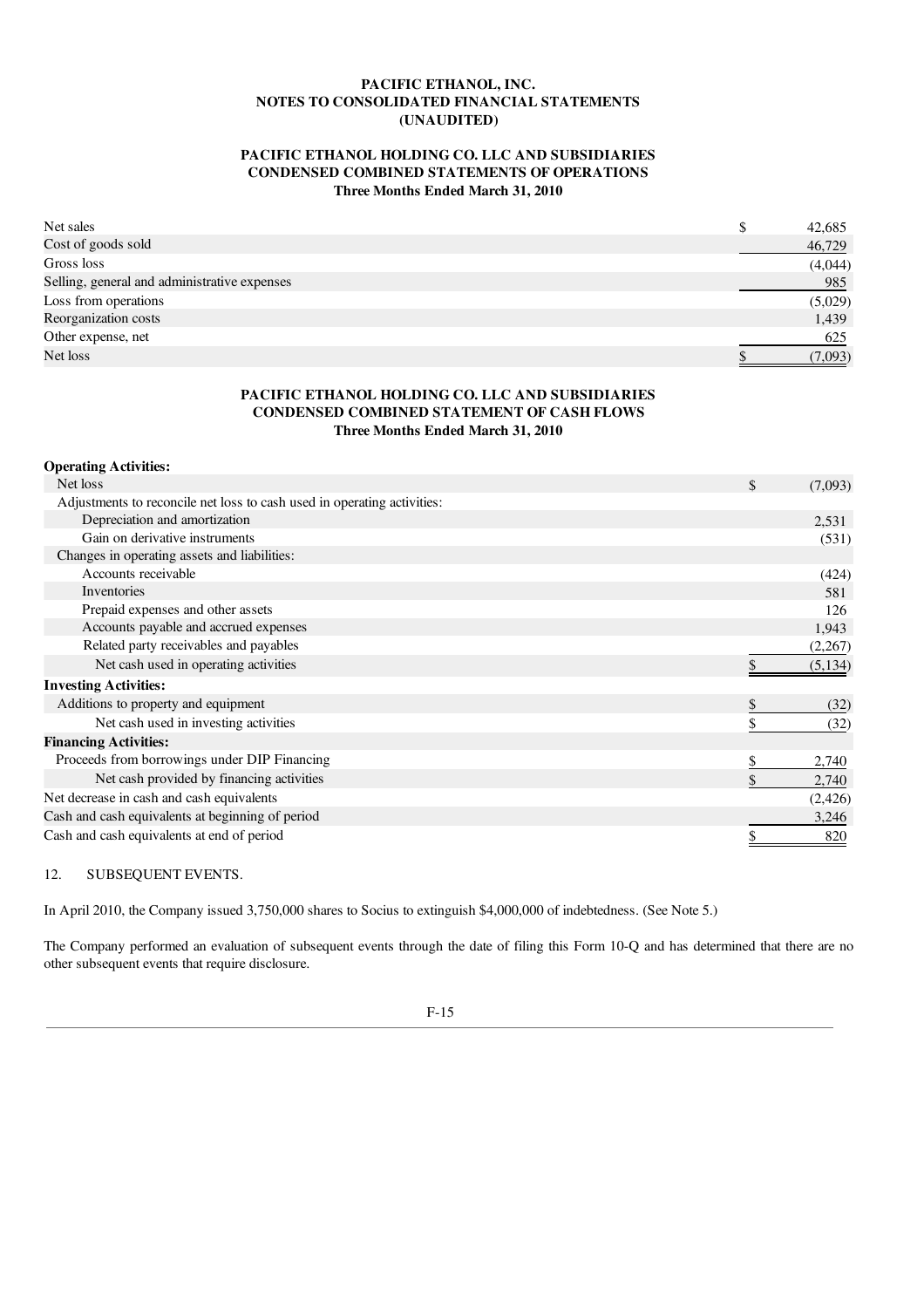## ITEM 2. MANAGEMENT'S DISCUSSION AND ANALYSIS OF FINANCIAL CONDITION AND RESULTS OF OPERATIONS.

The following discussion and analysis should be read in conjunction with our consolidated financial statements and notes to consolidated financial statements included elsewhere in this report. This report and our consolidated financial statements and notes to consolidated financial statements contain forward-looking statements, which generally include the plans and objectives of management for future operations, including plans and objectives relating to our future economic performance and our current beliefs regarding revenues we might generate and profits we might earn if we are successful in implementing our business and growth strategies. The forward-looking statements and associated risks may include, relate to or be qualified by other important factors, including, without limitation:

- our ability to continue as a going concern;
- our ability to operate our subsidiaries pursuant to the terms and conditions of our DIP financing and any cash collateral order entered by the Bankruptcy Court in connection with the Chapter 11 Filings:
- · our ability to obtain court approval with respect to motions in the chapter 11 proceedings prosecuted by us from time to time;
- · our ability to develop, prosecute, confirm and consummate one or more plans of reorganization with respect to the Chapter 11 Filings;
- our ability to obtain and maintain normal terms with vendors and service providers;
- our ability to maintain contracts that are critical to our operations:
- fluctuations in the market price of ethanol and its co-products;
- · the projected growth or contraction in the ethanol and co-product markets in which we operate;
- our strategies for expanding, maintaining or contracting our presence in these markets;
- our ability to successfully operate our ethanol production facilities;
- anticipated trends in our financial condition and results of operations; and
- our ability to distinguish ourselves from our current and future competitors.

You are cautioned not to place undue reliance on any forward-looking statements, which speak only as of the date of this Form 10- Q, or in the case of a document incorporated by reference, as of the date of that document. We do not undertake to update, revise or correct any forward-looking statements, except as required by law.

Any of the factors described immediately above, or referenced from time to time in our filings with the SEC or in the "Risk Factors" section of our Annual Report on Form 10-K for the year ended December 31, 2009 could cause our financial results, including our net income or loss or growth in net income or loss to differ materially from prior results, which in turn could, among other things, cause the price of our common stock to fluctuate substantially.

## Recent Developments

## *Chapter 11 Filings*

On May 17, 2009, five of our indirect wholly-owned subsidiaries, collectively referred to as the Bankrupt Debtors, each commenced a case by filing voluntary petitions for relief under the Bankruptcy Code in the United States Bankruptcy Court for the District of Delaware in an effort to restructure their indebtedness. We refer to these filings as the Chapter 11 Filings. The five subsidiaries include a holding company and four other indirect subsidiaries that hold our wholly-owned ethanol production facilities.

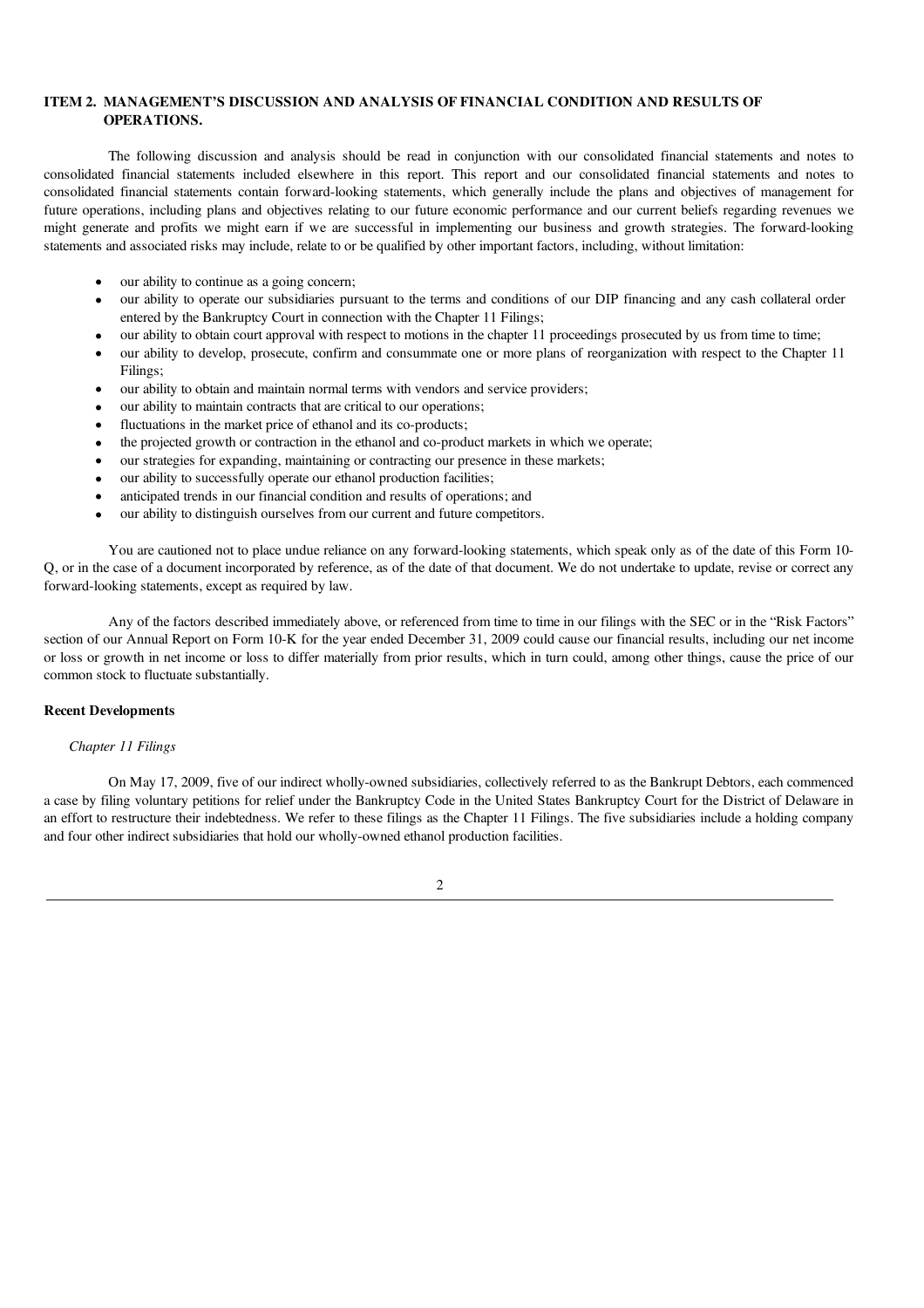Neither Pacific Ethanol, Inc., referred to as the Parent company, nor any of its other direct or indirect subsidiaries, including Kinergy Marketing LLC, or Kinergy, and Pacific Ag. Products, LLC, or PAP, have filed petitions for relief under the Bankruptcy Code. We continue to manage the Bankrupt Debtors pursuant to asset management agreements and Kinergy and PAP continue to market and sell their ethanol and feed production under existing marketing agreements.

Subsequent to the Chapter 11 Filings, the Bankrupt Debtors obtained additional financing in the amount of up to \$25.0 million to fund working capital and general corporate needs, including the administrative costs of the Chapter 11 Filings. The term of this additional financing extends through June 2010, but may terminate earlier upon the occurrence of certain events, including an event of default or the consummation of a formal plan of reorganization.

On April 16, 2010, the Bankrupt Debtors filed an amended joint plan of reorganization with the Bankruptcy Court, which was structured in cooperation with certain of the Bankrupt Debtors' secured lenders. The amended plan contemplates that ownership of the Bankrupt Debtors would be transferred to a new entity, which would be wholly-owned by the Bankrupt Debtors' secured lenders. Under the proposed plan, the Bankrupt Debtors' existing prepetition and postpetition secured indebtedness would be restructured to consist of approximately \$50.0 million in three-year term loans and a new three-year revolving credit facility of up to \$35.0 million to fund working capital requirements (the revolver is initially capped at \$15.0 million but may be increased to up to \$35.0 million if more than two of the Bankrupt Debtors' ethanol production facilities cease operations). Further, the amended plan includes terms under which the lenders may grant us an option to purchase up to 25% of the total ownership in the new entity for up to \$30.0 million in cash. The option would be exercisable until 90 days following the Bankruptcy Court's confirmation of the amended plan. The Bankruptcy Court has set June 8, 2010 as the plan confirmation hearing date.

Under the proposed plan, we would continue to manage and operate the ethanol plants under the terms of an amended and restated asset management agreement and would continue to market all of the ethanol and wet distillers grains produced by the plants under the terms of amended and restated agreements with Kinergy and PAP.

#### *Liquidity Summary*

Our financial statements have been prepared on a going concern basis, which contemplates the realization of assets and the satisfaction of liabilities in the normal course of business. As a result of ethanol industry conditions that have negatively affected our business and ongoing financial difficulties, we believe we have sufficient liquidity to meet our anticipated working capital, debt service and other liquidity needs until either June 30, 2010, if we are unable to timely close a prospective \$5.0 million credit facility, or through December 31, 2010, if we are able to timely close the credit facility and either pay or further defer a \$1.5 million payable owed to a judgment creditor on June 30, 2010. These expectations concerning our available liquidity until June 30, 2010 or through December 31, 2010 presume that a creditor does not pursue any action against us due to our default on an aggregate of \$17.5 million of remaining principal, plus accrued interest and fees, and that we maintain our current levels of borrowing availability under Kinergy's line of credit. Accordingly, there continues to be substantial doubt as to our ability to continue as a going concern.

Although we are actively pursuing a number of alternatives, including seeking a confirmed plan of reorganization with respect to the Chapter 11 Filings, seeking stockholder approval to continue our debt for equity exchange program in respect of \$17.5 million of indebtedness and seeking to raise additional debt or equity financing, or both, there can be no assurance that we will be successful.

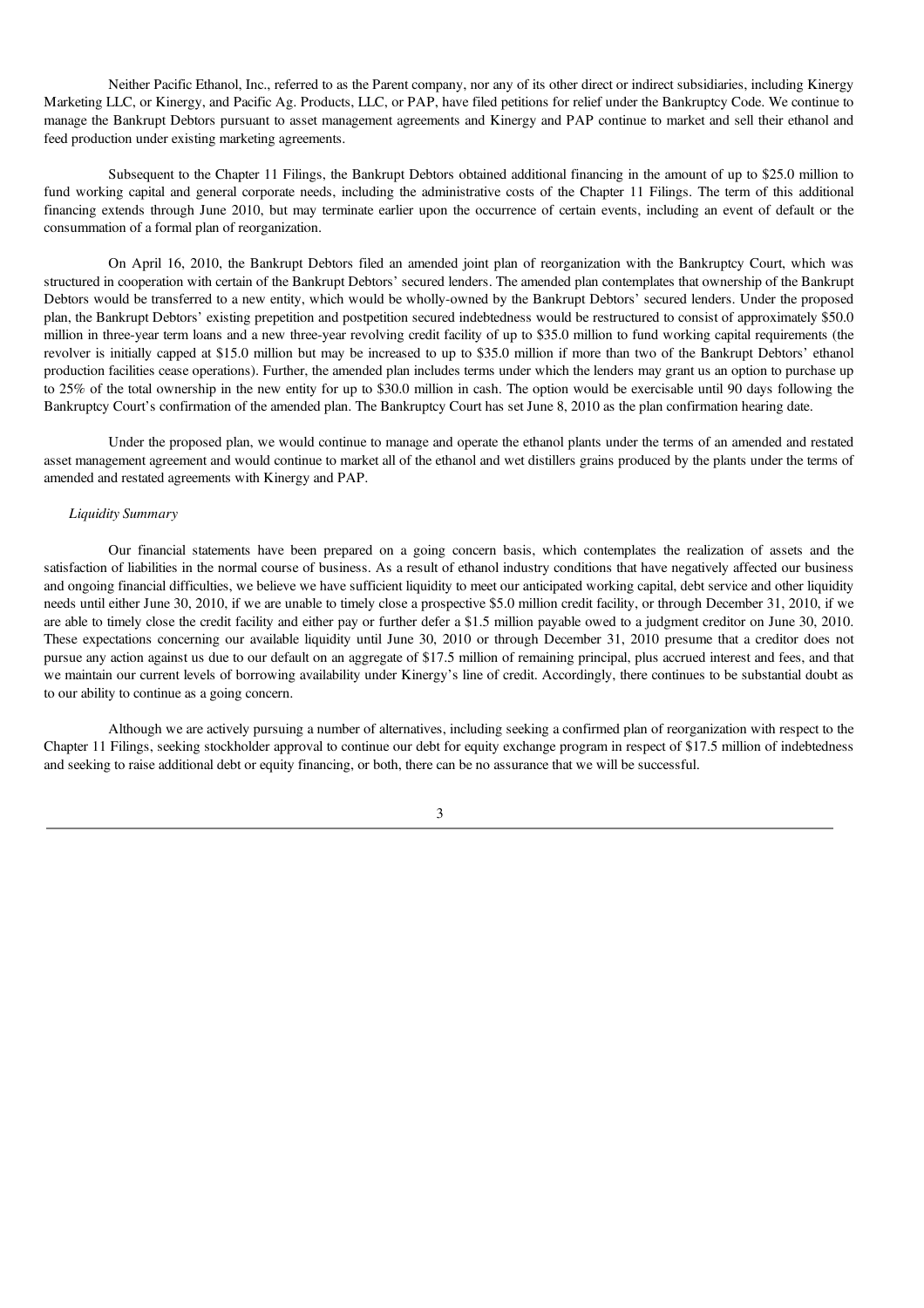If we cannot confirm a plan of reorganization with respect to the Chapter 11 Filings, complete our debt for equity exchange program in respect of the \$17.5 million of indebtedness, restructure our debt and raise sufficient capital, in each case in a timely manner, we may need to seek further protection under the Bankruptcy Code, including at the Parent company level, which could occur prior to June 30, 2010. In addition, we could be forced into bankruptcy or liquidation by our creditors, or be forced to substantially restructure or alter our business operations or obligations. See "—Liquidity and Capital Resources" below.

#### **Overview**

We are the leading marketer and producer of low carbon renewable fuels in the Western United States.

We produce and sell ethanol and its co-products, including wet distillers grain, or WDG, and provide transportation, storage and delivery of ethanol through third-party service providers in the Western United States, primarily in California, Nevada, Arizona, Oregon, Colorado, Idaho and Washington. We have extensive customer relationships throughout the Western United States and extensive supplier relationships throughout the Western and Midwestern United States.

Our four ethanol facilities, which produce our ethanol and co-products, are as follows:

|                      |                          | <b>Estimated Annual</b><br><b>Production Capacity</b> |                                 |
|----------------------|--------------------------|-------------------------------------------------------|---------------------------------|
| <b>Facility Name</b> | <b>Facility Location</b> | (gallons)                                             | <b>Current Operating Status</b> |
|                      |                          |                                                       |                                 |
| Magic Valley         | Burley, ID               | 60,000,000                                            | Operating                       |
| Columbia             | Boardman, OR             | 40,000,000                                            | Operating                       |
| Stockton             | Stockton, CA             | 60,000,000                                            | Idled                           |
| Madera               | Madera, CA               | 40,000,000                                            | Idled                           |

In addition, we own a 42% interest in Front Range Energy LLC, or Front Range, which owns a facility located in Windsor, Colorado, with annual production capacity of up to 50 million gallons.

We intend to maintain our position as the leading marketer and producer of low carbon renewable fuels in the Western United States, in part by expanding our relationships with customers and third-party ethanol producers to market higher volumes of ethanol, by expanding our relationships with animal feed distributors and end users to build local markets for WDG, the primary co-product of our ethanol production, and by expanding the market for ethanol by continuing to work with state governments to encourage the adoption of policies and standards that promote ethanol as a fuel additive and transportation fuel. Further, we may seek to provide management services for third party ethanol production facilities and/or other ethanol production facilities in the Western United States.

### Critical Accounting Policies

The preparation of our financial statements, which have been prepared in accordance with accounting principles generally accepted in the United States of America, requires us to make judgments and estimates that may have a significant impact upon the portrayal of our financial condition and results of operations. We believe that of our significant accounting policies, the following require estimates and assumptions that require complex, subjective judgments by management that can materially impact the portrayal of our financial condition and results of operations: going concern assumption; revenue recognition; consolidation of variable interest entities; impairment of long-lived and intangible assets; and allowance for doubtful accounts. These significant accounting principles are more fully described in "Management's Discussion and Analysis of Financial Condition and Results of Operations—Critical Accounting Policies" in our Annual Report on Form 10-K for the year ended December 31, 2009.

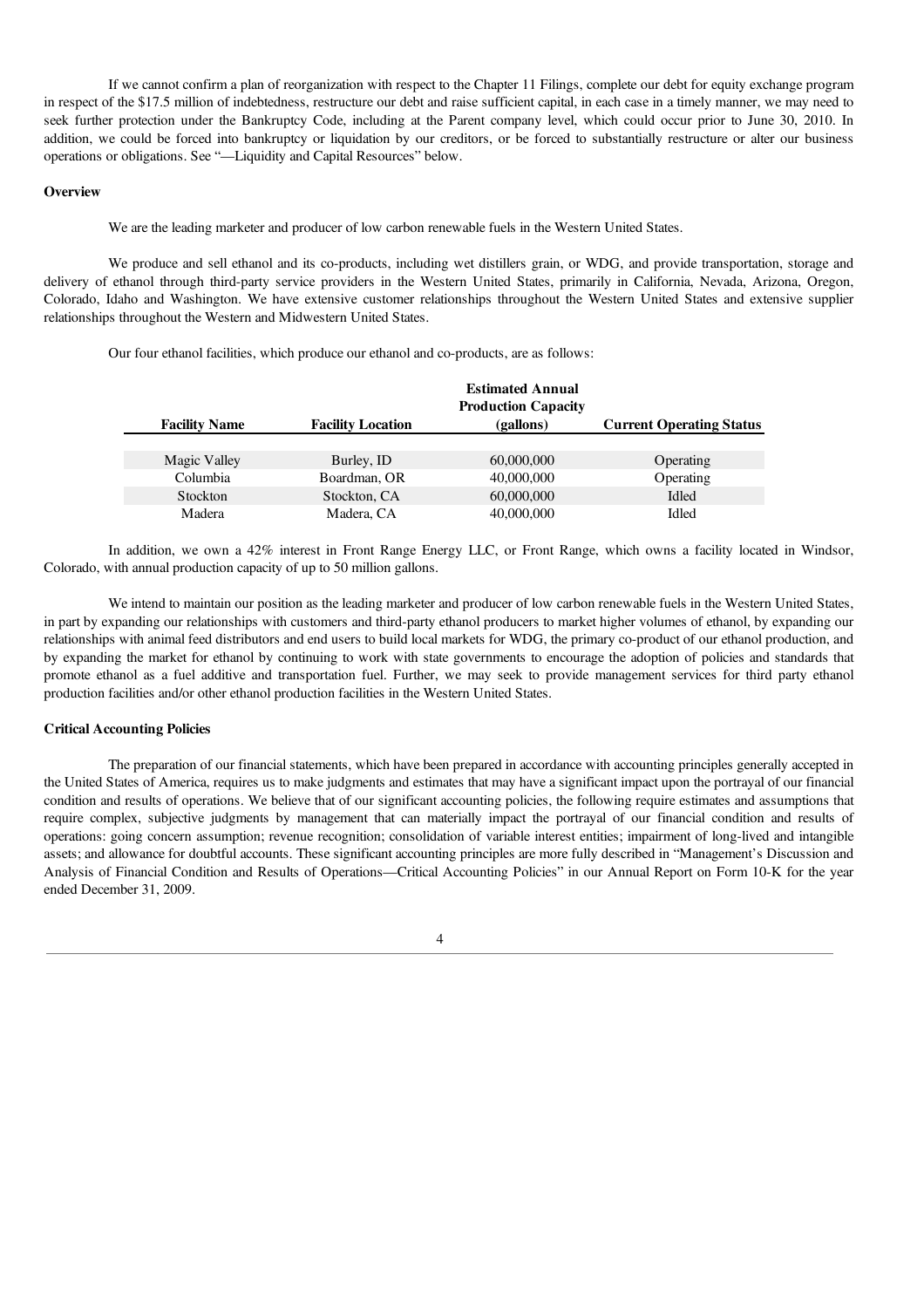### Results of Operations

The following selected financial data should be read in conjunction with our consolidated financial statements and notes to our consolidated financial statements included elsewhere in this report, and the other sections of "Management's Discussion and Analysis of Financial Condition and Results of Operations" contained in this report.

Effective January 1, 2010, we adopted the new guidance to Financial Accounting Standards Board ("FASB") Accounting Standards Codification ("ASC") 810, *Consolidations*, which resulted in reassessing that, under the guidance, we are no longer the primary beneficiary and, effective January 1, 2010, have prospectively adopted the guidance resulting in a deconsolidation of the financial results of Front Range. Upon deconsolidation, on January 1, 2010, we removed \$62.6 million of assets and \$12.7 million of liabilities from our consolidated balance sheet and recorded a cumulative debit adjustment to retained earnings of \$1.8 million. The periods presented in this report prior to the effective date of the deconsolidation continue to include related balances associated with Front Range. Effective January 1, 2010, we will account for our investment in Front Range under the equity method, with equity earnings recorded in other income (expense) in the consolidated statements of operations.

Certain performance metrics that we believe are important indicators of our results of operations include:

|    | 2010  |  | 2009                                                           | <b>Percentage</b><br>Variance          |
|----|-------|--|----------------------------------------------------------------|----------------------------------------|
|    | 19.7  |  | 24.6                                                           | $(19.9\%)$                             |
|    | 39.0  |  | 20.3                                                           | 92.1%                                  |
| \$ |       |  | 1.65                                                           | $10.9\%$                               |
| \$ |       |  | 4.11                                                           | $(10.0\%)$                             |
|    | 21.0% |  | 24.3%                                                          | $(13.6\%)$                             |
| \$ |       |  | 1.58                                                           | 8.2%                                   |
| \$ |       |  | 3.77                                                           | $(1.9\%)$                              |
|    |       |  | 1.83<br>- \$<br>3.70 $\text{\$}$<br>$1.71 \quad$ \$<br>3.70 \$ | <b>Three Months Ended</b><br>March 31, |

(1) We exclude transportation—or "basis"—costs in our corn costs to calculate a Chicago Board of Trade, or CBOT, equivalent price to compare our corn costs to average CBOT corn prices.

## *Net Sales, Cost of Goods Sold and Gross Loss*

The following table presents our net sales, cost of goods sold and gross loss in dollars and gross loss as a percentage of net sales (in thousands, except percentages):

|                         | <b>Three Months Ended</b> |  |            |  |                |            |  |  |
|-------------------------|---------------------------|--|------------|--|----------------|------------|--|--|
|                         | March 31,                 |  |            |  | Variance in    |            |  |  |
|                         | 2010                      |  | 2009       |  | <b>Dollars</b> | Percent    |  |  |
| Net sales               | \$<br>71.290              |  | 86,682     |  | (15, 392)      | (17.8%)    |  |  |
| Cost of goods sold      | 74,338                    |  | 97,768     |  | (23, 430)      | $(24.0\%)$ |  |  |
| Gross loss              | (3,048)                   |  | (11,086)   |  | 8.038          | $(72.5\%)$ |  |  |
| Percentage of net sales | $(4.3\%)$                 |  | $(12.8\%)$ |  |                |            |  |  |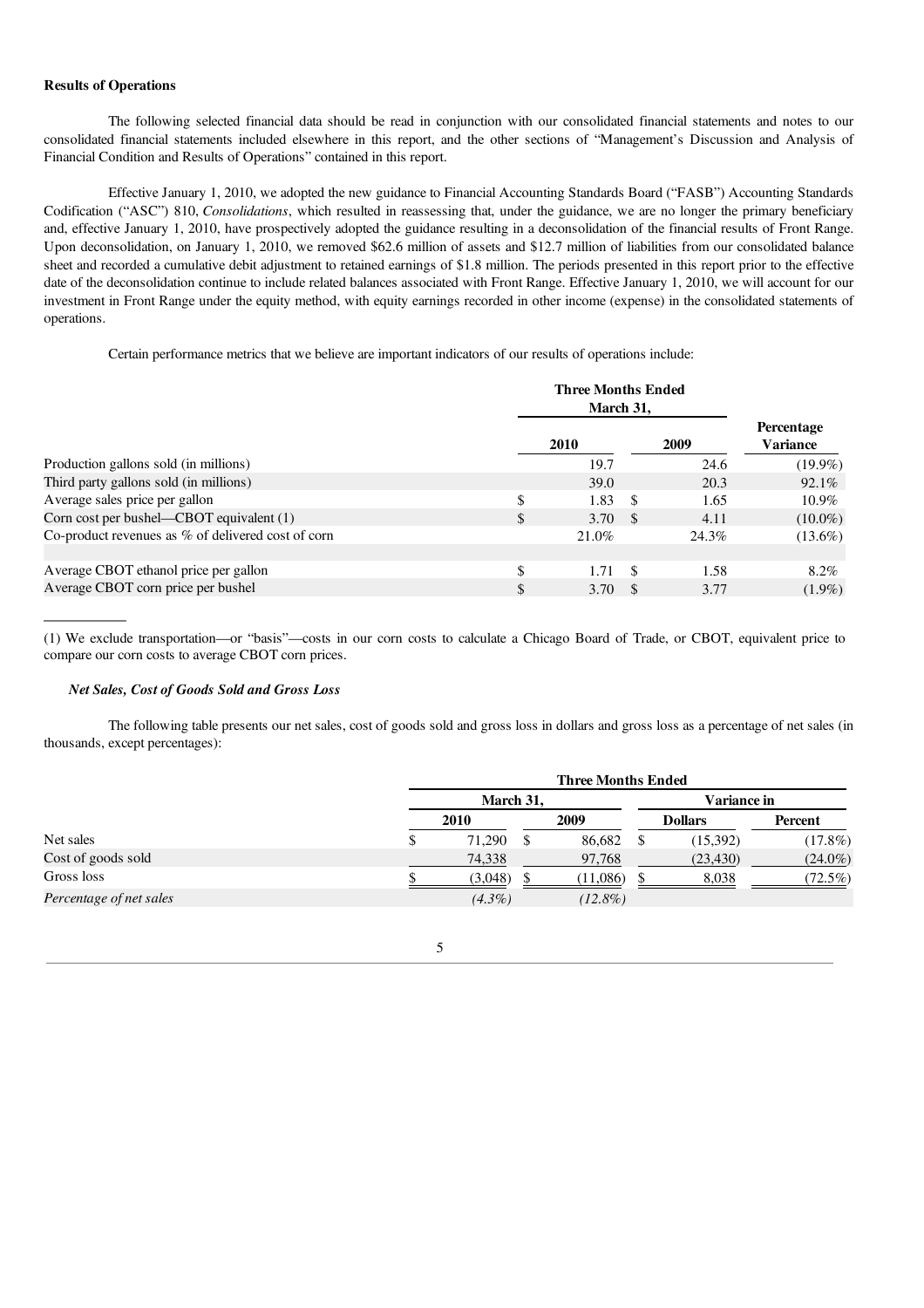#### *Net Sales*

The decrease in our net sales for the three months ended March 31, 2010 as compared to the same period in 2009 was primarily due to a decrease in production gallons sold, which was partially offset by an increase in our average sales price per gallon.

Total volume of ethanol production gallons sold decreased by 4.9 million gallons, or 20%, to 19.7 million gallons for the three months ended March 31, 2010 as compared to 24.6 million gallons for the same period in 2009. The decrease in production sales volume is primarily due to our deconsolidation of Front Range resulting in Front Range sales volume being classified as third-party sales volume. This decrease was partially offset by an increase in gallons sold from our Magic Valley facility. For the three months ended March 31, 2010, both our Columbia and Magic Valley facilities were operating and producing ethanol for the entire period, whereas in the comparable period in 2009, only our Columbia facility was producing ethanol during the entire period as we had ceased production at our Magic Valley and Stockton facilities during the three months ended March 31, 2009. In addition to Front Range, our other third-party ethanol gallons sold increased under our other third-party ethanol marketing arrangements.

Our average sales price per gallon increased 11% to \$1.83 for the three months ended March 31, 2010 from an average sales price per gallon of \$1.65 for the three months ended March 31, 2009. The average CBOT price per gallon increased 8% to \$1.71 for the three months ended March 31, 2010 from an average CBOT price per gallon of \$1.58 for the three months ended March 31, 2009.

#### *Cost of Goods Sold and Gross Loss*

Our gross margin increased to negative 4.3% for the three months ended March 31, 2010 from negative 12.8% for the same period in 2009 due to decreased corn costs and a higher average sales price per gallon. In addition, costs to manage our facilities in relation to the volume produced decreased, particularly as it relates to our two facilities not producing ethanol but still incurring maintenance costs and depreciation expense as compared to three facilities in the prior year. Further, our depreciation expense decreased in total from both the deconsolidation of Front Range and a lower depreciation basis for our production facilities after a significant impairment charge in the fourth quarter of 2009. Total depreciation expense for the three months ended March 31, 2010 was approximately \$2.6 million, as compared to approximately \$8.4 million for the same period in 2009.

### *Selling, General and Administrative Expenses*

The following table presents our selling, general and administrative expenses in dollars and as a percentage of net sales (in thousands, except percentages):

|                                              | <b>Three Months Ended</b> |         |  |       |  |                |            |  |
|----------------------------------------------|---------------------------|---------|--|-------|--|----------------|------------|--|
|                                              | March 31.                 |         |  |       |  | Variance in    |            |  |
|                                              |                           | 2010    |  | 2009  |  | <b>Dollars</b> | Percent    |  |
| Selling, general and administrative expenses |                           | 3.156   |  | 7.674 |  | (4,518)        | $(58.9\%)$ |  |
| Percentage of net sales                      |                           | $4.4\%$ |  | 8.9%  |  |                |            |  |

Our selling, general and administrative expenses, or SG&A, decreased both in absolute dollars and as a percentage of net sales for the three months ended March 31, 2010. SG&A decreased \$4.5 million to \$3.2 million for the three months ended March 31, 2010 as compared to \$7.7 million for the same period in 2009. The decrease in the dollar amount of SG&A is primarily due to the following factors:

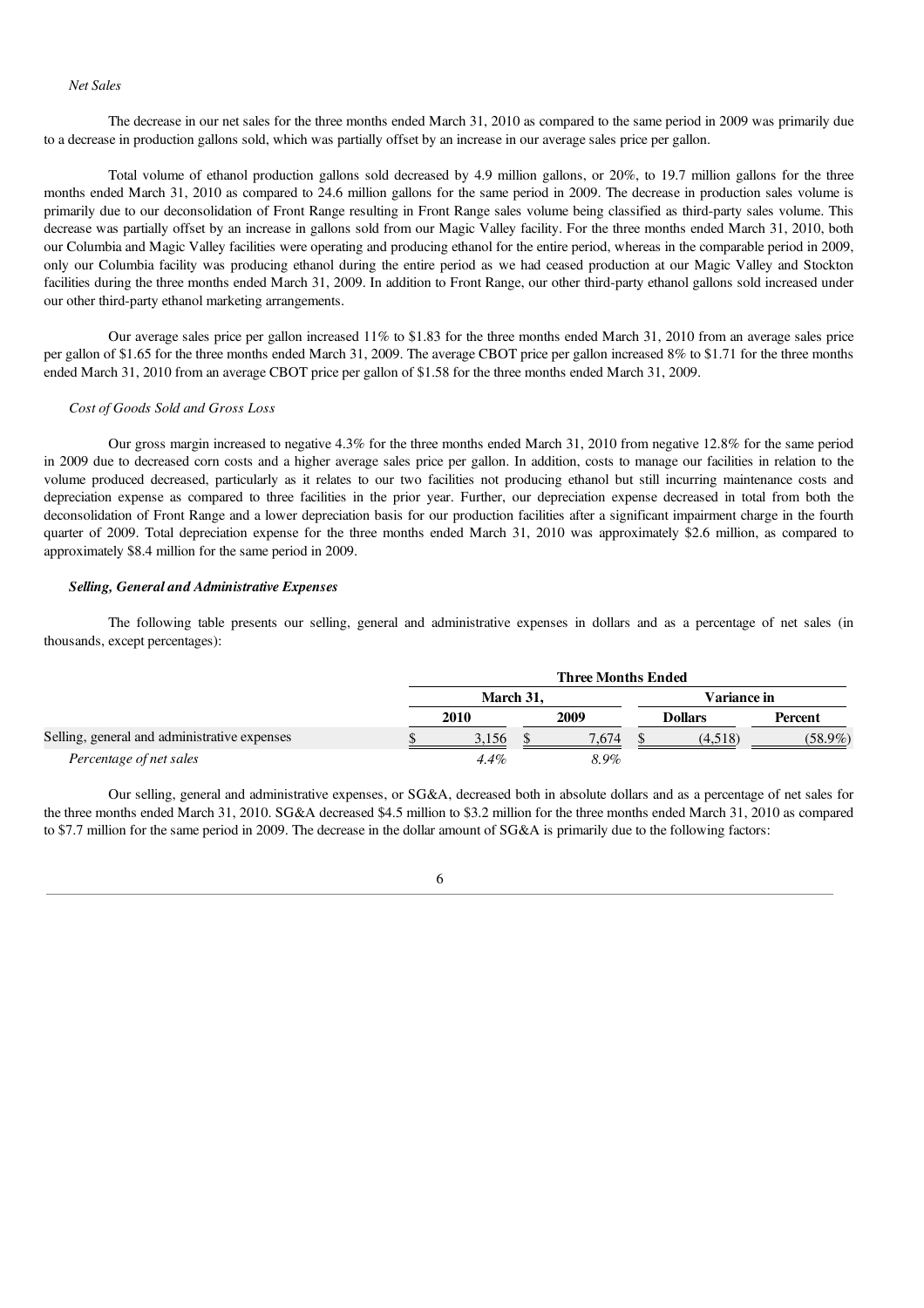- payroll and benefits decreased by \$1.6 million due to a reduction in employees as we reduced the number of administrative positions in 2009 due to reduced production and related support needs.
- · professional fees decreased by \$1.5 million due to further cost saving efforts and a reduction of \$1.0 million in professional fees associated with our debt restructuring efforts; and
- · total SG&A associated with Front Range decreased by \$0.5 million as we no longer consolidate its results with our own.

## *Loss on Extinguishment of Debt*

The following table presents our loss on extinguishment of debt in dollars and as a percentage of net sales (in thousands, except percentages):

|                                | <b>Three Months Ended</b> |  |                                 |  |                |         |  |
|--------------------------------|---------------------------|--|---------------------------------|--|----------------|---------|--|
|                                | March 31.                 |  |                                 |  | Variance in    |         |  |
|                                | 2010                      |  | 2009                            |  | <b>Dollars</b> | Percent |  |
| Loss on extinguishment of debt | .616                      |  | $\hspace{0.1mm}-\hspace{0.1mm}$ |  | 616            | NA      |  |
| Percentage of net sales        | 2.3%                      |  | $-\%$                           |  |                |         |  |

We are a party to certain agreements designed to satisfy our outstanding debt to Lyles United, LLC and Lyles Mechanical Co., or collectively, Lyles. Under these agreements, we issued shares to a third party which acquired outstanding debt owed to Lyles in two successive transactions. Under these transactions, we issued an aggregate of 7.9 million shares with an aggregate fair value of \$11.6 million in exchange for \$10.0 million in debt extinguishment, resulting in an aggregate loss of \$1.6 million for the three months ended March 31, 2010. We determined fair value based on the closing price of our shares at the end of an applicable 5-day trading period, the date the net shares to be issued were determinable.

### *Other Expense*

The following table presents our other expense in dollars and our other expense as a percentage of net sales (in thousands, except percentages):

|                         |           |  | <b>Three Months Ended</b> |                |            |
|-------------------------|-----------|--|---------------------------|----------------|------------|
|                         | March 31, |  |                           | Variance in    |            |
|                         | 2010      |  | 2009                      | <b>Dollars</b> | Percent    |
| Other expense           | .637      |  | 6.971                     | (5,334)        | $(76.5\%)$ |
| Percentage of net sales | $2.3\%$   |  | 8.0%                      |                |            |

Other expense decreased by \$5.3 million to \$1.6 million for the three months ended March 31, 2010 from \$7.0 million for the same period in 2009. The decrease in other expense is primarily due to the following factors:

• interest expense decreased by \$4.7 million, as we ceased fully accruing interest on our debt due to the Chapter 11 Filings. Since May 17, 2009, we only accrue interest on our debt that is probable of being repaid as part of a plan of reorganization;

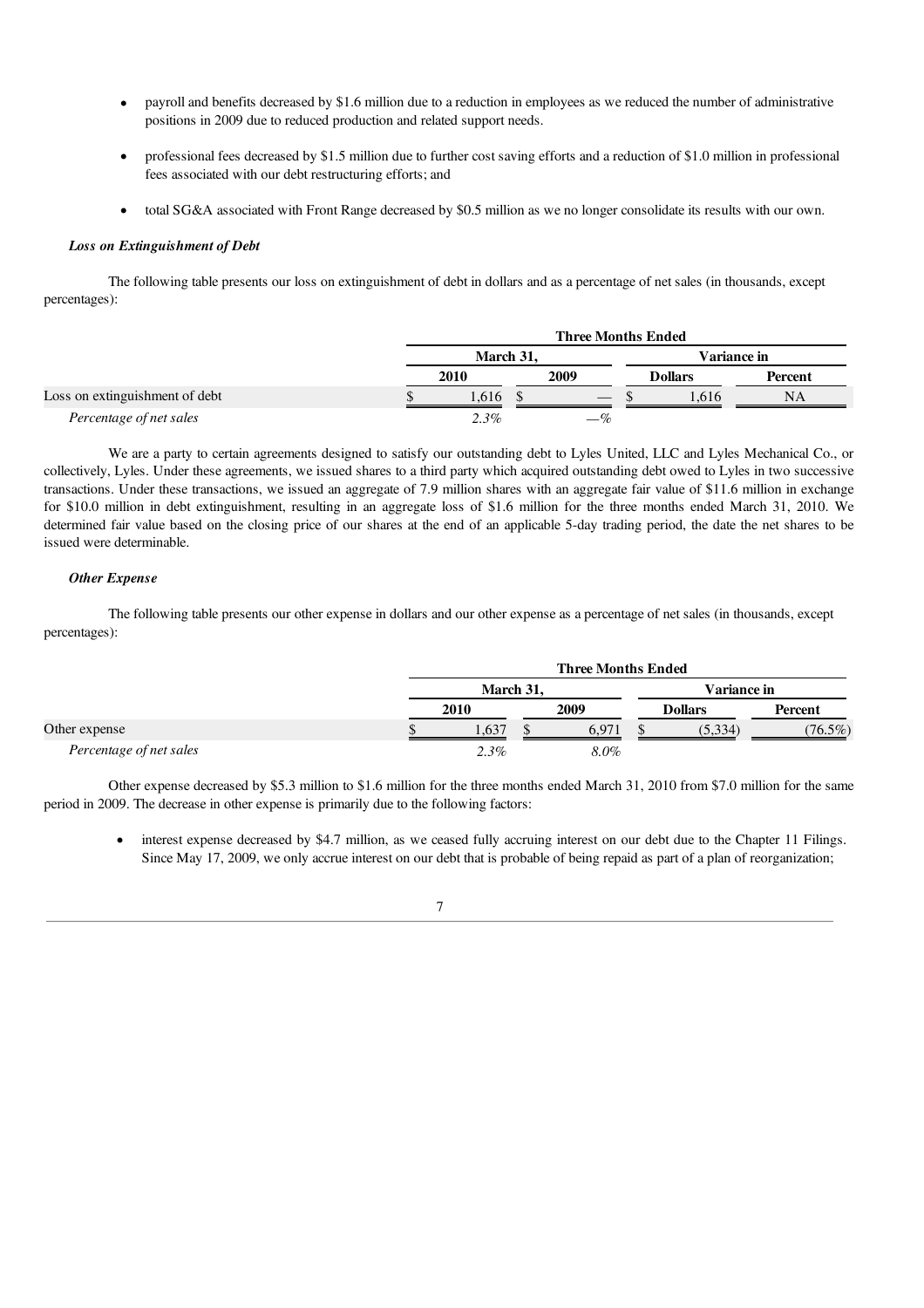- amortization of deferred financing fees decreased by \$0.5 million, as we wrote off a significant amount of deferred financing fees at the time of the Chapter 11 Filings; and
- total other expense associated with Front Range decreased by \$0.4 million as we no longer consolidate its results with our own.

### *Reorganization Costs*

The following table presents our reorganization costs in dollars and as a percentage of net sales (in thousands, except percentages):

|                         | <b>Three Months Ended</b> |  |       |             |                |         |
|-------------------------|---------------------------|--|-------|-------------|----------------|---------|
|                         | March 31.                 |  |       | Variance in |                |         |
|                         | 2010                      |  | 2009  |             | <b>Dollars</b> | Percent |
| Reorganization costs    | 1.439                     |  |       |             | .439           | NΑ      |
| Percentage of net sales | $2.0\%$                   |  | $-\%$ |             |                |         |

In accordance with FASB ASC 852, *Reorganizations*, revenues, expenses, realized gains and losses, and provisions for losses that can be directly associated with the reorganization and restructuring of a business must be reported separately as reorganization items in the statements of operations. Professional fees directly related to the reorganization include fees associated with advisors to the Bankrupt Debtors, unsecured creditors, secured creditors and administrative costs in complying with reporting rules under the Bankruptcy Code. Reorganization costs for the three months ended March 31, 2010 consisted of the following (in thousands):

| Professional fees | .382    |
|-------------------|---------|
| Trustee fees      | --<br>ັ |
| Total             | 430     |

## *Net Loss Attributed to Noncontrolling Interest in Variable Interest Entity*

The following table presents the proportionate share of the net loss attributed to noncontrolling interest in Front Range, a variable interest entity, and net loss attributed to noncontrolling interest in variable interest entity as a percentage of net sales (in thousands, except percentages):

|                                                                     |                          |      |  | <b>Three Months Ended</b> |  |                |             |
|---------------------------------------------------------------------|--------------------------|------|--|---------------------------|--|----------------|-------------|
|                                                                     | March 31,<br>Variance in |      |  |                           |  |                |             |
|                                                                     |                          | 2010 |  | 2009                      |  | <b>Dollars</b> | Percent     |
| Net loss attributed to noncontrolling interest in variable interest |                          |      |  |                           |  |                |             |
| entity                                                              |                          |      |  | 1,783                     |  | (1,783)        | $(100.0\%)$ |
| Percentage of net sales                                             |                          |      |  | 2.1%                      |  |                |             |

Net loss attributed to noncontrolling interest in variable interest entity relates to our consolidated treatment of Front Range, a variable interest entity, prior to January 1, 2010. We have determined that we are no longer the primary beneficiary in Front Range. For the three months ended March 31, 2009, we consolidated the entire income statement of Front Range for the period covered. However, because we owned only 42% of Front Range, we reduced our net income or increased our net loss for the noncontrolling interest, which was the 58% ownership interest that we did not own.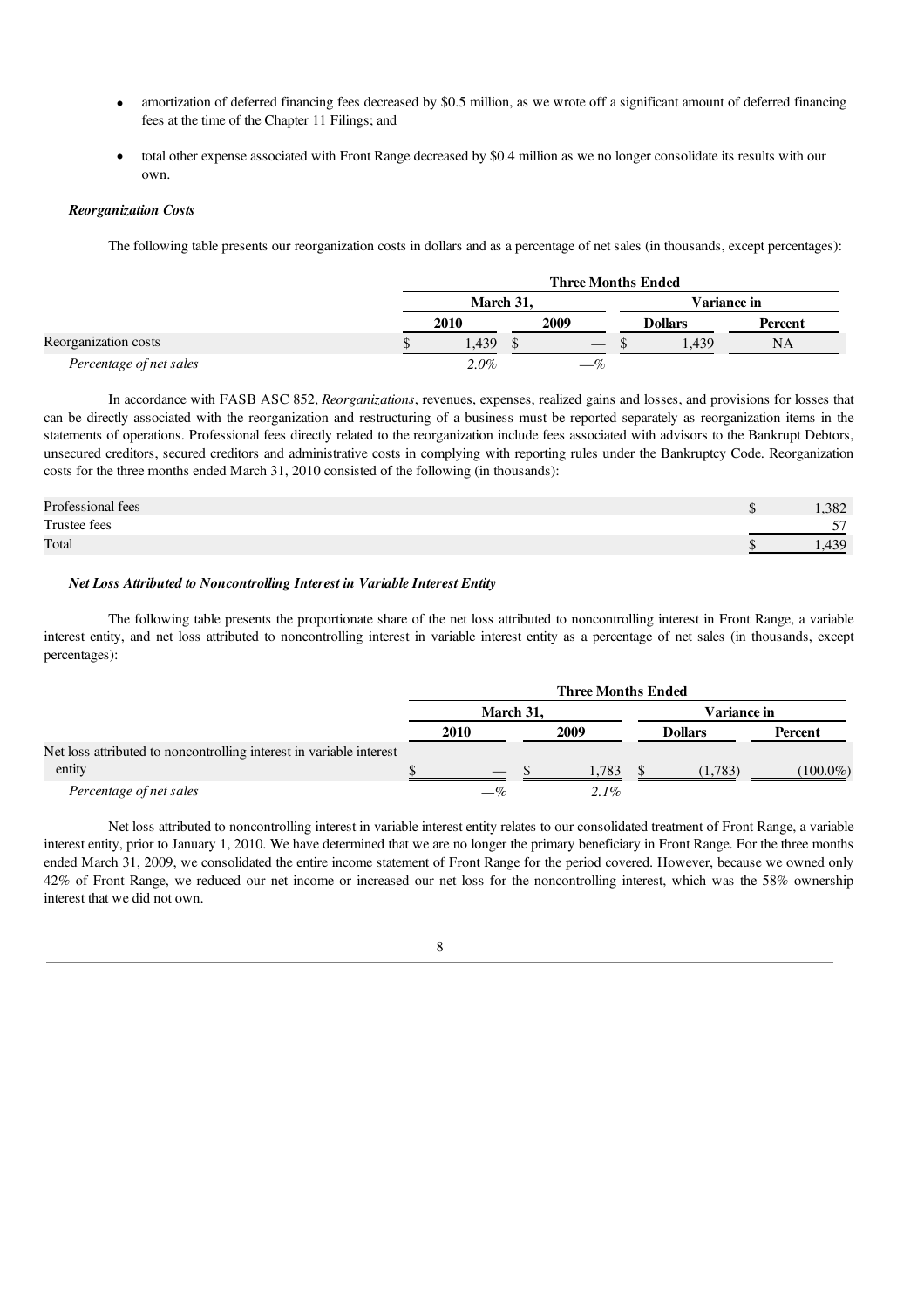### *Net Loss Attributed to Pacific Ethanol, Inc.*

The following table presents our net loss attributed to Pacific Ethanol, Inc. in dollars and our net loss attributed to Pacific Ethanol, Inc. as a percentage of net sales (in thousands, except percentages):

|                                              |           |  | <b>Three Months Ended</b> |             |                |            |
|----------------------------------------------|-----------|--|---------------------------|-------------|----------------|------------|
|                                              | March 31. |  |                           | Variance in |                |            |
|                                              | 2010      |  | 2009                      |             | <b>Dollars</b> | Percent    |
| Net loss attributed to Pacific Ethanol, Inc. | 10.896    |  | 23,948                    |             | (13,052)       | $(54.5\%)$ |
| Percentage of net sales                      | 15.3%     |  | 27.6%                     |             |                |            |

Net loss attributed to Pacific Ethanol, Inc. decreased during the three months ended March 31, 2010 as compared to the same period in 2009, primarily due to a decrease in gross loss, SG&A and other expense, which were partially offset by our loss on extinguishment of debt and reorganization costs.

#### *Preferred Stock Dividends and Loss Available to Common Stockholders*

The following table presents the preferred stock dividends in dollars for our Series B Preferred Stock, these preferred stock dividends as a percentage of net sales, and our loss available to common stockholders in dollars and our loss available to common stockholders as a percentage of net sales (in thousands, except percentages):

|                                       |           |  | <b>Three Months Ended</b> |             |                |                |
|---------------------------------------|-----------|--|---------------------------|-------------|----------------|----------------|
|                                       | March 31. |  |                           | Variance in |                |                |
|                                       | 2010      |  | 2009                      |             | <b>Dollars</b> | <b>Percent</b> |
| Preferred stock dividends             | 790       |  | 790                       |             |                |                |
| Percentage of net sales               | $1.1\%$   |  | $0.9\%$                   |             |                |                |
| Loss available to common stockholders | 1.686     |  | 24,738                    |             | (13, 052)      | $(52.8\%)$     |
| Percentage of net sales               | $16.4\%$  |  | 28.5%                     |             |                |                |

Shares of our Series B Preferred Stock are entitled to quarterly cumulative dividends payable in arrears in an amount equal to 7% per annum, of the purchase price per share of the Series B Preferred Stock. We declared, but did not pay, cash dividends on our Series B Preferred Stock in the aggregate amount of \$0.8 million, for each of the three months ended March 31, 2010 and 2009. We are currently in arrears and have not paid approximately \$4.0 million in Series B Preferred Stock dividends as of March 31, 2010.

### Liquidity and Capital Resources

Our financial statements have been prepared on a going concern basis, which contemplates the realization of assets and the satisfaction of liabilities in the normal course of business. At March 31, 2010, on a consolidated basis, we had an aggregate of \$2.9 million in cash and cash equivalents, which includes amounts that were held by the Bankrupt Debtors and other consolidated entities. Of this amount, approximately \$2.1 million was unrestricted and available to the parent company for its operations and obligations. Operations at two of our four wholly-owned ethanol production facilities remain suspended due to market conditions and in an effort to conserve capital. We have also taken and expect to take additional steps to preserve capital and generate additional cash.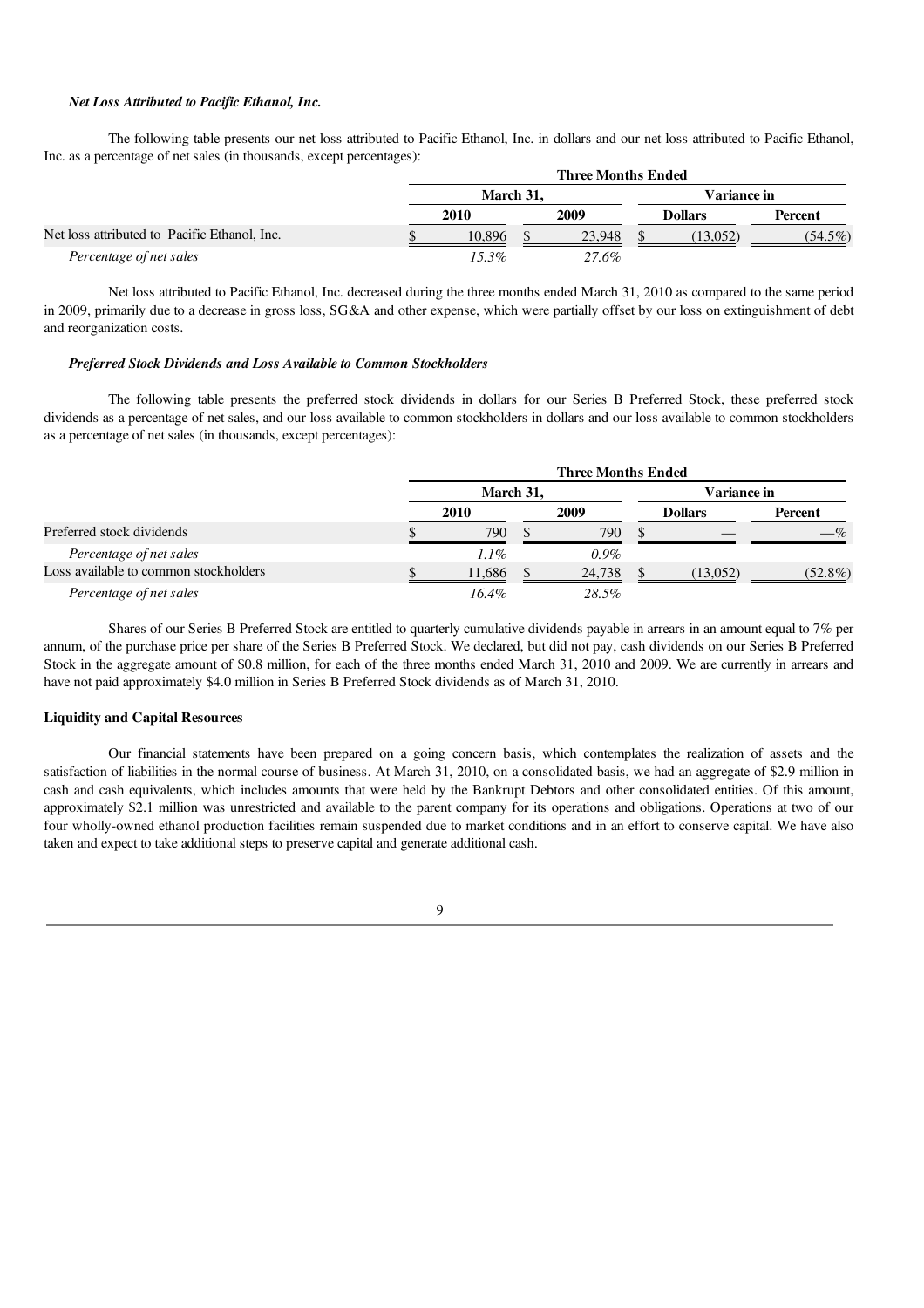We are in default to Lyles under promissory notes due in March 2009 in an aggregate remaining principal amount of approximately \$17.5 million, plus accrued interest and fees. We have announced agreements designed to satisfy this indebtedness. These agreements are between a third party and Lyles under which Lyles may transfer its claims in respect of our indebtedness in up to \$5.0 million tranches, which claims the third party may then settle in exchange for shares of our common stock. Through the filing of this report, Lyles claims in respect of an aggregate of \$14.0 million of our indebtedness have been settled through this process. However, we will be unable to settle any further claims in respect of this indebtedness unless and until we receive stockholder approval of this arrangement as The NASDAQ Stock Market imposes on its listed companies certain limitations on the number of shares issuable in certain transactions.

In addition, a payable in the amount of \$1.5 million from a judgment arising out of litigation against us in 2008 is due on June 30, 2010. We may not have sufficient funds to make this payment.

We entered into a commitment letter with Southern Counties Oil Co., a California corporation, or SC Fuels, in respect of a \$5.0 million credit facility to fund our ongoing working capital requirements, including for the repayment of our obligations to Lyles. SC Fuels is owned and controlled by Frank P. Greinke, who is one of our former directors, the owner of a customer and the trustee of the holder of a majority of our outstanding shares of Series B Preferred Stock. The commitment letter contemplates a senior secured credit facility with a two year term. The consummation of the credit facility is subject to a number of significant contingencies, including satisfactory results of due diligence, the negotiation and preparation of definitive documentation and the repayment of our indebtedness to Lyles United prior to or with the first draw under the credit facility or progress satisfactory to SC Fuels in the repayment or restructuring of the indebtedness owing to Lyles United. We cannot provide any assurance that we will be successful in closing the credit facility.

As a result of these circumstances, we believe we have sufficient liquidity to meet our anticipated working capital, debt service and other liquidity needs until either June 30, 2010, if we are unable to timely close the SC Fuels credit facility, or through December 31, 2010, if we are able to timely close the SC Fuels credit facility and either pay or further defer the \$1.5 million owed to our judgment creditor on June 30, 2010. These expectations concerning our available liquidity until June 30, 2010 or through December 31, 2010 presume that Lyles does not pursue any action against us due to our default on an aggregate of \$17.5 million of remaining principal, plus accrued interest and fees, and that we maintain our current levels of borrowing availability under Kinergy's line of credit.

Although we are actively pursuing a number of alternatives, including seeking a confirmed plan of reorganization with respect to the Chapter 11 Filings, seeking stockholder approval to continue our debt for equity exchange program in respect of the Lyles indebtedness and seeking to raise additional debt or equity financing, or both, there can be no assurance that we will be successful.

If we cannot confirm a plan of reorganization with respect to the Chapter 11 Filings, complete our debt for equity exchange program in respect of the Lyles indebtedness, restructure our debt and raise sufficient capital, in each case in a timely manner, we may need to seek further protection under the Bankruptcy Code, including at the Parent company level, which could occur prior to June 30, 2010. In addition, we could be forced into bankruptcy or liquidation by our creditors, namely, our judgment creditor or Lyles, or be forced to substantially restructure or alter our business operations or obligations.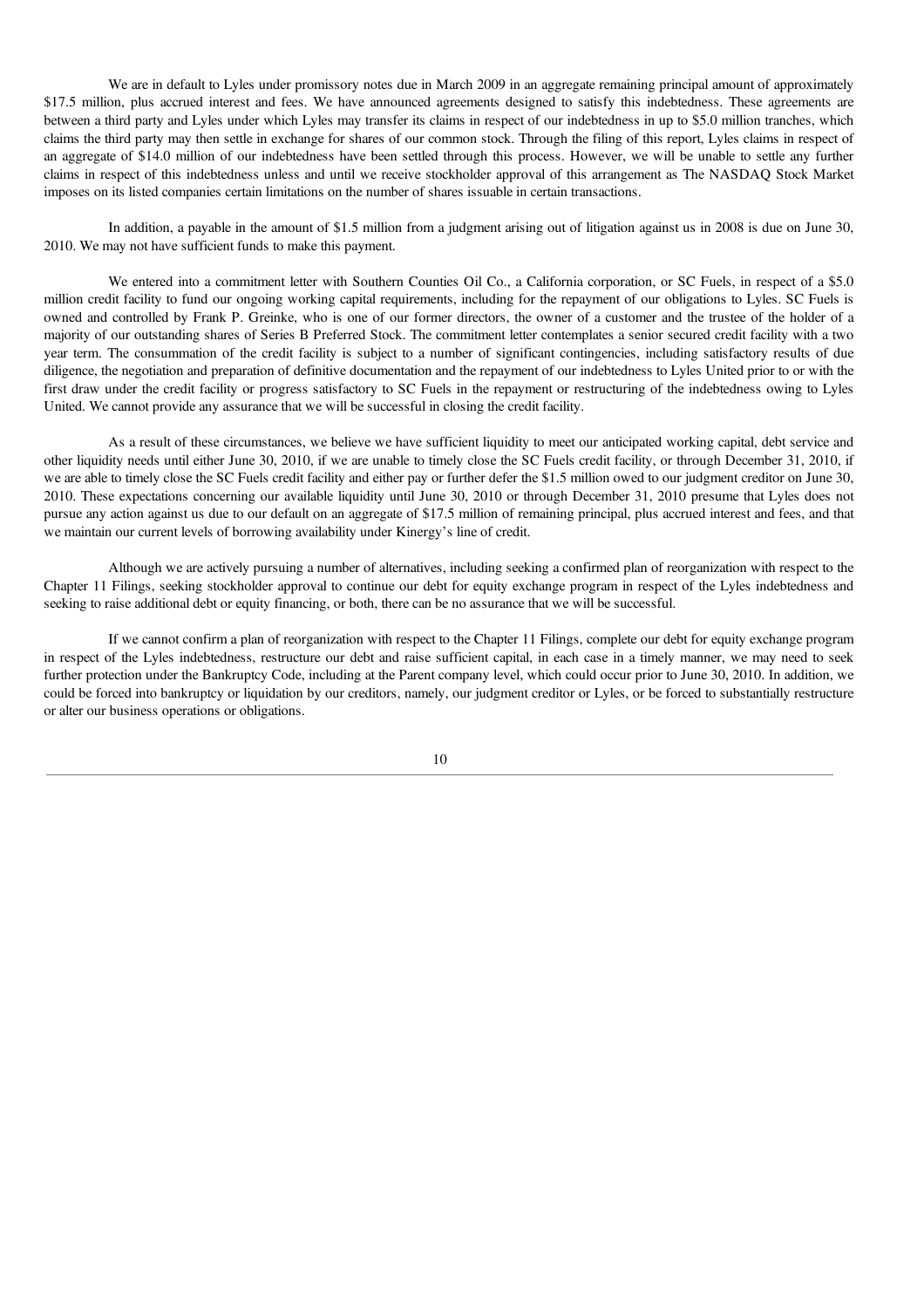#### *Quantitative Quarter-End Liquidity Status*

We believe that the following amounts provide insight into our liquidity and capital resources. The following selected financial data should be read in conjunction with our consolidated financial statements and notes to consolidated financial statements included elsewhere in this report, and the other sections of "Management's Discussion and Analysis of Financial Condition and Results of Operations" contained in this report (dollars in thousands):

|                                       |    | December 31,             |  |           |             |  |
|---------------------------------------|----|--------------------------|--|-----------|-------------|--|
|                                       |    | <b>March 31, 2010</b>    |  | 2009      | Variance    |  |
| Current assets                        | S  | 30,369                   |  | 48,776    | (37.7%)     |  |
| <b>Current liabilities</b>            | \$ | 92,540                   |  | 99,633    | $(7.1\%)$   |  |
| Property and equipment, net           | \$ | 164,055                  |  | 243,733   | (32.7%)     |  |
| Notes payable, net of current portion | \$ | $\overline{\phantom{a}}$ |  | 12.739    | $(100.0\%)$ |  |
| Liabilities subject to compromise     | \$ | 239,093                  |  | 242,417   | $(1.4\%)$   |  |
| Working capital                       | \$ | $(62,171)$ \$            |  | (50, 857) | $(22.2\%)$  |  |
| Working capital ratio                 |    | 0.33                     |  | 0.49      | $(32.7\%)$  |  |

#### *Change in Working Capital and Cash Flows*

Working capital decreased to a deficit of \$62.2 million at March 31, 2010 from a deficit of \$50.9 million at December 31, 2009 as a result of decreases in current assets of \$18.4 million and current liabilities of \$7.1 million.

Current assets decreased primarily due to our deconsolidation of Front Range, resulting in a decrease in current assets of \$17.0 million and a decrease in cash and cash equivalents of \$4.1 million, partially offset by an increase in accounts receivable of \$2.4 million.

Current liabilities decreased primarily due to our deconsolidation of Front Range, resulting in a decrease in current liabilities of \$5.9 million and a decrease in current portion of long-term notes payable of \$4.5 million, which were partially offset by increases in accounts payable and accrued expenses of \$2.2 million and other liabilities-related parties of \$0.2 million.

Cash used in operating activities of \$6.9 million resulted primarily from a net loss of \$10.9 million, an increase in accounts receivable of \$2.4 million, an increase in inventories of \$1.0 million and a gain on derivatives of \$0.5 million, and was mostly offset by depreciation expense of \$2.9 million, loss on extinguishment of debt of \$1.6 million and an increase accounts payable and accrued expenses of \$2.2 million.

Cash used in investing activities of \$10.5 million resulted primarily from the net impact of our deconsolidation of Front Range.

Cash provided by financing activities of \$2.7 million resulted primarily from proceeds from borrowings under our Bankrupt Debtors' debtor-in-possession credit agreement.

#### Effects of Inflation

The impact of inflation was not significant to our financial condition or results of operations for the three months ended March 31, 2010 and 2009.

### Impact of New Accounting Pronouncements

The disclosure requirements and impacts of new accounting pronouncements are described in "Note 2—New Accounting Standards" of the Notes to Consolidated Financial Statements contained elsewhere in this report.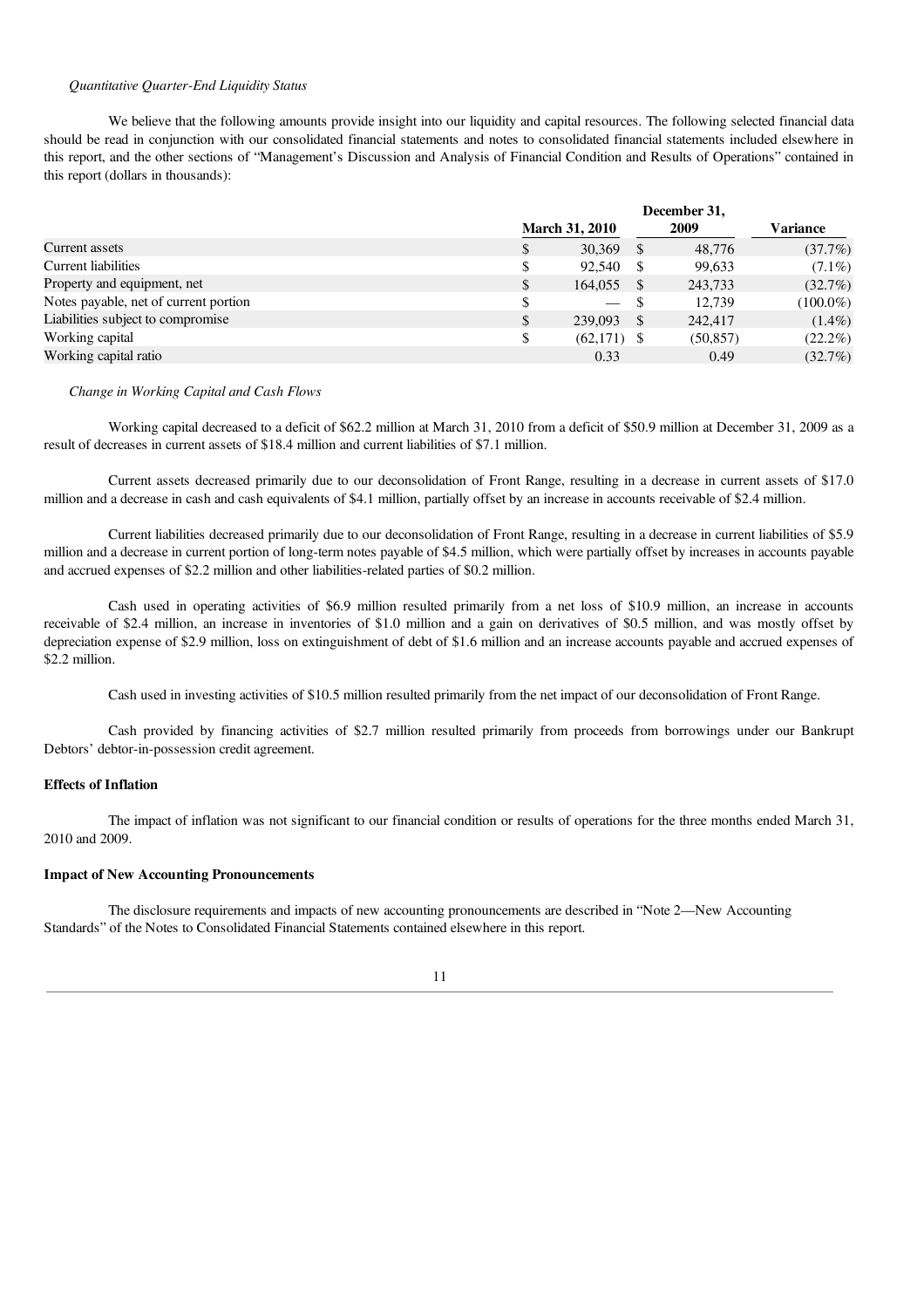## ITEM 3. QUANTITATIVE AND QUALITATIVE DISCLOSURES ABOUT MARKET RISK.

Not applicable.

## ITEM 4. CONTROLS AND PROCEDURES.

#### *Evaluation of Disclosure Controls and Procedures*

We conducted an evaluation under the supervision and with the participation of our management, including our Chief Executive Officer and Chief Financial Officer, of the effectiveness of the design and operation of our disclosure controls and procedures. The term "disclosure controls and procedures," as defined in Rules 13a-15(e) and 15d-15(e) under the Securities and Exchange Act of 1934, as amended ("Exchange Act"), means controls and other procedures of a company that are designed to ensure that information required to be disclosed by the company in the reports it files or submits under the Exchange Act is recorded, processed, summarized and reported, within the time periods specified in the Securities and Exchange Commission's rules and forms. Disclosure controls and procedures also include, without limitation, controls and procedures designed to ensure that information required to be disclosed by a company in the reports that it files or submits under the Exchange Act is accumulated and communicated to the company's management, including its principal executive and principal financial officers, or persons performing similar functions, as appropriate, to allow timely decisions regarding required disclosure. Based on this evaluation, our Chief Executive Officer and Chief Financial Officer concluded as of March 31, 2010 that our disclosure controls and procedures were effective at a reasonable assurance level.

#### *Changes in Internal Control over Financial Reporting*

There were no changes during the most recently completed fiscal quarter that have materially affected or are reasonably likely to materially affect, our internal control over financial reporting, as defined in Rules 13a-15(f) and 15d-15(f) under the Exchange Act.

## *Inherent Limitations on the Ef ectiveness of Controls*

Management does not expect that our disclosure controls and procedures or our internal control over financial reporting will prevent or detect all errors and all fraud. A control system, no matter how well conceived and operated, can provide only reasonable, not absolute, assurance that the objectives of the control systems are met. Further, the design of a control system must reflect the fact that there are resource constraints, and the benefits of controls must be considered relative to their costs. Because of the inherent limitations in a cost-effective control system, no evaluation of internal control over financial reporting can provide absolute assurance that misstatements due to error or fraud will not occur or that all control issues and instances of fraud, if any, have been or will be detected.

These inherent limitations include the realities that judgments in decision-making can be faulty and that breakdowns can occur because of a simple error or mistake. Controls can also be circumvented by the individual acts of some persons, by collusion of two or more people, or by management override of the controls. The design of any system of controls is based in part on certain assumptions about the likelihood of future events, and there can be no assurance that any design will succeed in achieving its stated goals under all potential future conditions. Projections of any evaluation of controls effectiveness to future periods are subject to risks. Over time, controls may become inadequate because of changes in conditions or deterioration in the degree of compliance with policies or procedures.

## ITEM 4T. CONTROLS AND PROCEDURES.

Not applicable.

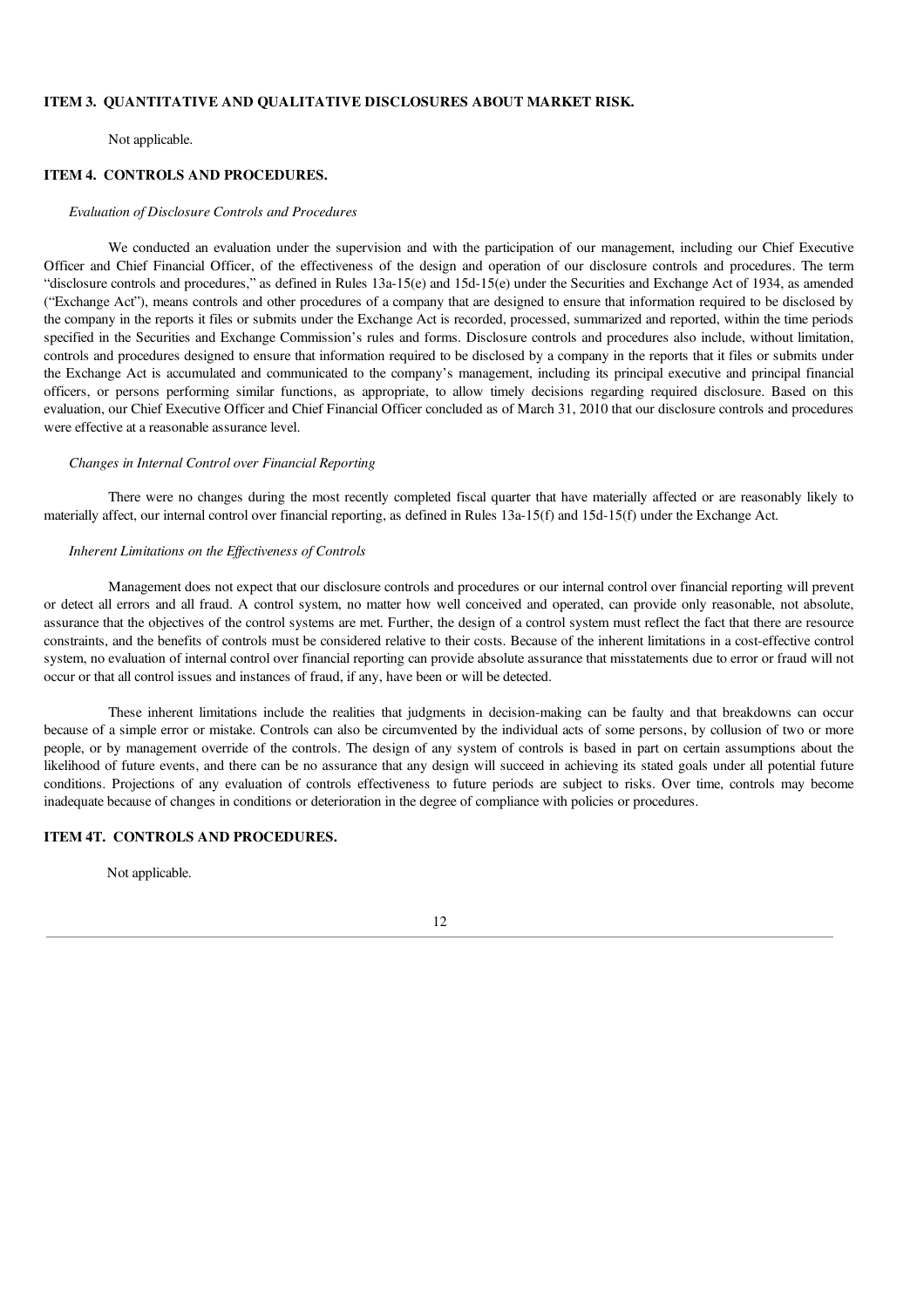## PART II - OTHER INFORMATION

#### ITEM 1. LEGAL PROCEEDINGS.

We are subject to legal proceedings, claims and litigation arising in the ordinary course of business. While the amounts claimed may be substantial, the ultimate liability cannot presently be determined because of considerable uncertainties that exist. Therefore, it is possible that the outcome of those legal proceedings, claims and litigation could adversely affect our quarterly or annual operating results or cash flows when resolved in a future period. However, based on facts currently available, management believes such matters will not adversely affect our financial position, results of operations or cash flows.

#### *In re Pacific Ethanol Holding Co. LLC, et al.*

On May 17, 2009, Pacific Ethanol Holding Co. LLC, an indirect subsidiary of Pacific Ethanol, Inc., and four of Pacific Ethanol Holding Co. LLC's direct subsidiaries, namely, Pacific Ethanol Stockton LLC, Pacific Ethanol Columbia, LLC, Pacific Ethanol Madera LLC, and Pacific Ethanol Magic Valley, LLC (collectively, the "Bankrupt Debtors"), each commenced a case by filing a petition for chapter 11 relief in the Bankruptcy Court for the District of Delaware. The Bankrupt Debtors continue to operate their businesses and manage their properties as debtors and debtors-in-possession.

On June 3, 2009, the Bankruptcy Court for the District of Delaware approved the Bankrupt Debtors' postpetition financing facility provided by WestLB, AG, New York Branch and the banks and financial institutions that are from time to time lender parties to the Amended and Restated Debtor-in-Possession Credit Agreement dated June 3, 2009 (as amended, the "Postpetition Credit Agreement"). This postpetition credit facility is intended to fund the Bankrupt Debtors' working capital and general corporate needs in the ordinary course of business and allow them to pay such other amounts as required or permitted to be paid pursuant to the terms of the Postpetition Credit Agreement.

On April 16, 2010, the Bankrupt Debtors filed an amended joint plan of reorganization with the Bankruptcy Court, which was structured in cooperation with certain of the Bankrupt Debtors' secured lenders. The amended plan contemplates that ownership of the Bankrupt Debtors would be transferred to a new entity, which would be wholly owned by the Bankrupt Debtors' secured lenders. Under the proposed plan, the Bankrupt Debtors' existing prepetition and postpetition secured indebtedness would be restructured to consist of approximately \$50.0 million in three-year term loans and a new three-year revolving credit facility of up to \$35.0 million to fund working capital requirements (the revolver is initially capped at \$15.0 million but may be increased to up to \$35.0 million if more than two of the Bankrupt Debtors' ethanol production facilities cease operations). Further, the amended plan includes terms under which the lenders may grant us an option to purchase up to 25% of the total ownership in the new entity for up to \$30.0 million in cash. The option would be exercisable until 90 days following the Court's confirmation of the amended plan. The Court has set June 8, 2010 as the plan confirmation hearing date.

Under the proposed plan, we would continue to manage and operate the ethanol plants under the terms of an amended and restated asset management agreement and would continue to market all of the ethanol and wet distillers grains produced by the plants under the terms of amended and restated agreements with Kinergy and PAP.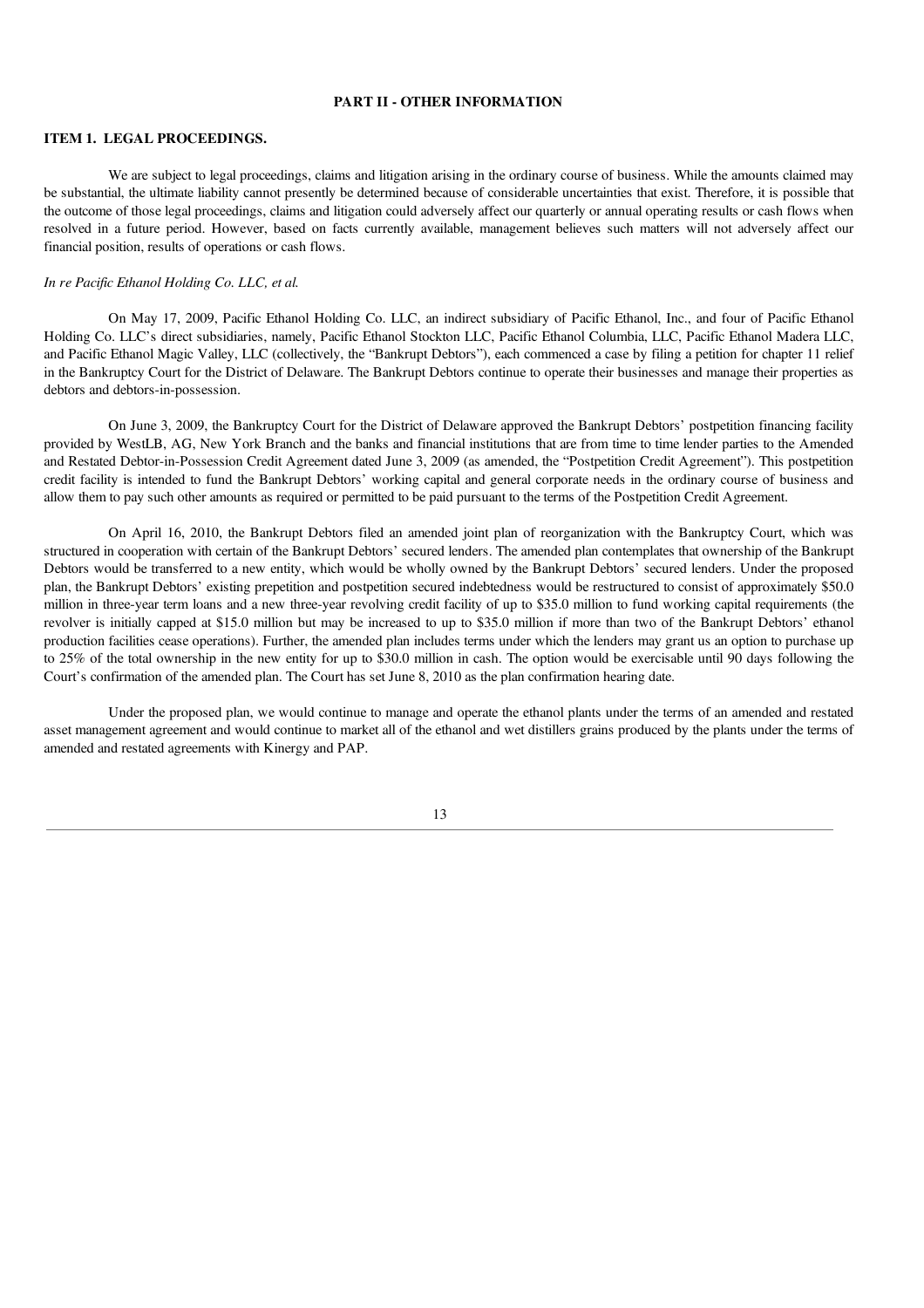#### *Delta-T Corporation*

On August 18, 2008, Delta-T Corporation filed suit in the United States District Court for the Eastern District of Virginia (the "First Virginia Federal Court case"), naming Pacific Ethanol, Inc. as a defendant, along with its subsidiaries Pacific Ethanol Stockton, LLC, Pacific Ethanol Imperial, LLC, Pacific Ethanol Columbia, LLC, Pacific Ethanol Magic Valley, LLC and Pacific Ethanol Madera, LLC. The suit alleged breaches of the parties' Engineering, Procurement and Technology License Agreements, breaches of a subsequent term sheet and letter agreement and breaches of indemnity obligations. The complaint seeks specified contract damages of approximately \$6.5 million, along with other unspecified damages. All of the defendants moved to dismiss the First Virginia Federal Court case for lack of personal jurisdiction and on the ground that all disputes between the parties must be resolved through binding arbitration, and, in the alternative, moved to stay the First Virginia Federal Court case pending arbitration. In January 2009, these motions were granted by the Court, compelling the case to arbitration with the American Arbitration Association, or the AAA. By letter dated June 10, 2009, the AAA notified the parties to the arbitration that the matter was automatically stayed as a result of the Chapter 11 Filings.

On March 18, 2009, Delta-T Corporation filed a cross-complaint against Pacific Ethanol, Inc. and Pacific Ethanol Imperial, LLC in the Superior Court of the State of California in and for the County of Imperial. The cross-complaint arises out of a suit by OneSource Distributors, LLC against Delta-T Corporation. On March 31, 2009, Delta-T Corporation and Bateman Litwin N.V, a foreign corporation, filed a third-party complaint in the United States District Court for the District of Minnesota naming Pacific Ethanol, Inc. and Pacific Ethanol Imperial, LLC as defendants. The third-party complaint arises out of a suit by Campbell-Sevey, Inc. against Delta-T Corporation. On April 6, 2009, Delta-T Corporation filed a cross-complaint against Pacific Ethanol, Inc. and Pacific Ethanol Imperial, LLC in the Superior Court of the State of California in and for the County of Imperial. The cross-complaint arises out of a suit by GEA Westfalia Separator, Inc. against Delta-T Corporation. Each of these actions allegedly relate to the aforementioned Engineering, Procurement and Technology License Agreements and Delta-T Corporation's performance of services thereunder. The third-party suit and the cross-complaints assert many of the factual allegations in the First Virginia Federal Court case and seek unspecified damages.

On June 19, 2009, Delta-T Corporation filed suit in the United States District Court for the Eastern District of Virginia (the "Second Virginia Federal Court case"), naming Pacific Ethanol, Inc. as the sole defendant. The suit alleges breaches of the parties' Engineering, Procurement and Technology License Agreements, breaches of a subsequent term sheet and letter agreement, and breaches of indemnity obligations. The complaint seeks specified contract damages of approximately \$6.5 million, along with other unspecified damages.

In connection with the Chapter 11 Filings, the Bankrupt Debtors moved the United States Bankruptcy Court for the District of Delaware to enter a preliminary injunction in favor of the Bankrupt Debtors and Pacific Ethanol, Inc. staying and enjoining all of the aforementioned litigation and arbitration proceedings commenced by Delta-T Corporation. On August 6, 2009, the Delaware court ordered that the litigation and arbitration proceedings commenced by Delta-T Corporation be stayed and enjoined until September 21, 2009 or further order of the court, and that the Bankrupt Debtors, Pacific Ethanol, Inc. and Delta-T Corporation complete mediation by September 20, 2009 for purposes of settling all disputes between the parties. Following mediation, the parties reached an agreement pursuant to which a stipulated order was entered in the bankruptcy court on September 21, 2009, providing for a complete mutual release and settlement of any and all claims between Delta-T Corporation and the Bankrupt Debtors, a complete reservation of rights as between Pacific Ethanol, Inc. and Delta-T Corporation, and a stay of all proceedings by Delta-T Corporation against Pacific Ethanol, Inc. until December 31, 2009.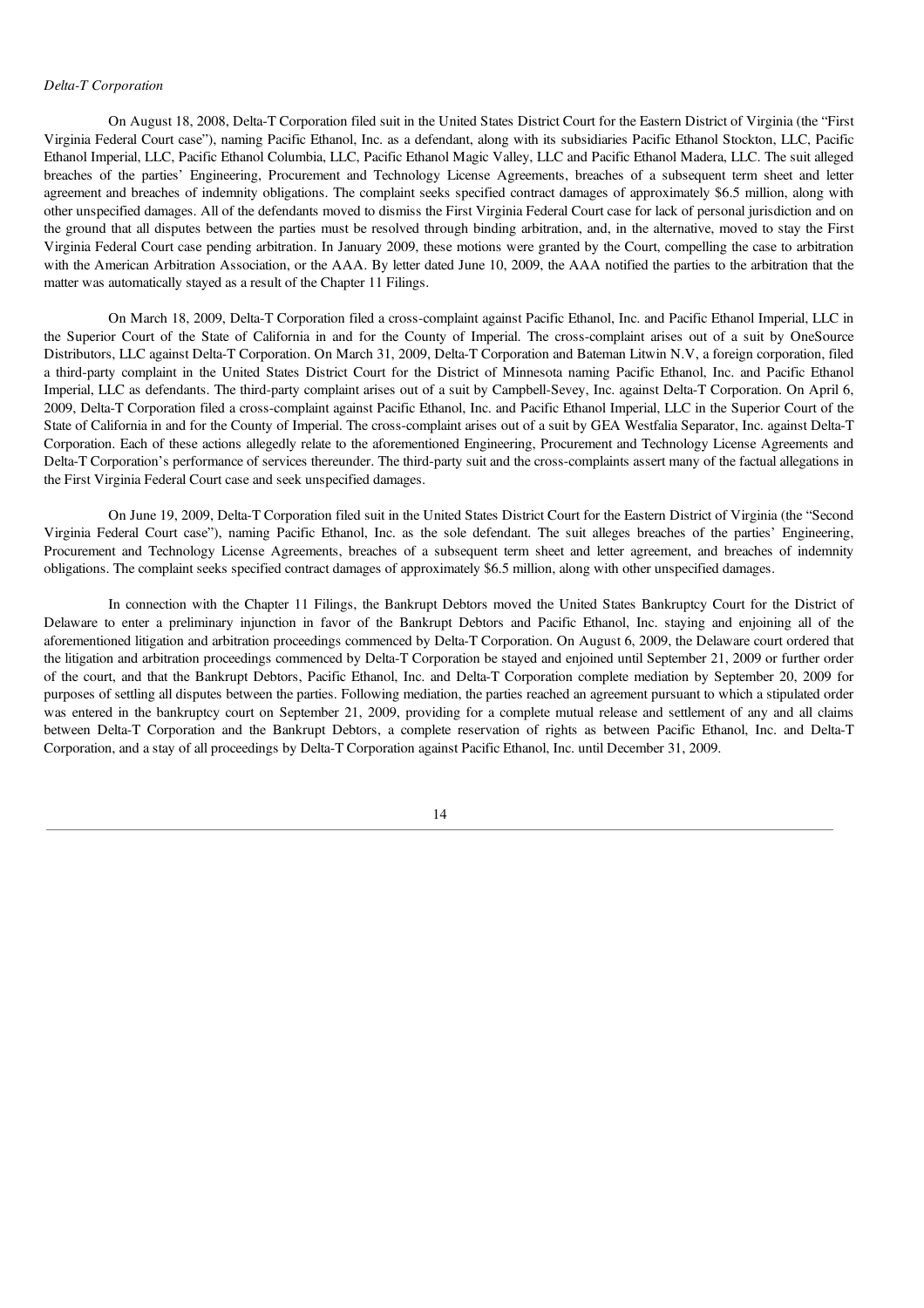On March 1, 2010, Delta-T Corporation resumed active litigation of the Second Virginia Federal Court case by filing a motion for entry of a default judgment. Also on March 1, 2010, Pacific Ethanol, Inc. filed a motion for extension of time for its first appearance in the Second Virginia Federal Court case and also filed a motion to dismiss Delta-T Corporation's complaint based on the mandatory arbitration clause in the parties' contracts, and alternatively to stay proceedings during the pendency of arbitration. These motions were heard in March 2010. The Court ruled on the motions in May 2010, denying Delta-T's motion for entry of a default judgment, and compelling the case to arbitration with the AAA. We intend to continue to vigorously defend against Delta-T Corporation's claims.

### ITEM 1A. RISK FACTORS.

In addition to the other information set forth in this report, you should carefully consider the factors discussed under "Risk Factors" in our Annual Report on Form 10-K for the year ended December 31, 2009, which could materially affect our business, financial condition and results of operations. The risks described in our Annual Report on Form 10-K for the year ended December 31, 2009 are not the only risks we face. Additional risks and uncertainties not currently known to us or that we currently deem to be immaterial also may materially adversely affect our business, financial condition and results of operations.

## ITEM 2. UNREGISTERED SALES OF EQUITY SECURITIES AND USE OF PROCEEDS.

### Unregistered Sales of Equity Securities

Not Applicable.

## Dividends

For each of the three months ended March 31, 2010 and 2009, we declared, but did not pay, an aggregate of \$0.8 million in dividends on our Series B Preferred Stock. We have never declared or paid cash dividends on our common stock and do not currently intend to pay cash dividends on our common stock in the foreseeable future. We currently anticipate that we will retain any earnings for use in the continued development of our business. In addition, the holders of our outstanding Series B Preferred Stock are entitled to dividends of 7% per annum, payable quarterly, none of which have been paid for the year ended December 31, 2009, for the three months ended March 31, 2010 or thereafter through the filing of this report. Accumulated and unpaid dividends in respect of our Series B Preferred Stock must be paid prior to the payment of any dividends to our common stockholders.

## ITEM 3. DEFAULTS UPON SENIOR SECURITIES.

The bankruptcy filings by certain of our subsidiaries constituted events of default under the Credit Agreement dated as of February 27, 2007 by and among the subsidiaries and WestLB AG, New York Branch, Amarillo National Bank, the senior secured lenders identified therein and the other parties thereto. Obligations of the subsidiaries in respect of the Credit Agreement are secured by substantially all of the subsidiaries' assets. Under the terms of the Credit Agreement, upon the bankruptcy filings, the outstanding principal amount of, and accrued interest on, the amounts owed under the Credit Agreement became immediately due and payable. As of May 17, 2009, the aggregate principal amount outstanding under the Credit Agreement was approximately \$247 million, plus accrued and unpaid interest, fees and other costs.

We are also in default under notes payable to related parties in the aggregate amount of \$17.5 million.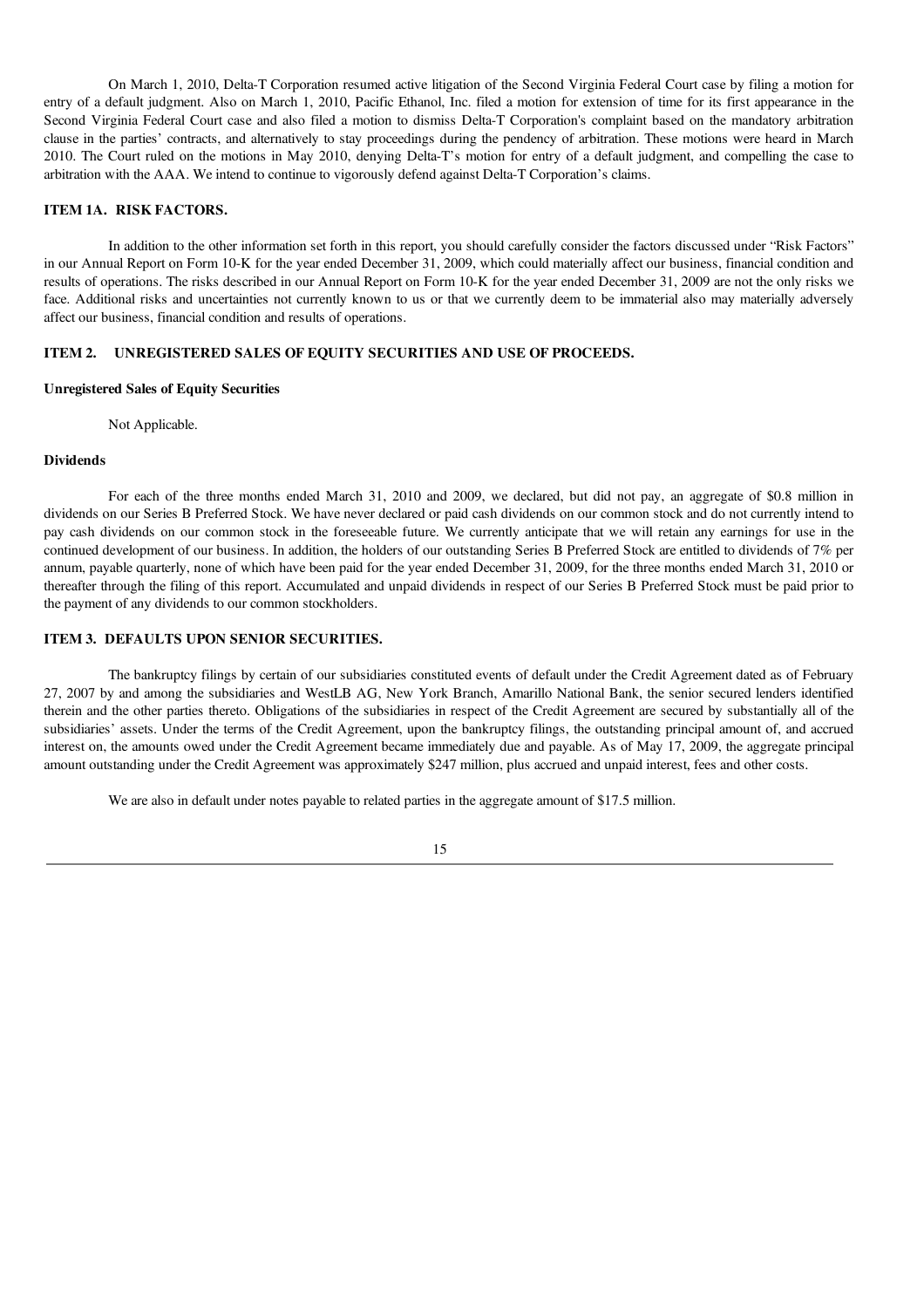We accrued for dividend payments on our Series B Preferred Stock in the amount of \$4.0 million as of March 31, 2010. We have not yet paid such dividends and we are therefore in breach of our obligations in respect of our Series B Preferred Stock.

### ITEM 4. (REMOVED AND RESERVED).

None.

## ITEM 5. OTHER INFORMATION.

None.

## ITEM 6. EXHIBITS.

## Exhibit

| Number | Description                                                                                                              |
|--------|--------------------------------------------------------------------------------------------------------------------------|
| 10.1   | Purchase and Option Agreement dated March 2, 2010 by and between Lyles United, LLC and Socius CG II, Ltd. containing     |
|        | an Acknowledgment by Pacific Ethanol, Inc. (1)                                                                           |
| 10.2   | Option/Purchase Agreement dated March 2, 2010 by and between Lyles Mechanical Co. and Socius CG II, Ltd. containing      |
|        | an Acknowledgment by Pacific Ethanol, Inc. (1)                                                                           |
| 10.3   | Purchase Agreement dated March 15, 2010 by and between Lyles United, LLC and Socius CG II, Ltd. containing an            |
|        | Acknowledgment by Pacific Ethanol, Inc. (2)                                                                              |
| 10.4   | Order Approving Stipulation for Settlement of Claim (3)                                                                  |
| 10.5   | Debtors' Joint Plan of Reorganization Under Chapter 11 of the Bankruptcy Code as filed with the United States Bankruptcy |
|        | Court for the District of Delaware on March 26, 2010 (4)                                                                 |
| 10.6   | Disclosure Statement for Debtors' Joint Plan of Reorganization Under Chapter 11 of the Bankruptcy Code as filed with the |
|        | United States Bankruptcy Court for the District of Delaware on March 26, 2010 (4)                                        |
| 31.1   | Certifications Required by Rule 13a-14(a) of the Securities Exchange Act of 1934, as amended, as Adopted Pursuant to     |
|        | Section 302 of the Sarbanes-Oxley Act of 2002 (*)                                                                        |
| 31.2   | Certifications Required by Rule 13a-14(a) of the Securities Exchange Act of 1934, as amended, as Adopted Pursuant to     |
|        | Section 302 of the Sarbanes-Oxley Act of 2002 (*)                                                                        |

<sup>32.1</sup> Certification of Chief Executive Officer and Chief Financial Officer Pursuant to 18 U.S.C. Section 1350, as Adopted Pursuant to Section 906 of the Sarbanes-Oxley Act of 2002 (\*)



<sup>(\*)</sup> Filed herewith.

<sup>(1)</sup> Filed as an exhibit to the Registrant's current report on Form 8-K for March 4, 2010 filed with the Securities and Exchange Commission on March 8, 2010.

<sup>(2)</sup> Filed as an exhibit to the Registrant's current report on Form 8-K for March 16, 2010 filed with the Securities and Exchange Commission on March 22, 2010.

<sup>(3)</sup> Filed as an exhibit to the Registrant's current report on Form 8-K for March 23, 2010 filed with the Securities and Exchange Commission on March 24, 2010.

<sup>(4)</sup> Filed as an exhibit to the Registrant's current report on Form 8-K for March 26, 2010 filed with the Securities and Exchange Commission on March 29, 2010.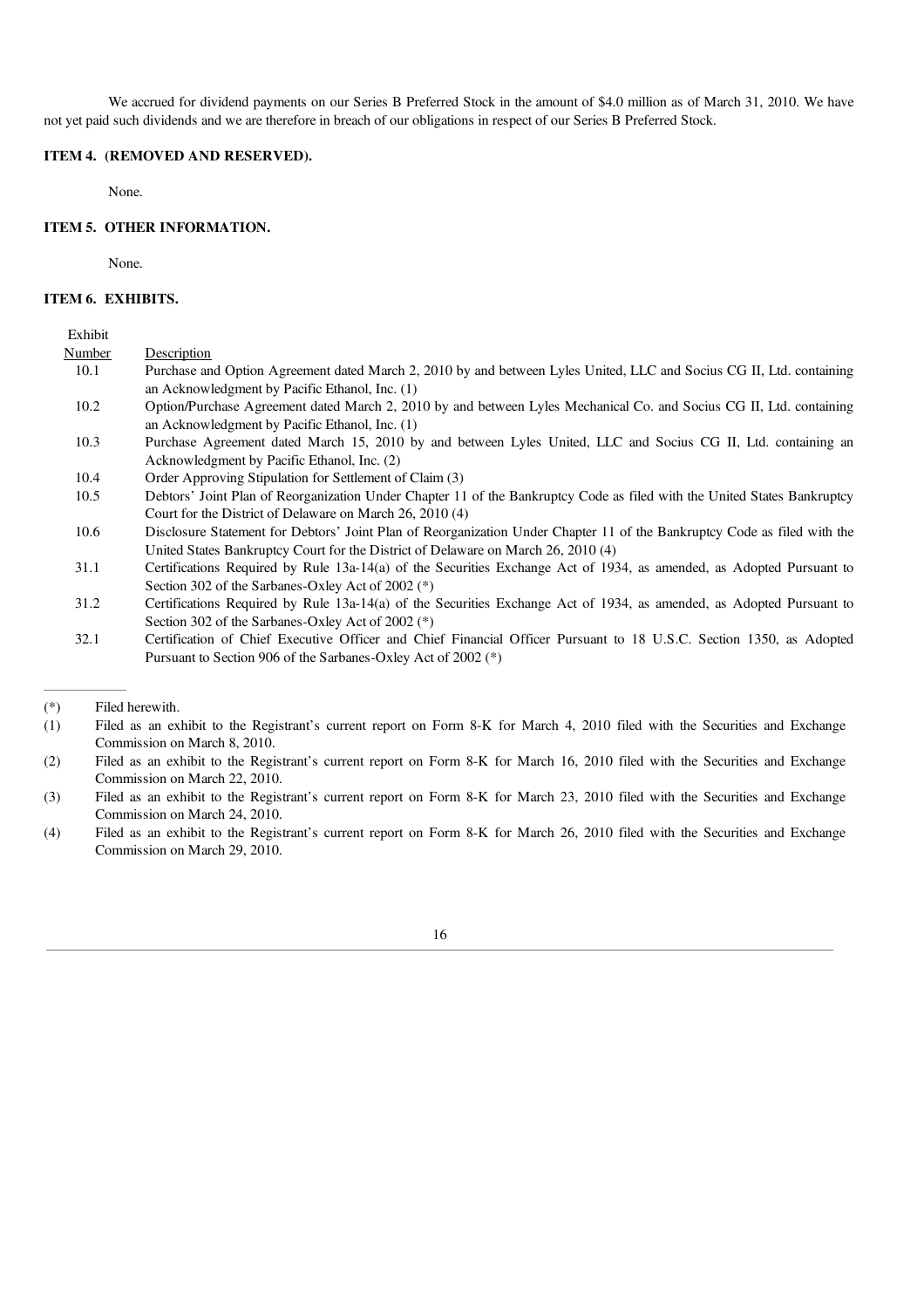## SIGNATURES

Pursuant to the requirements of the Securities Exchange Act of 1934, the registrant has duly caused this report to be signed on its behalf by the undersigned thereunto duly authorized.

## PACIFIC ETHANOL, INC.

Dated: May 14, 2010 By: /s/ BRYON T. MCGREGOR

Bryon T. McGregor Chief Financial Officer (Principal Financial and Accounting Officer)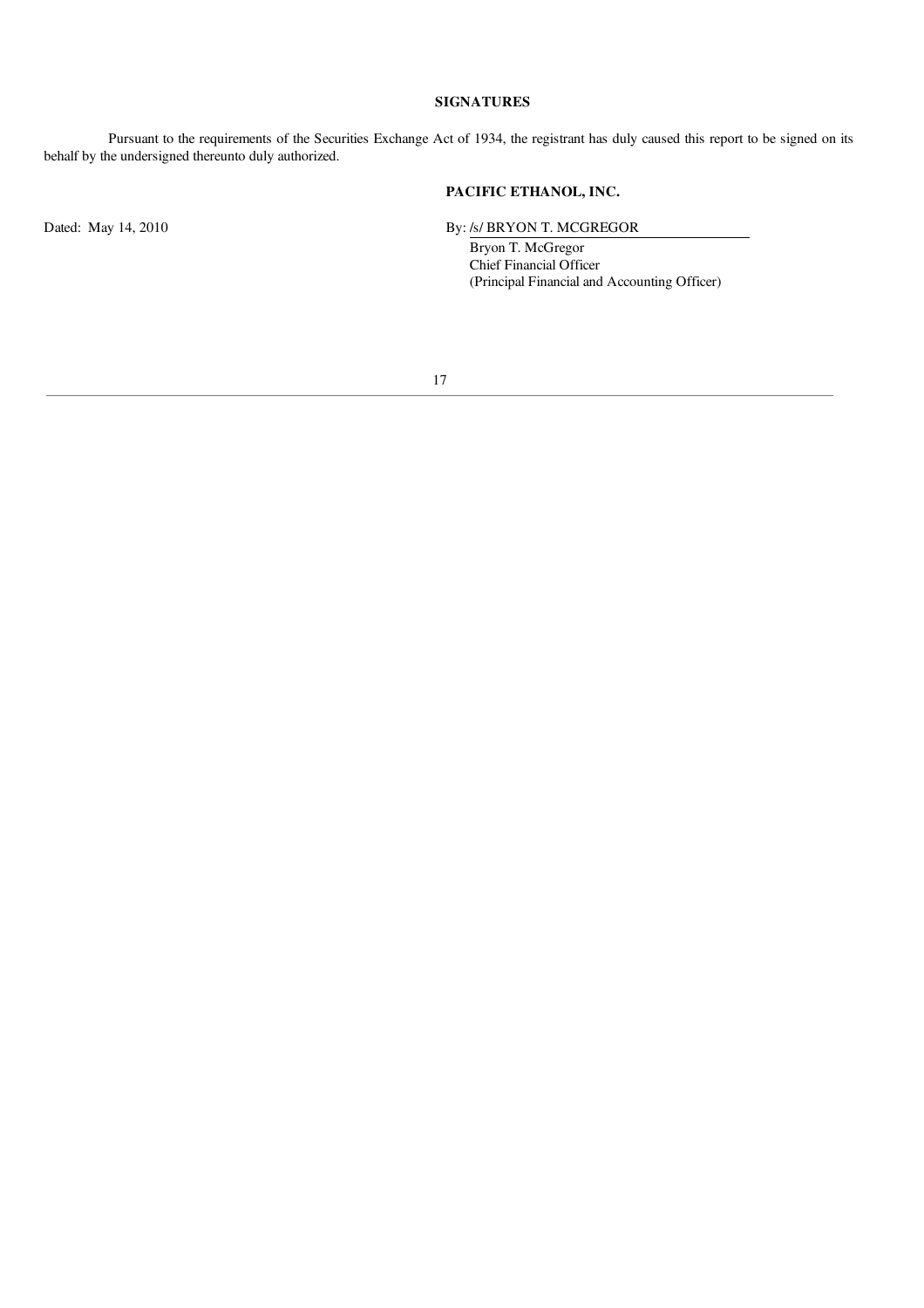## EXHIBITS FILED WITH THIS REPORT

| Number<br>Description |                                                                                                                                                                                  |
|-----------------------|----------------------------------------------------------------------------------------------------------------------------------------------------------------------------------|
| 31.1                  | Certification Required by Rule 13a-14(a) of the Securities Exchange Act of 1934, as amended, as Adopted Pursuant to Section<br>302 of the Sarbanes-Oxley Act of 2002             |
| 31.2                  | Certification Required by Rule 13a-14(a) of the Securities Exchange Act of 1934, as amended, as Adopted Pursuant to Section<br>302 of the Sarbanes-Oxley Act of 2002             |
| 32.1                  | Certification of Chief Executive Officer and Chief Financial Officer Pursuant to 18 U.S.C. Section 1350, as Adopted Pursuant<br>to Section 906 of the Sarbanes-Oxley Act of 2002 |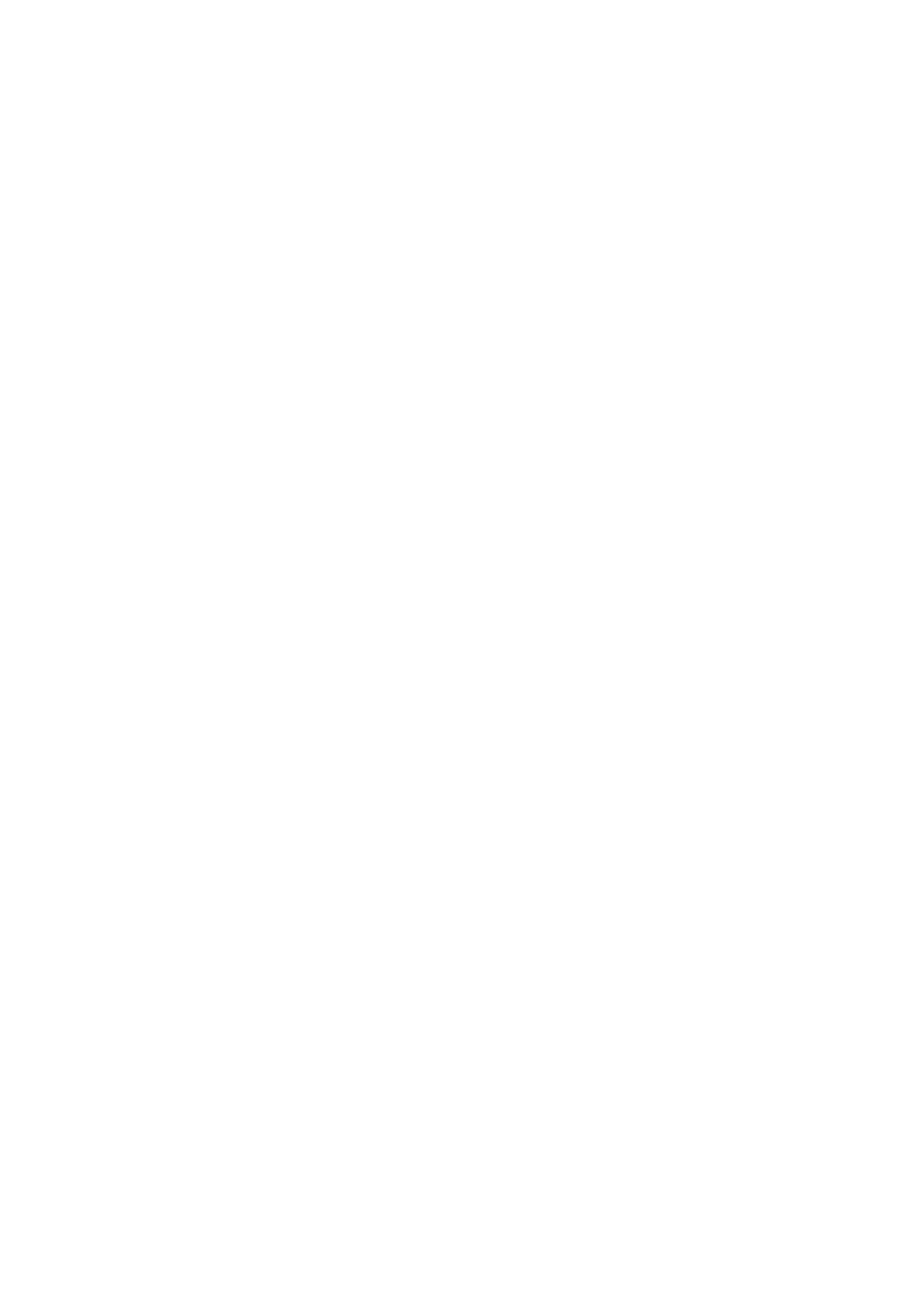## EXHIBIT 31.1

## CERTIFICATION OF PRINCIPAL EXECUTIVE OFFICER PURSUANT TO SECTION 302 OF THE SARBANES-OXLEY ACT OF 2002

I, Neil M. Koehler, certify that:

1. I have reviewed this Quarterly Report on Form 10-Q of Pacific Ethanol, Inc.;

2. Based on my knowledge, this report does not contain any untrue statement of a material fact or omit to state a material fact necessary to make the statements made, in light of the circumstances under which such statements were made, not misleading with respect to the period covered by this report;

3. Based on my knowledge, the financial statements, and other financial information included in this report, fairly present in all material respects the financial condition, results of operations and cash flows of the registrant as of, and for, the periods presented in this report;

4. The registrant's other certifying officer and I are responsible for establishing and maintaining disclosure controls and procedures (as defined in Exchange Act Rules 13a-15(e) and 15d-15(e)) and internal control over financial reporting (as defined in Exchange Act Rules 13a-15(f) and 15d-15(f)) for the registrant and have:

(a) Designed such disclosure controls and procedures, or caused such disclosure controls and procedures to be designed under our supervision, to ensure that material information relating to the registrant, including its consolidated subsidiaries, is made known to us by others within those entities, particularly during the period in which this report is being prepared;

(b) Designed such internal control over financial reporting, or caused such internal control over financial reporting to be designed under our supervision, to provide reasonable assurance regarding the reliability of financial reporting and the preparation of financial statements for external purposes in accordance with generally accepted accounting principles;

(c) Evaluated the effectiveness of the registrant's disclosure controls and procedures and presented in this report our conclusions about the effectiveness of the disclosure controls and procedures, as of the end of the period covered by this report based on such evaluation; and

(d) Disclosed in this report any change in the registrant's internal control over financial reporting that occurred during the registrant's most recent fiscal quarter (the registrant's fourth fiscal quarter in the case of an annual report) that has materially affected, or is reasonably likely to materially affect, the registrant's internal control over financial reporting.

5. The registrant's other certifying officers and I have disclosed, based on our most recent evaluation of internal control over financial reporting, to the registrant's auditors and the audit committee of the registrant's board of directors (or persons performing the equivalent functions):

(a) All significant deficiencies and material weaknesses in the design or operation of internal control over financial reporting which are reasonably likely to adversely affect the registrant's ability to record, process, summarize and report financial information; and

(b) Any fraud, whether or not material, that involves management or other employees who have a significant role in the registrant's internal control over financial reporting.

Date: May 14, 2010 /s/ NEIL M. KOEHLER

Neil M. Koehler President and Chief Executive Officer (Principal Executive Officer)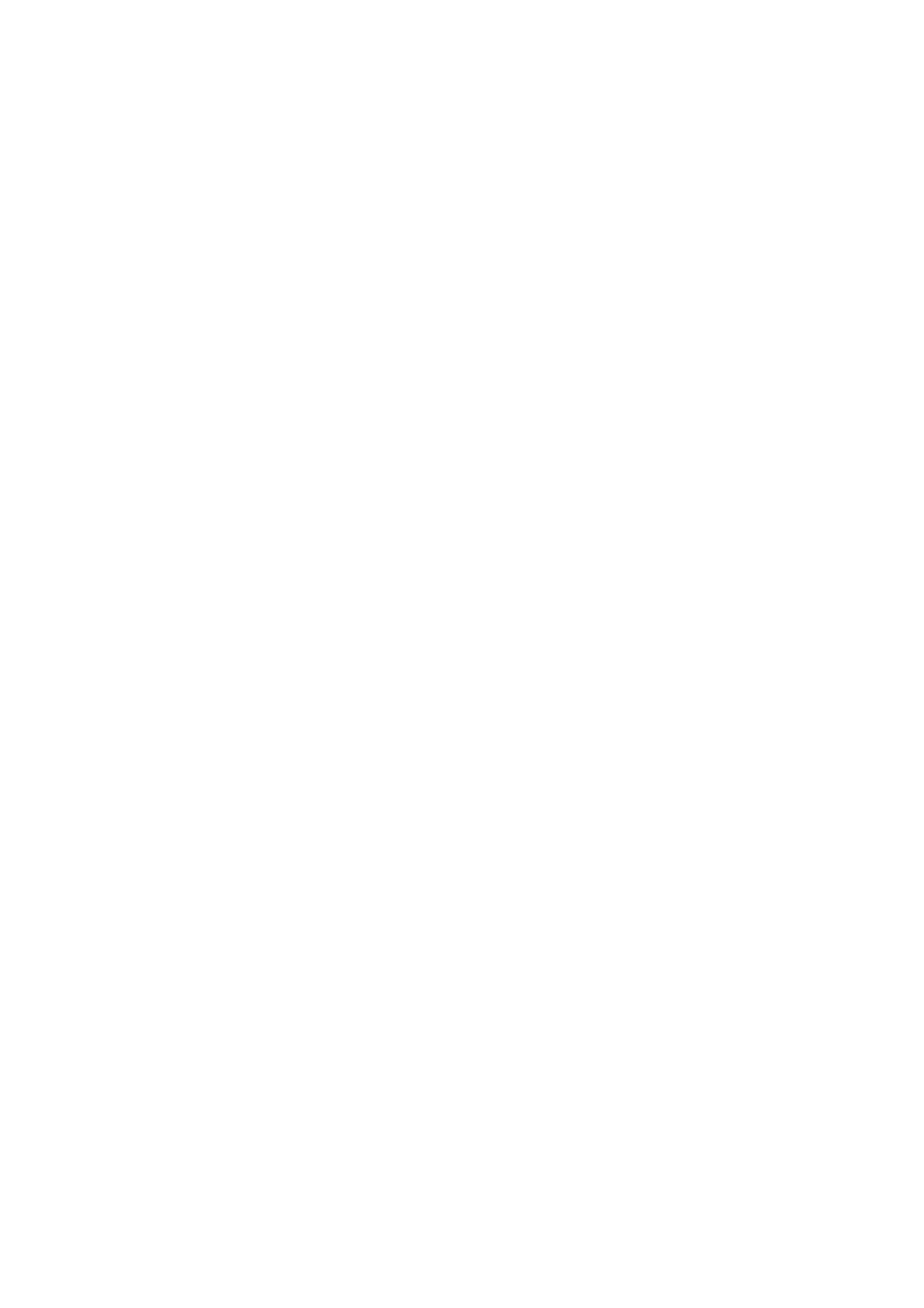## EXHIBIT 31.2

## CERTIFICATION OF PRINCIPAL FINANCIAL OFFICER PURSUANT TO SECTION 302 OF THE SARBANES-OXLEY ACT OF 2002

I, Bryon T. McGregor, certify that:

1. I have reviewed this Quarterly Report on Form 10-Q of Pacific Ethanol, Inc.;

2. Based on my knowledge, this report does not contain any untrue statement of a material fact or omit to state a material fact necessary to make the statements made, in light of the circumstances under which such statements were made, not misleading with respect to the period covered by this report;

3. Based on my knowledge, the financial statements, and other financial information included in this report, fairly present in all material respects the financial condition, results of operations and cash flows of the registrant as of, and for, the periods presented in this report;

4. The registrant's other certifying officer and I are responsible for establishing and maintaining disclosure controls and procedures (as defined in Exchange Act Rules 13a-15(e) and 15d-15(e)) and internal control over financial reporting (as defined in Exchange Act Rules 13a-15(f) and 15d-15(f)) for the registrant and have:

(a) Designed such disclosure controls and procedures, or caused such disclosure controls and procedures to be designed under our supervision, to ensure that material information relating to the registrant, including its consolidated subsidiaries, is made known to us by others within those entities, particularly during the period in which this report is being prepared;

(b) Designed such internal control over financial reporting, or caused such internal control over financial reporting to be designed under our supervision, to provide reasonable assurance regarding the reliability of financial reporting and the preparation of financial statements for external purposes in accordance with generally accepted accounting principles;

(c) Evaluated the effectiveness of the registrant's disclosure controls and procedures and presented in this report our conclusions about the effectiveness of the disclosure controls and procedures, as of the end of the period covered by this report based on such evaluation; and

(d) Disclosed in this report any change in the registrant's internal control over financial reporting that occurred during the registrant's most recent fiscal quarter (the registrant's fourth fiscal quarter in the case of an annual report) that has materially affected, or is reasonably likely to materially affect, the registrant's internal control over financial reporting.

5. The registrant's other certifying officer(s) and I have disclosed, based on our most recent evaluation of internal control over financial reporting, to the registrant's auditors and the audit committee of the registrant's board of directors (or persons performing the equivalent functions):

(a) All significant deficiencies and material weaknesses in the design or operation of internal control over financial reporting which are reasonably likely to adversely affect the registrant's ability to record, process, summarize and report financial information; and

(b) Any fraud, whether or not material, that involves management or other employees who have a significant role in the registrant's internal control over financial reporting.

Date: May 14, 2010 /s/ BRYON T. MCGREGOR

Bryon T. McGregor Chief Financial Officer (Principal Financial Officer)